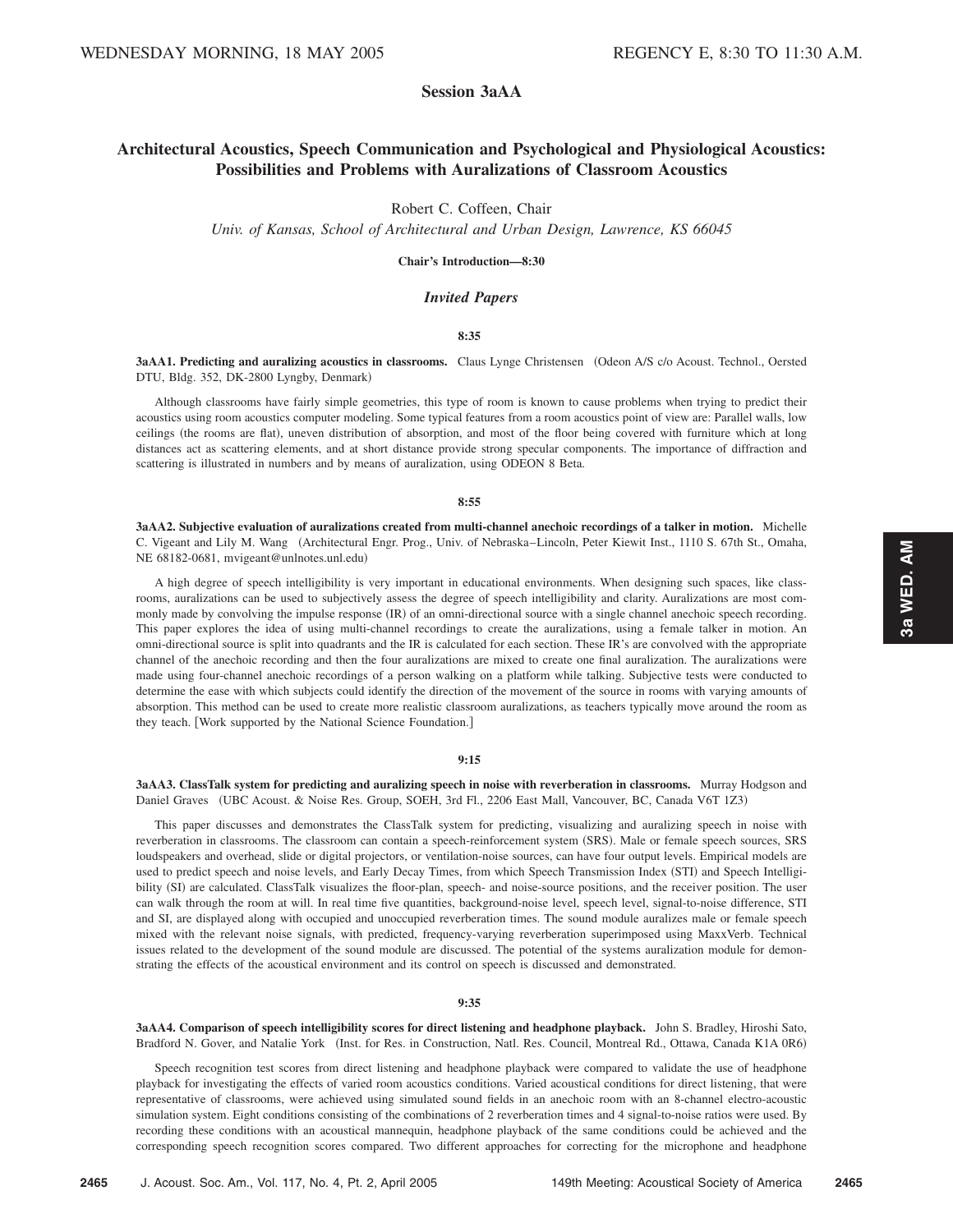responses were compared. Subjects also responded to a short questionnaire to describe the audible differences between direct playback and headphone listening. Because spatial characteristics were frequently found to differ between the two listening modes, further comparisons were carried out using sound fields with systematic differences in the locations of the speech and noise sources. Although there were always some audible differences between the two playback modes, it was possible to obtain the same speech recognition scores using headphone playback as with direct listening. Work supported by CLLRnet.

## **9:55**

**3aAA5. Auralizations and other computer model studies to predict qualitative and quantitative measures of speech intelligibility in classrooms.** Gary Siebein, Hyeong-seok Kim Univ. of Florida School of Architecture, P.O. Box 115702, Gainesville, FL 32607), and Hyun Paek (Siebein Assoc., Inc., Consultants in Architectural Acoust., Gainesville, FL 32607)

Auralizations and other computer model studies were used to predict qualitative and quantitative measures of speech intelligibility in classrooms under realistic conditions of background noise and reverberation. Speech intelligibility tests were given to college students in two classrooms and one racquetball court at 5 signal-to-noise ratios. Auralizations of the speech intelligibility tests were made from computer. Speech intelligibility tests were then administered in a sound booth using the auralized material. Fifteen different acoustical measurements related to speech intelligibility were also made at multiple locations in the actual classrooms and in the computer models of the classrooms. The scores on the speech intelligibility tests given in the actual rooms in the five noise conditions were closely duplicated in the equivalent tests conducted in a sound booth using the simulated speech signals obtained in the computer models. Both quantitative and qualitative measures of speech intelligibility in the actual rooms were accurately predicted in the computer models. Correlations (R2) between acoustical measures made in the full size classrooms and the computer models of the classrooms of 0.92 to 0.99 were found.

#### **10:15–10:30 Break**

#### **10:30**

3aAA6. Classroom auralizations using both speech and intruding noise. Robert C. Coffeen (School of Architecture and Urban Design, Marvin Hall, The Univ. of Kansas, Lawrence, KS 66045)

Continuing work with computer auralizations for education spaces—Can realistic speech auralizations be obtained for classrooms and similar spaces with disturbing ambient noise as produced by HVAC systems, noise from adjacent spaces, aircraft flyovers, and other common noise sources? Several auralizations will be presented relating to these situations.

#### **10:50**

**3aAA7. Classroom sound quality—a comparison of recordings to virtual auralization.** Kenneth P. Roy and Sean D. Browne (Armstrong Innovation Ctr., 2500 Columbia Ave., Lancaster, PA 17604)

Sound quality in classrooms is an important consequence of the architectural and mechanical systems design. And it is the primary factor in determining the potential for speech intelligibility, which of course is also dependent on individual listening characteristic and capabilities. So the question is ''how do we assess the potential for good sound quality within the design phase of school construction?'' An obvious solution is to use architectural modeling and auralization . . . but the question here is ''how good are these virtual techniques?'' as with the use of EASE software. We will present 1st a sample of the modeling and auralization process showing the capabilities via the generated sound files. Next we will listen to recordings made in an occupied classroom both before and after architectural interventions. Then we will listen to a series of auralized classroom settings. And finally, we will compare recordings to auralizations for the same classroom. One important aspect of "real room" sound quality is occupant generated noise (non-speech), which is not an easy aspect to include in virtual models.

## **11:10**

## **3aAA8. Rapid Speech Transmission Index predictions and auralizations of unusual instructional spaces at MIT's new Stata** Center. David A. Conant (McKay Conant Brook Inc., 5655 Lindero Canyon Rd., Westlake Village, CA 91326)

The Stata Center for Computer, Information and Intelligence Sciences, recently opened at the Massachusetts Institute of Technology, includes a variety of oddly-shaped seminar rooms in addition to lecture spaces of somewhat more conventional form. The architects design approach prohibited following conventional, well understood room-acoustical behavior yet MIT and the design team were keenly interested in ensuring that these spaces functioned exceptionally well, acoustically. CATT-Acoustic room modeling was employed to assess RASTI through multiple design iterations for all these spaces. Presented here are computational and descriptive results achieved for these rooms which are highly-regarded by faculty. They all sound peculiarly good, given their unusual form. In addition, binaural auralizations for selected spaces are provided.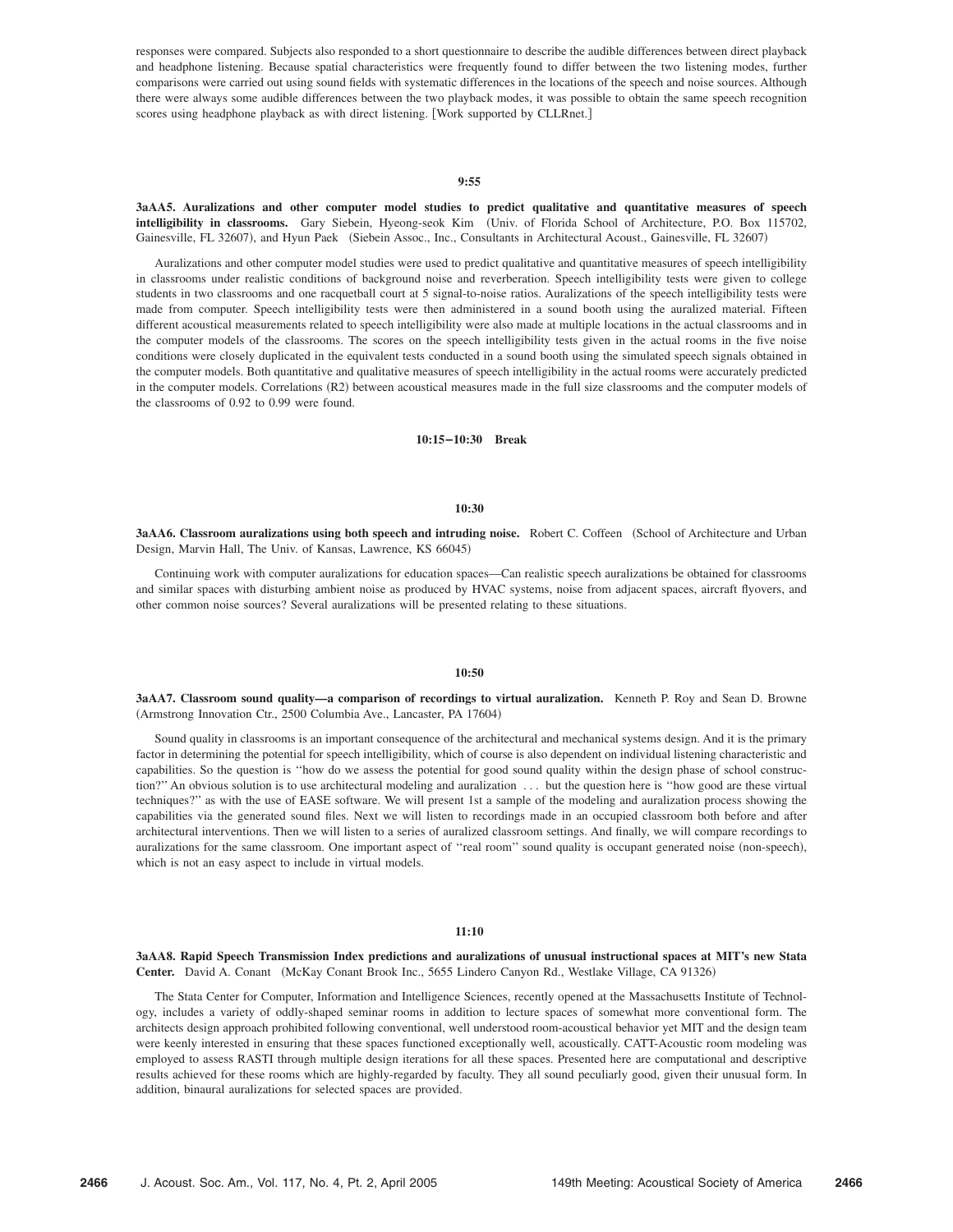# **Session 3aABa**

## **Animal Bioacoustics: General Topics in Hearing and Auditory Systems**

Whitlow W. L. Au, Chair

*Hawaii Inst. of Marine Biology, P.O. Box 1106, Kailua, HI 96734*

**Chair's Introduction—7:55**

## *Contributed Papers*

**8:00**

**3aABa1. Hearing and the round goby: Understanding the auditory** system of the round goby (*Neogobius melanostomus*). Andrea J. Belanger and Dennis M. Higgs (Dept. of Biological Sci., Univ. of Windsor ON, 401 Sunset Ave., Windsor, ON, N9B 3P4, Canada)

The round goby *(Neogobius melanostomus)*, is an invasive species in the Great Lakes watershed. Adult round gobies show behavioral responses to conspecific vocalizations but physiological investigations have not yet been conducted to quantify their hearing abilities. We have been examining the physiological and morphological development of the auditory system in the round goby. Various frequencies (100 Hz to 800 Hz and conspecific sounds), at various intensities (120 dB to 170 dB re 1 Pa) were presented to juveniles and adults and their auditory brain-stem responses (ABR) were recorded. Round gobies only respond physiologically to tones from 100–600 Hz, with threshold varying between 145 to 155 dB re 1 Pa. The response threshold to conspecific sounds was 140 dB re 1 Pa. There was no significant difference in auditory threshold between sizes of fish for either tones or conspecific sounds. Saccular epithelia were stained using phalloidin and there was a trend towards an increase in both hair cell number and density with an increase in fish size. These results represent a first attempt to quantify auditory abilities in this invasive species. This is an important step in understanding their reproductive physiology, which could potentially aid in their population control. Funded by NSERC.

## **8:15**

**3aABa2. Sound localization and auditory response capabilities in** round goby (Neogobius melanostomus). Audrey K. Rollo and Dennis M. Higgs (Dept. of Biol., Univ. of Windsor, Windsor, ON, Canada N9B 3P4, audrey-rollo@hotmail.com-

A fundamental role in vertebrate auditory systems is determining the direction of a sound source. While fish show directional responses to sound, sound localization remains in dispute. The species used in the current study, *Neogobius melanostomus* (round goby) uses sound in reproductive contexts, with both male and female gobies showing directed movement towards a calling male. The two-choice laboratory experiment was used (active versus quiet speaker) to analyze behavior of gobies in response to sound stimuli. When conspecific male spawning sounds were played, gobies moved in a direct path to the active speaker, suggesting true localization to sound. Of the animals that responded to conspecific sounds, 85% of the females and 66% of the males moved directly to the sound source. Auditory playback of natural and synthetic sounds showed differential behavioral specificity. Of gobies that responded, 89% were attracted to the speaker playing *Padogobius martensii* sounds, 87% to 100 Hz tone, 62% to white noise, and 56% to *Gobius niger* sounds. Swimming speed, as well as mean path angle to the speaker, will be presented during the presentation. Results suggest a strong localization of the round goby to a sound source, with some differential sound specificity.

**2467** J. Acoust. Soc. Am., Vol. 117, No. 4, Pt. 2, April 2005 149th Meeting: Acoustical Society of America **2467**

**8:30 3aABa3. Do laboratory rearing conditions affect auditory and**

**mechanosensory development of zebrafish (Danio rerio)?** Kirsten R. Poling, Eva Jaworski, Kristen R. Fantetti, and Dennis M. Higgs (Dept. of

Biol., Univ. of Windsor, Windsor, ON, Canada N9B 3P4, kpoling@uwindsor.ca) The effect of anthropogenic noise on the fish auditory system has become of increasing concern due to possible detrimental effects of intense sounds on auditory function and structures. This is especially problematic when raising fish in laboratory and aquaculture settings using filtration and aeration, which increase sound levels. To assess the effects of laboratory rearing conditions, one group of zebrafish (Danio rerio) embryos ("controls") were placed into aerated aquaria in a normal laboratory rearing environment. A second set of embryos ("quiet") were reared in aquaria with no aeration or filtration in a sound-resistant room. The intensity difference between the two sets of tanks was over 30 dB. Preliminary data show that there was no affect of differential rearing environments on saccular hair cell numbers or on hearing ability in fish up to 25 mm total length. However, rearing environment did affect neuromast number.

''Quiet'' fish had higher numbers of both cephalic and trunk superficial neuromasts, relative to controls. This difference was maintained up to 11 mm total length (the size at which canal formation begins). This suggests that acoustic environments normally found in the laboratory do not affect development of hearing in zebrafish, although laboratory acoustics may affect mechanosensory development.

## **8:45**

**3aABa4. The effect of sweep direction on avian auditory brainstem responses.** Elizabeth Brittan-Powell, Amanda Lauer, Julia Callahan, Robert Dooling (Dept of Psych., Univ. of Maryland, College Park, MD 20742), Marjorie Leek (Army Medical Ctr., Washington, DC 20307), and Otto Gleich (Univ. of Regensburg, 93042 Regensburg, Germany)

In mammals, brief rising frequency sweeps result in increased amplitudes for both auditory brainstem response (ABR) and compound action potential (CAP) recordings (Dau, 2000; Shore and Nuttall, 1985). The rising sweep is thought to result in increased synchronous activity. Changing the direction of the sweep exaggerated the delay of processing along the basilar membrane and decreased synchrony of neural responses. Here we recorded ABRs from budgerigars, canaries, and zebra finches to a variety of stimulus parameters, including rising and falling sweeps with different sweep rates, determined by changing duration and frequency range. Both linear and nonlinear sweeps in frequency over time were tested. Results show that rising sweeps produce larger peak amplitudes, shorter latencies and changes in wave morphology such as a narrower wave 1 width than falling sweeps, suggesting greater synchrony of response to sweeps moving from low to high frequency. These data are consistent with mammalian results, but with a different time scale related to temporal characteristics of cochlear stimulation on the short basilar papilla in birds. [Work supported by NIH DC00198, DC001372, DC04664.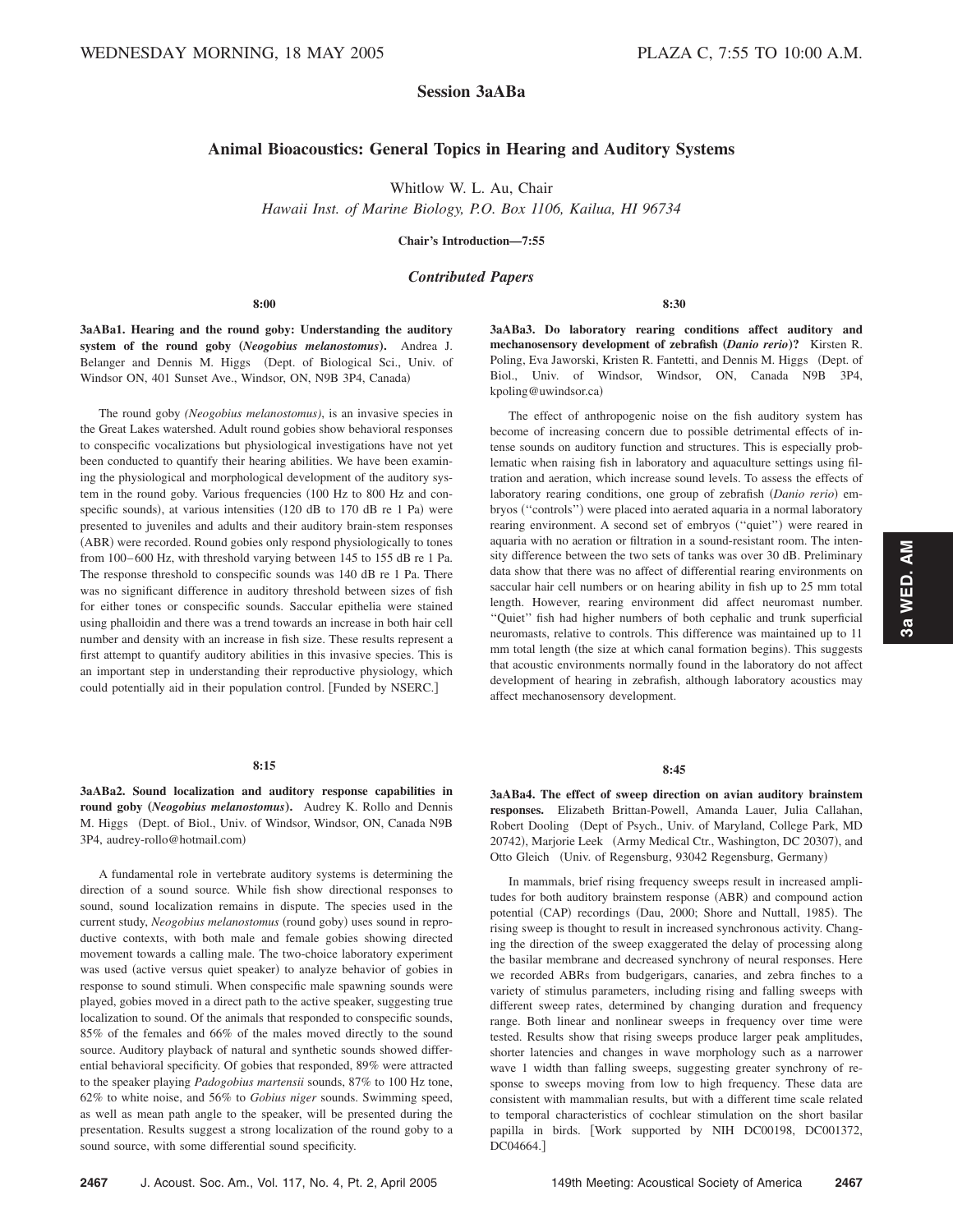**3aABa5. Novel technique for rapid screening of tinnitus in rats.** Jeremy G. Turner, Thomas J. Brozoski, Jennifer L. Parrish, Carol A. Bauer, Larry F. Hughes, and Donald M. Caspary (Southern Illinois Univ. School of Medicine, P.O. Box 19620, Springfield, IL 62794-9620, jturner@siumed.edu)

Measuring tinnitus in laboratory animals is difficult, involving weeks or months of operant training. Preliminary data suggest that rapid screening for tinnitus in rats can be accomplished using an unconditioned acoustic startle reflex. In control animals, a gap in an otherwise constant acoustic background inhibits a subsequent startle response to a sound impulse. If, however, the background signal is qualitatively similar to the animal's tinnitus, poorer detection of the gap and less inhibition of the startle might be expected. Fourteen animals with putative tinnitus at 10 kHz and 13 control animals were tested for gap detection using three different background signals: broadband noise, and filtered bandpass noise centered either at  $16$  kHz  $(15.5-16.5$  kHz) or at their suspected tinnitus locus of  $10$ kHz (9.5–10.5 kHz). As predicted, animals with evidence of tinnitus exhibited significantly worse gap detection at 10 kHz, and were not significantly different than control animals at 16 kHz and broadband noise. These results suggest a new methodology for rapidly detecting tinnitus in individual animals. Equipment donated by Hamilton-Kinder Inc Behavioral Testing Systems in the memory of SIU graduate Dorothy Jean Kinder (Walker). [Work supported by NIH grants AG023910-01 (JT), DC4830 (TB & CB), and DC00151 (DC).]

### **9:15**

**3aABa6. Emotional learning modulates the rats sensitivity to transient changes in correlation between sounds.** Juan Huang, Liang Li, Zhigang Yang, Junli Ping (Dept. of Psych., Natl. Key Lab. on Machine Percept. Speech and Hearing Res. Ctr., Peking Univ., Beijing 100871, China), Xian Liu, Yixin Chen, and Xihong Wu (Peking Univ., Beijing 100871, China)

Humans are sensitive to small discrepancies between two sounds, and can detect a transient change in sound correlation. Here, prepulse inhibition of the startle reflex was used to examine rats sensitivity to transient changes in correlation between two correlated broadband noises, which were delivered by two spatially separated loudspeakers. The results show that either an uncorrelated noise fragment UCNF, a drop of inter-sound correlation from  $1.00$  to  $0$  and then return to  $1.00$ ) or an anti-phase noise fragment (APNF, a drop of inter-sound correlation from 1.00 to  $-1.00$  and then return to 1.00) could be detected by rats, since each of the changes in correlation could act as a prepulse stimulus to inhibit the startle reflex. The duration threshold for detecting the APNF was much lower than that for the UCNF. The detection of each of the changes in correlation was improved either by prolonged testing or by temporally pairing the UCNF or APNF with footshock. Thus similar to humans, rats also have the sensitivity to a sudden change in inter-sound correlation. Moreover, an increase of the sensitivity can be induced in rats either by repeated exposure to the change in correlation or by emotional learning.

**3aABa7. The role of tragus on echolocating bat,** *Eptesicus fuscus***.** Chen Chiu (Neurosci. and Cognit. Sci. Program, Univ. of Maryland, College Park, MD 20742) and Cynthia Moss (Univ. of Maryland, College Park, MD 20742)

Echolocating bats produce ultrasonic vocal signals and utilize the returning echoes to detect, localize and track prey, and also to avoid obstacles. The pinna and tragus, two major components of the bats external ears, play important roles in filtering returning echoes. The tragus is generally believed to play a role in vertical sound localization. The purpose of this study is to further examine how manipulation of the tragus affects a free-flying bat's prey capture and obstacle avoidance behavior. The first part of this study involved a prey capture experiment, and the bat was trained to catch the tethered mealworms in a large room. The second experiment involved obstacle avoidance, and the bat's task was to fly through the largest opening from a horizontal wire array without touching the wires. In both experiments, the bat performed the tasks under three different conditions: with intact tragus, tragus-deflection and recovery from tragus-deflection. Significantly lower performance was observed in both experiments when tragi were glued down. However, the bat adjusted quickly and returned to baseline performance a few days after the manipulation. The results suggest that tragus-deflection does have effects on both the prey capture and obstacle avoidance behavior. Work supported by NSF.

#### **9:45**

**3aABa8. Minimum audible angles for aerial pure tones in a northern elephant seal** "*Mirounga angustirostris*…**.** Marla M. Holt, Ronald J. Schusterman UC Santa Cruz Long Marine Lab., 100 Shaffer Rd, Santa Cruz, CA 95060), Brandon L. Southall (UCSC Long Marine Lab. and NOAA Fisheries Acoust. Program, Silver Spring, MD 20910), and David Kastak (UC Santa Cruz Long Marine Lab., Santa Cruz, CA 95060)

Recent work has shown that several pinniped species localize aerial broadband signals as accurately as some terrestrial carnivores. Additionally, both harbor seals and California sea lions can better localize both the lower and higher frequencies of their hearing range compared to performance at intermediate frequencies. These results are congruent with the duplex theory of sound localization which states that low frequencies are localized by interaural time differences while high frequencies are localized by interaural intensity differences. Northern elephant seals are land breeding pinnipeds whose range of best hearing sensitivity is shifted toward lower frequencies compared to other pinnipeds tested thus far. In this study, we tested a female northern elephant seal in a hemi-anechoic chamber at six frequencies ranging between 0.8 and 16 kHz that were presented at levels approximately 25 dB above threshold. A left/right behavioral procedure was used to measure minimum audible angles (MAAs) at 75 percent correct discrimination. MAAs ranged from approximately three to fifteen degrees. Best performance occurred at the lower frequencies while worse performance occurred at the two highest test frequencies. Unlike sea lions and harbor seals, this subject showed a decreased ability to utilize interaural intensity differences above 4 kHz.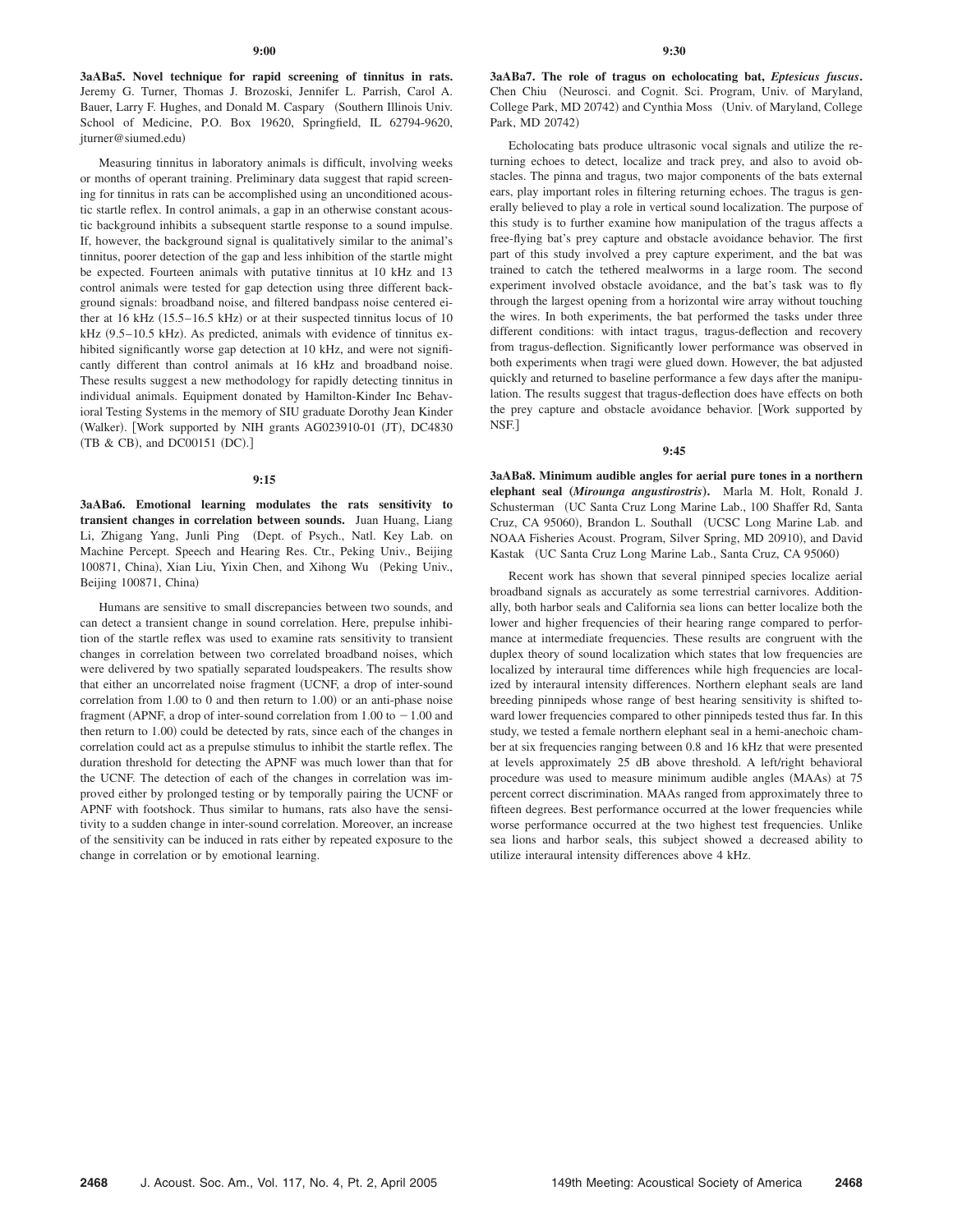# **Session 3aABb**

## **Animal Bioacoustics: Animal Acoustic Repertoires: Characterization and Classification**

Volker Deecke, Chair

*Univ. of British Columbia, Marine Mammal Research Unit, 6248 BioSciences Rd., Vancouver, BC V6T 1Z4, Canada*

*Contributed Papers*

## **10:15**

**3aABb1. Variation in acoustic activity of North Atlantic right whales in three critical habitat areas in 2004.** Susan E. Parks and Christopher W. Clark (Bioacoustics Res. Program, Cornell Univ., 159 Sapsucker Woods Rd., Ithaca, NY 14850)

The North Atlantic right whale is a critically endangered species. Five major habitat areas have been defined based on the presence of groups of right whales during different seasons of the year. Autonomous seafloor acoustic recorders, ''pop-ups,'' have been used over the past five years to identify the presence/absence of right whales in Cape Cod Bay, Massachusetts by detection of right whale contact calls. These recordings have shown the effectiveness of using acoustics to monitor right whale behavior. In 2004, multi-unit arrays of pop-ups were deployed in three critical habitat areas; Cape Cod Bay (January–April), Great South Channel (May), and the Bay of Fundy (August). The presence/absence of right whale calls within range of the array, estimates of the minimum number of individuals calling, the types of calls recorded, and the diurnal patterns of sound production were measured to compare the acoustic repertoire use of right whales in these three habitats. These data were compared to visual survey data in the Bay of Fundy. These results can be used to compare diurnal and nocturnal behavioral patterns of the whales and provide information on behavioral differences between these three critical habitat areas.

#### **10:30**

**3aABb2. Variation in acoustic behavior of delphinids in the Pacific Ocean based on school size and species composition.** Shannon Rankin and Jay Barlow (SWFSC/NOAA, 8604 La Jolla Shores Dr., La Jolla, CA 92037, shannon.rankin@noaa.gov)

Variation in acoustic behavior based on school size and species composition was examined for surveys in the eastern tropical Pacific (2000), along the U.S. West Coast (2001), and in the U.S. EEZ surrounding Hawaii (2002). Sounds were monitored using a towed hydrophone array, and vocal schools were defined as those producing any combination of whistles, burst pulses, and/or echolocation clicks. Delphinid schools containing mixed species were consistently more vocal than single species schools. Vocal schools of *Stenella attenuata*, *S. longirostris*, *Delphinus delphis*, and *Lissodelphis borealis* were significantly larger than non-vocal schools. Vocal schools of *Tursiops truncatus* and *Grampus griseus* were somewhat larger than non-vocal schools, although this relationship was not significant. There was no relationship between group size and vocal activity for *S. coeruleoalba*, *Steno bredanensis*, and *Globicephala* spp. For species without a strong group size effect, all but *T. truncatus* were more vocal in the Hawaiian waters. The ability to use acoustic techniques in dolphin population estimation depends on their effectiveness in consistently detecting dolphin schools. This study suggests that small singlespecies schools of *S. attenuata*, *S. longirostris*, *D. delphis*, and *L. borealis* are more likely to be missed during acoustic monitoring in these regions.

**10:45 3aABb3. Long term stability and individual distinctiveness in captive orca vocalizations.** Michael Noonan and Malini Suchak Canisius

College, Buffalo, NY 14208, noonan@canisius.edu-

With focus on the question of signature calling in killer whales, recordings from five captive orcas (of Icelandic origin) held at Marineland of Canada were compared. For the present analysis, samples of three different call syllables were selected from recordings made five years apart and from instances in which the identity of the calling whale was unambiguous due to temporary isolation, concomitant bubbling, and/or head nodding. The Raven software package was used to ascertain the frequency range, frequency (max), duration, and timing of maximum and minimum power within each sample. For two of the three call syllables, statistically significant differences were found among the five whales for call length and for the timing of maximums and minimums  $(p< 0.01 - 0.001)$ . This similarly proved true for nearly all pairwise comparisons between whales, including mother-offspring dyads. By contrast, for three of four whales for which we had sufficient samples, no significant differences were found on any measure between samples taken from the same whales five years apart. These findings therefore support the notion that the voices of individual orcas are distinct from one another in ways that are stable over the course of multiple years.

#### **11:00**

3aABb4. The acoustic repertoire of bottlenose dolphins (*Tursiops truncatus*… **from the southern Gulf of Mexico.** Carmen Bazua-Duran Lab. Acustica, Facultad de Ciencias, UNAM, Cd. Universitaria, 04510 Mexico DF, Mexico)

Bottlenose dolphins live in a variety of habitats of the world's oceans using their acoustic repertoire to communicate and inspect their environment. This work investigates the acoustic repertoire of bottlenose dolphins that inhabit a coastal lagoon of the southern Gulf of Mexico, the Laguna de Terminos and how it may relate to the dolphins' general behavioral state and herd size, and to the general characteristics of the habitat, such as visibility, depth, and sea state. Preliminary results show that bottlenose dolphins produce by far more clicks than whistles in all behavioral states (feeding, resting, social, and travel) and herd sizes, which may correlate with the decreased visibility and shallow depth of the Laguna de Terminos. Additionally, silence was found during all behavioral states, but very seldom in herds of large size. These preliminary results suggest that bottlenose dolphins are choosing when and where to produce their phonations. Therefore, more detailed studies are needed to understand how these animals are using their acoustic sense to communicate and inspect their environment. Work supported by CONACyT-Gobierno Edo. de Campeche and PAPIIT, UNAM.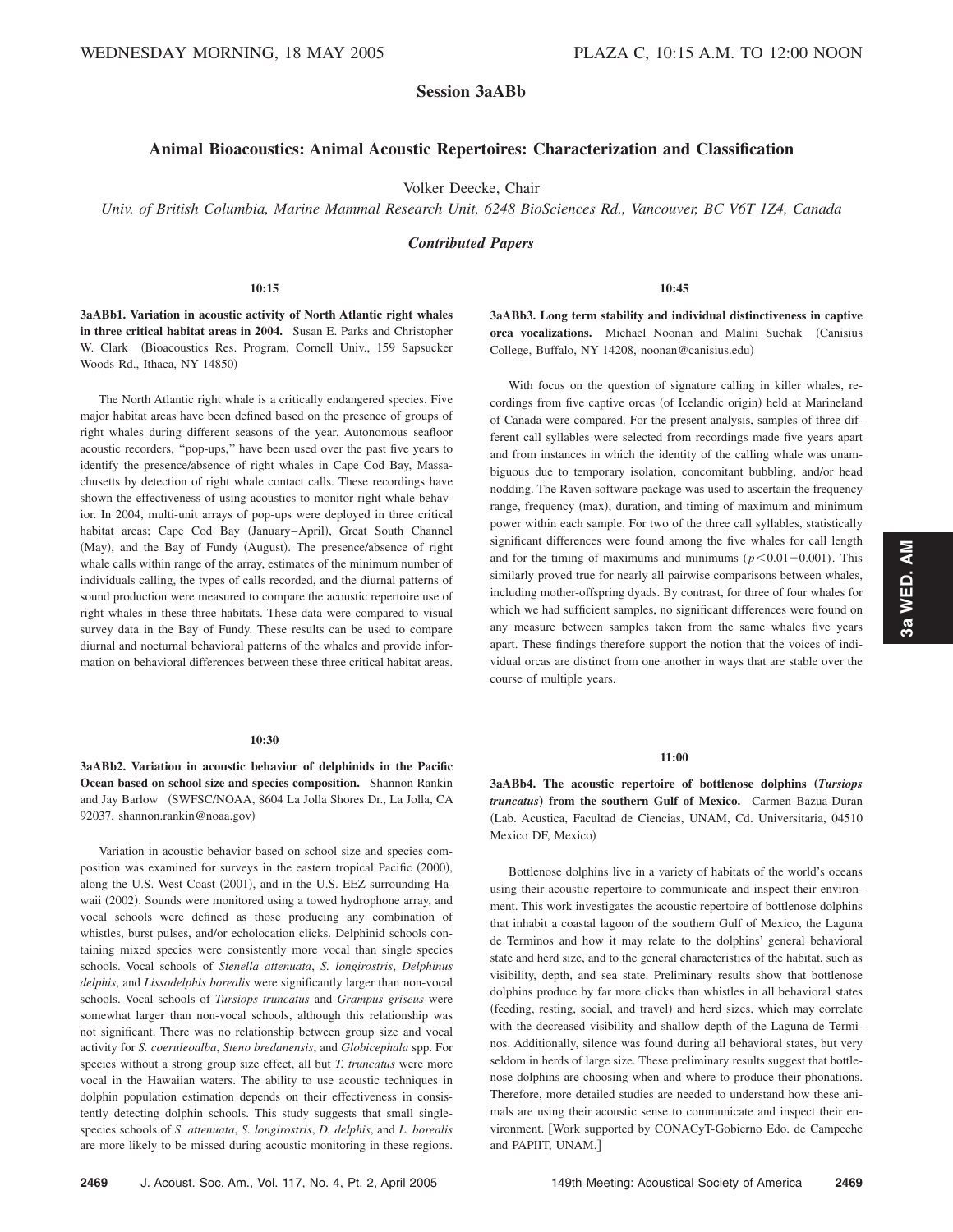## **11:15**

**3aABb5. Automated categorization of bioacoustic signals: Avoiding** perceptual pitfalls. Volker B. Deecke (Marine Mammal Res. Unit, Univ. of British Columbia, 6248 Biosciences Rd., Vancouver, BC, Canada V6T 1Z4) and Vincent M. Janik (Univ. of St. Andrews, St. Andrews, Fife KY16 8LB, Scotland, UK)

Dividing a species acoustic repertoire into biologically relevant categories presents a widespread problem in the study of animal sound communication. Such categorization is fundamental to any attempt to compare repertoires between contexts, individuals, populations or species. Automated procedures allow rapid, repeatable and objective categorization, however, in the past they have often performed poorly at detecting biologically meaningful sound classes. Arguably this is because automated methods have often failed to address the nonlinearities of animal sound perception and a method that incorporates dynamic time warping and an adaptive resonance theory (ART) neural network to avoid some of the problems is presented here. The method was tested on 104 randomly chosen whistles recorded from four captive bottlenose dolphins (Tursiops truncatus). This data set includes known biologically meaningful categories in the form of 42 distinctive stereotyped whistles produced when each individual was kept in isolation. The automated procedure correctly grouped all but two of the stereotyped whistles into their respective categories, and thus performed as good as human observers. However, compared to humans, the automated system provided finer categorization of the remaining non-stereotyped whistles. These results suggest that this methodology provides a repeatable and objective means of splitting bioacoustic signals into biologically meaningful categories.

## **11:30**

**3aABb6. Unsupervised classification of beluga whale vocalizations.** Patrick J. Clemins and Michael T. Johnson (Marquette Univ., P.O. Box 1881, Milwaukee, WI 53201, patrick@clemins.name)

Unsupervised classification techniques are designed to discover natural groupings in a collection of data. For instance, unsupervised classification methods can be used to help define a repertoire for a species by grouping similar vocalizations together. The vocalizations grouped together are then defined as a single call type in the repertoire. There are a number of difficulties in applying these algorithms to vocalizations including quantifying the vocalization into a set of features and accounting for temporal variations in the vocalizations. Using generalized perceptual linear predication coefficients and a set of hidden Markov models to overcome these difficulties, beluga whale vocalizations are classified using *K*-means unsupervised classification. These classifications are then compared to labels assigned by human experts in order to determine the reliability of the classification system. The underlying goal of this research is to establish a generalized framework that can be used to analyze and classify the vocalizations of a number of species. Work supported by the National Science Foundation under the Dr. Dolittle Project.

#### **11:45**

**3aABb7. Whale song analyses using bioinformatics sequence analysis** approaches. Yian A. Chen, Jonas S. Almeida (Dept. of Biostatistics, Bioinformatics, and Epidemiology, 135 Cannon St., Medical Univ. of South Carolina, Charleston, SC 29425), and Lien-siang Chou (Inst. of Ecology & Evolutionary Biol., NTU, Taipei, Taiwan)

Animal songs are frequently analyzed using discrete hierarchical units, such as units, themes and songs. Because animal songs and bio-sequences may be understood as analogous, bioinformatics analysis tools DNA/ protein sequence alignment and alignment-free methods are proposed to quantify the theme similarities of the songs of false killer whales recorded off northeast Taiwan. The eighteen themes with discrete units that were identified in an earlier study [Y. A. Chen, masters thesis, University of Charleston, 2001] were compared quantitatively using several distance metrics. These metrics included the scores calculated using the Smith-Waterman algorithm with the repeated procedure; the standardized Euclidian distance and the angle metrics based on word frequencies. The theme classifications based on different metrics were summarized and compared in dendrograms using cluster analyses. The results agree with earlier classifications derived by human observation qualitatively. These methods further quantify the similarities among themes. These methods could be applied to the analyses of other animal songs on a larger scale. For instance, these techniques could be used to investigate song evolution and cultural transmission quantifying the dissimilarities of humpback whale songs across different seasons, years, populations, and geographic regions. [Work supported by SC Sea Grant, and Ilan County Government, Taiwan.]

# WEDNESDAY MORNING, 18 MAY 2005 PLAZA A, 9:00 TO 11:15 A.M.

**Session 3aAO**

# **Acoustical Oceanography, Underwater Acoustics and Animal Bioacoustics: Acoustics and Ocean Observatories II**

James H. Miller, Chair

*Dept. of Ocean Engineering, Univ. of Rhode Island, Narragansett Bay Campus, Narragansett, RI 02882*

## *Invited Papers*

#### **9:00**

**3aAO1. Long-term variability in hydrothermal vent flow and temperature fluctuations by acoustic scintillation.** Daniela Di Iorio (Dept. of Marine Sci., Univ. of Georgia, Athens, GA 30605)

An acoustical scintillation instrument is described that has been used to measure flow and temperature fluctuations at a hydrothermal vent plume. The vertical buoyancy driven flow together with the root-mean-square temperature fluctuations are obtained for vent structure 8F of the Main Endeavour vent field on the Endeavour segment of the Juan de Fuca Ridge. Long term (71 days) measurements are obtained and an estimate of the heat flux density which is of the order  $0.06$  MW m<sup>-2</sup> is calculated. Measurements also show oscillations in the log-amplitude variance that result from either plume advection or increased entrainment of ambient fluids by the ambient tidal currents, thus demonstrating the need for a long time series measurement of simultaneous horizontal and vertical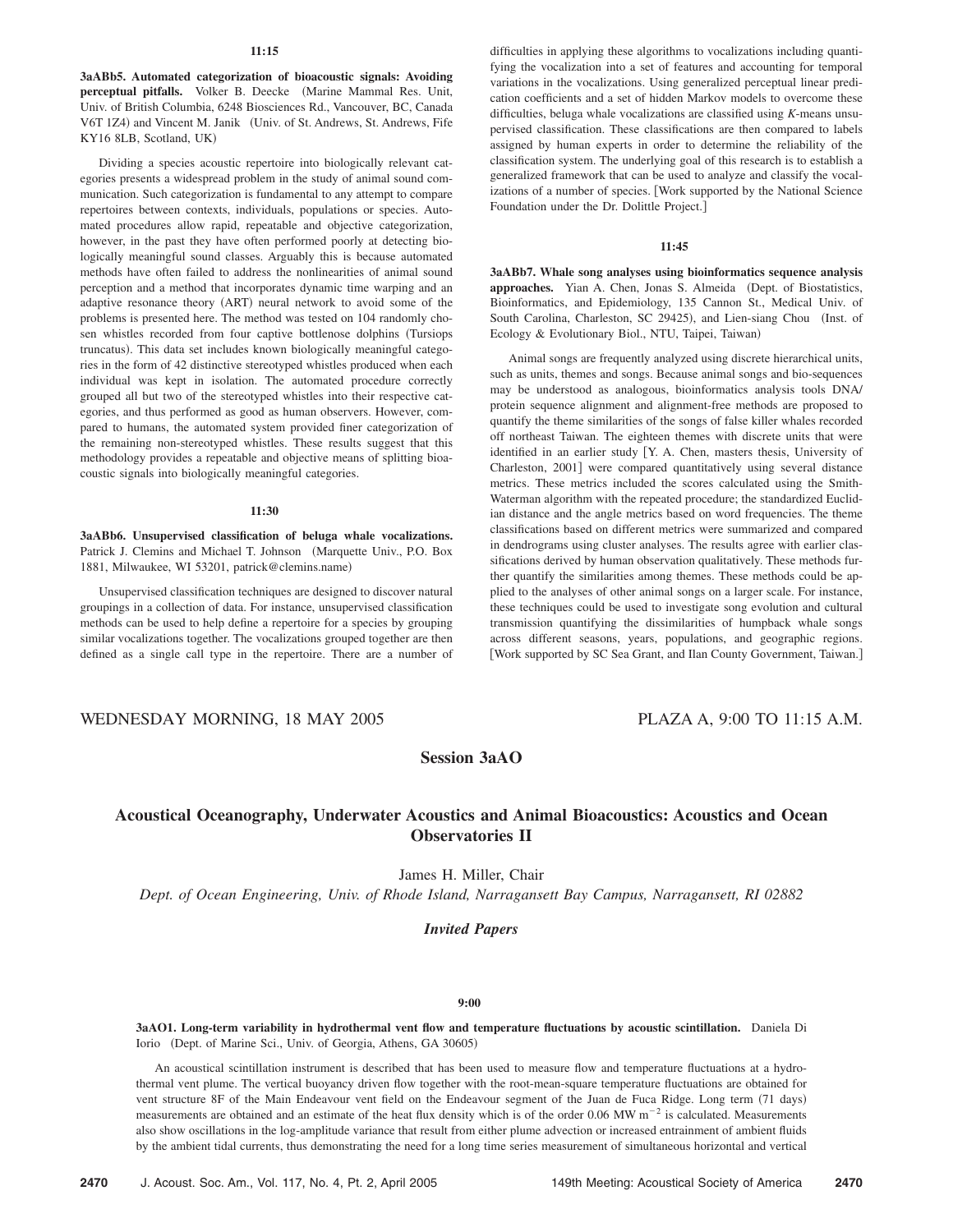flow. Future measurements in the Main Endeavour vent field, with possible integration into the NEPTUNE seafloor observatory, will be over extended periods of time so that comparisons of these processes can be made with independent seismic data collected by NOAA/PMEL SOSUS array.

#### **9:20**

**3aAO2. Real-time observations and predictions of scour burial at the Martha's Vineyard Coastal Observatory.** Michael D. Richardson (Marine Geosciences Div., Naval Res. Lab., Stennis Space Center, MS 39520, mrichardson@nrlssc.navy.mil), Peter Traykovski, Arthur C. Trembanis (Woods Hole Oceanogr. Inst., Woods Hole, MA 02543), and Carl T. Friedrichs (Virginia Inst. of Marine Sci., Gloucester Point, VA 23062)

Mine burial by scour was measured in real-time using cylindrical instrumented mines and rotary and two-axis pencil beam sonar. Two mines and the sonar were connected to a shore-based facility at the Martha's Vineyard Coastal Observatory. Data on mine movement (heading, pitch, and roll), scour pit geometry, percent burial, and environmental processes responsible for scour burial including significant wave height, period, and tidal height were analyzed daily and presented on a mine burial web site. Sonar images show scour pits developing around the mines in response to storm generated significant wave heights greater than 2.0 m. Mines pitch, change heading as they roll into scour pits. A comparison of the observed mine burial and real-time predictions using a modified version of the Whitehouse equations for wave-induced scour model exhibited good agreement suggesting mine burial by scour in similar sandy environments is predictable from bathymetry, sediment type, and measured or predicted surface wave conditions. The Coastal Observatory at Martha's Vineyard provided a unique opportunity for real-time data collection and analysis of both sediment transport events and seafloor-object interactions during storms. Work supported by ONR.

#### **9:40**

**3aAO3. Autonomous and ship-cabled, bottom mounted sonar systems—Development, uses and issues associated with** transitioning to ocean observatories. Kevin L. Williams, Russell D. Light, and Vernon W. Miller (Appl. Phys. Lab., Univ. of Washington, 1013 NE 40th St., Seattle, WA 98105, williams@apl.washington.edu)

Three bottom mounted sonar systems will be described that were built over a span of fifteen years. The complexity of deployment and sophistication of the tasks performed increased with each system. The first system is an autonomous tower with rotating sonar designed to examine backscattering from an area within 50 m radius of the tower. The second is a ship-cabled system that includes a diver movable tower and separate buried array for examining both backscattering and acoustic penetration into sediments. The last is a ship-cabled rail/tower system designed to carry out forward scattering and synthetic aperture backscattering measurements. All three systems are designed to remain deployed for time periods up to a couple of months. After describing the systems, their deployment and some example results, recent efforts will be described that are aimed at transitioning these types of systems to cabled ocean observatories. The overall goal of the talk is to indicate both the level of complexity that can be envisioned for bottom mounted systems as well as the new issues that must be addressed in moving to cabled ocean observatories. Work supported by ONR.

## **10:00–10:15 Break**

## *Contributed Papers*

#### **10:15**

**3aAO4. Development of interactive digital scientific acoustic systems for monitoring and assessment of physical and biological variables from ocean observatory platforms.** Robert McClure, Tim Acker, James Dawson, and Assad E. K. Ebrahim (BioSonics, Inc., 4027 Leary Way NW, Seattle, WA 98107)

Scientific echosounders are in regular use for measurement of fish and plankton distribution and abundance, fish behavior, submersed aquatic vegetation, bottom sediment classification and water mass interface characteristics. Both fixed-aspect and mobile acoustic data are commonly collected from surface-deployed echosounders. Advancements in digital scientific echosounder technology and integration of other technologies has moved the capabilities of advanced echosounder systems into the realm of new applications and deployment possibilities. These advancements make possible the deployment of a new generation of integrated and interactive sensors which can provide high resolution, continuous, extended duration, recording, intelligent processing, and reliable monitoring and assessment of both biological and physical parameters of the ocean environment. Deployments from cabled observatories, moored and drifting buoys, manned and unmanned mobile platforms, and fully autonomous installations are all now reality. The deployment of these quality scientific instrument suites hold unlimited potential for research, resource management, and education. Existing and planned implementation of advanced digital scientific

echosounder applications on observatories as well as considerations in design, deployment, and integration with other observatory and oceanic acoustic activities are discussed.

## **10:30**

**3aAO5. Passive acoustic detection of fish sound production: The** promise of ocean observatories. David Mann (USF College of Marine Sci., 140 7th Ave. S., St. Petersburg, FL 33701, dmann@marine.usf.edu)

Many fishes make species-specific sounds during courtship and spawning. These sounds can be recorded and quantified to study the temporal and spatial dynamics of spawning. Fish sounds typically range in frequency from 20–1500 Hz, and are usually inversely related to fish size. Time series of fish sound production recorded with autonomous recorders from Tampa Bay, Florida, and the mid-Atlantic bight, New Jersey illustrate how passive acoustics can be used to determine diel and seasonal timing of spawning. The great promise of ocean observatories is that they will not only provide unprecedented data on fish sound production, but that these data will be coupled with physical data on the same time and space scales. Ocean observatories will be powerful tools in studying the role of physical factors in driving variability in spawning and recruitment of fishes.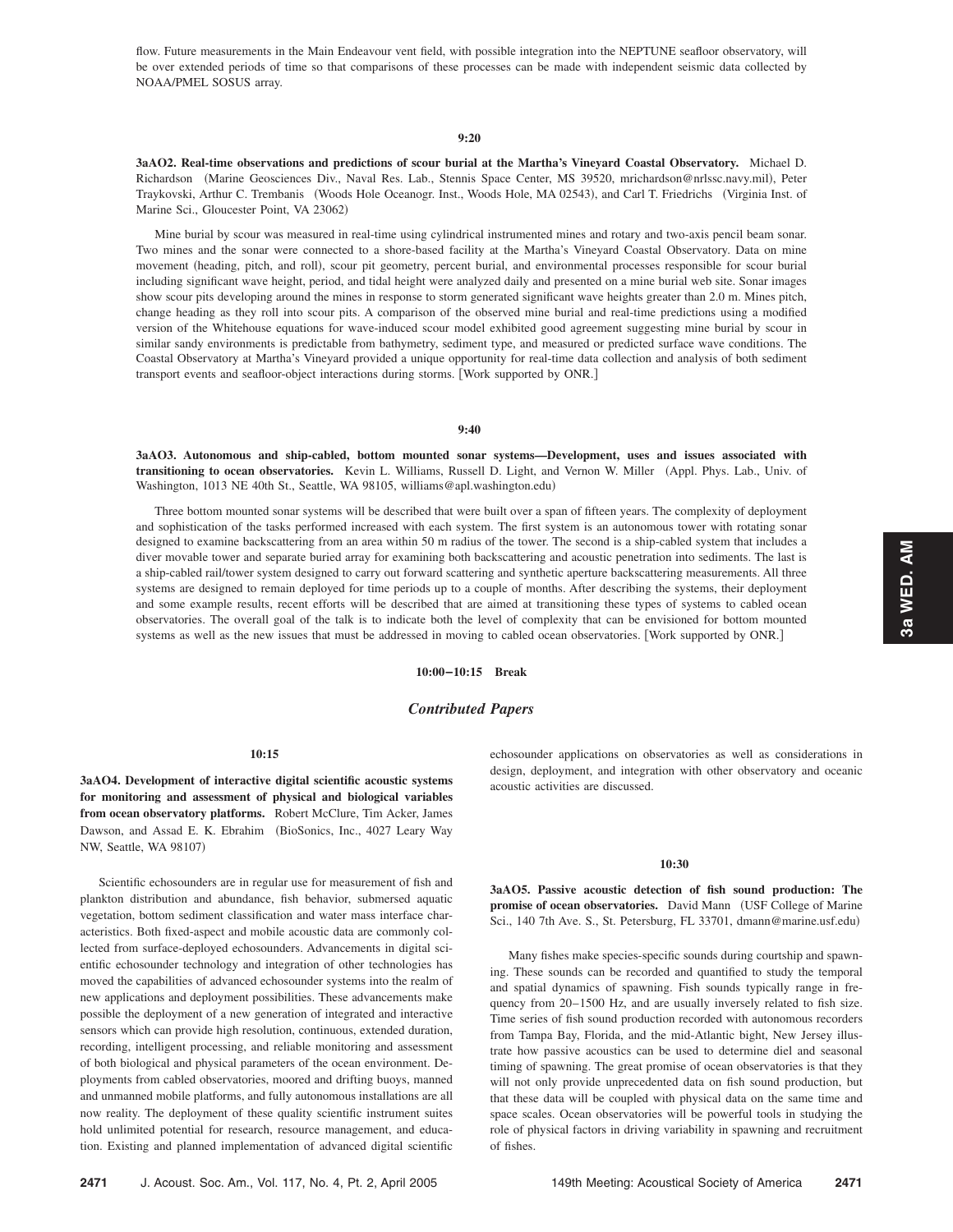3aAO6. Basin Acoustic Seamount Scattering Experiment (BASSEX '04) **III. Array performance.** Kyle M. Becker (Penn. State Univ., Appl. Res. Lab., State College, PA 16804), Arthur B. Baggeroer (MIT, Cambridge, MA 02090), Kevin D. Heaney (Ocean Acoust. Services and Instrumentation Systems, Inc., Lexington, MA), Edward K. Scheer, and Keith von der Heydt (Woods Hole Oceanogr. Inst., Woods Hole, MA)

The ONR Five-Octave Research Array (FORA) was employed as the acoustic receiving system during the Basin Acoustic Seamount Scattering Experiment (BASSEX04). The array was primarily used in a towed configuration with receptions recorded for source/receiver separation distances ranging from 500–3200 km. Measurements made in proximity to the 75 Hz source moored near Kauai used a vertical array configuration. This paper presents array capabilities and performance during this first deep-water application of the FORA. Both acoustic and non-acoustic array performance during the BASSEX will be examined. In particular, array attitude and stability will be reviewed for different tow conditions, and for the array vertically deployed. Flow noise over the array will be examined for different tow speeds. Own-ship noise contamination will be presented for the array deployed vertically. Acoustic data will be presented as both individual channel measurements and beamformed output for a variety of source/receiver geometries and propagation conditions. Data quality will be assessed as it pertains to the stated objectives of a particular measurement. Based on both acoustic and non-acoustic performance characteristics the advantages and/or deficiencies of the FORA will be discussed for its use in future low-frequency long-range acoustic propagation research. Work supported by ONR Ocean Acoustics Program.

## **11:00**

**3aAO7. Remote acoustic observations from a real-time observing system of the response of a shallow coastal embayment to hurricane** forcing. Douglas J. Schillinger and Alex E. Hay (Dept. of Oceanogr., Dalhousie Univ., Halifax, NS, Canada B3H 4J1-

Results are presented from the acoustic remote sensing component of Dalhousie University's interdisciplinary Coastal Ocean Observatory in Lunenburg Bay, Nova Scotia, operational since June 2002 (www.cmep.ca/ bay). Remote acoustic measurements of water column velocity and backscatter are made from bottom-mounted instruments hard-wired to surface buoys. The data are telemetered in near real-time to a shore station via wireless Ethernet, and to Dalhousie over the Internet. The fixed-point measurements from the bottom pods are augmented by a vessel-mounted profiling system, and by opportunistic deployments of internally-recording instruments. Highlights from the first three years of the observing system operation will be presented, including sediment suspension from the seabed and bubble penetration from the surface during Hurricane Juan.

# WEDNESDAY MORNING, 18 MAY 2005 REGENCY A, 8:00 TO 9:45 A.M.

# **Session 3aBBa**

## **Biomedical UltrasoundÕBioresponse to Vibration: Gene Therapy and Molecular Imaging**

Michalakis A. Averkiou, Chair *Philips Ultrasound, 22100 Bothell-Everett Hwy., Bothell, WA 98041-3003*

### **Chair's Introduction—8:00**

## *Invited Papers*

## **8:05**

**3aBBa1. Augmented and selective delivery of liquid perfluorocarbon nanoparticles to melanoma cells with ultrasound.** Michael S. Hughes, Kathryn C. Crowder, Gregory M. Lanza, and Samuel A. Wickline 322 Yalem, 216 S. Kings Hwy., Washington Univ. Med. School, St. Louis, MO 63110, msh@cvu.wustl.edu-

Previous work has demonstrated the ability of liquid perfluorocarbon (PFC) nanoparticles to deliver therapeutic agents to cells selectively by binding to specific cellular epitopes, and confirmed the ability to simultaneously image these targeted nanoparticles with ultrasound. In this study, enhanced delivery of targeted PFC nanoparticles to cells expressing the integrin avb3 using clinical levels of ultrasound energy were studied. Nanoparticles complexed with ligands targeted to avb3 were incubated with cells (C32 melanoma) that expressed avb3 in culture. Control nanoparticles were produced that carried no ligand targeted to avb3. A custom specimen holder permitted simultaneous microscopic visualization of cell interactions during exposure to calibrated levels of ultrasound energy. After nanoparticle binding to cells and application of ultrasound, a roughly 2-fold increase in PFC content of the cells was observed. For control (nonbinding) nanoparticles, ultrasound exposure also increased PFC deposition, but the overall level was substantially less. Videodensitometric data show that nanoparticles were not destroyed by ultrasound exposure. Moreover, the alignment of nanoparticles relative to incident acoustic field demonstrate conclusively that acoustic radiation forces influence the nanoparticles and implicate these forces as participates in the enhanced delivery.

## **8:25**

**3aBBa2. The application of acoustic radiation force for molecular imaging and drug delivery.** Paul A. Dayton and Katherine W. Ferrara (UC Davis Biomed. Eng., 1 Shields Ave., Davis, CA 95616)

Acoustic radiation force is exerted on objects in an acoustic field. By optimizing acoustic parameters to maximize this force, ultrasound contrast agents can be manipulated and concentrated with an acoustic field. This technique can be used to enhance molecular imaging and drug delivery. Ultrasonic molecular imaging employs contrast agents such as microbubbles, nanoparticles, or liposomes coated with ligands specific for receptors expressed on cells at sites of angiogenesis, inflammation, or thrombus. Concentration of these highly echogenic contrast agents at a target site enhances the ultrasound signal received from that site, promoting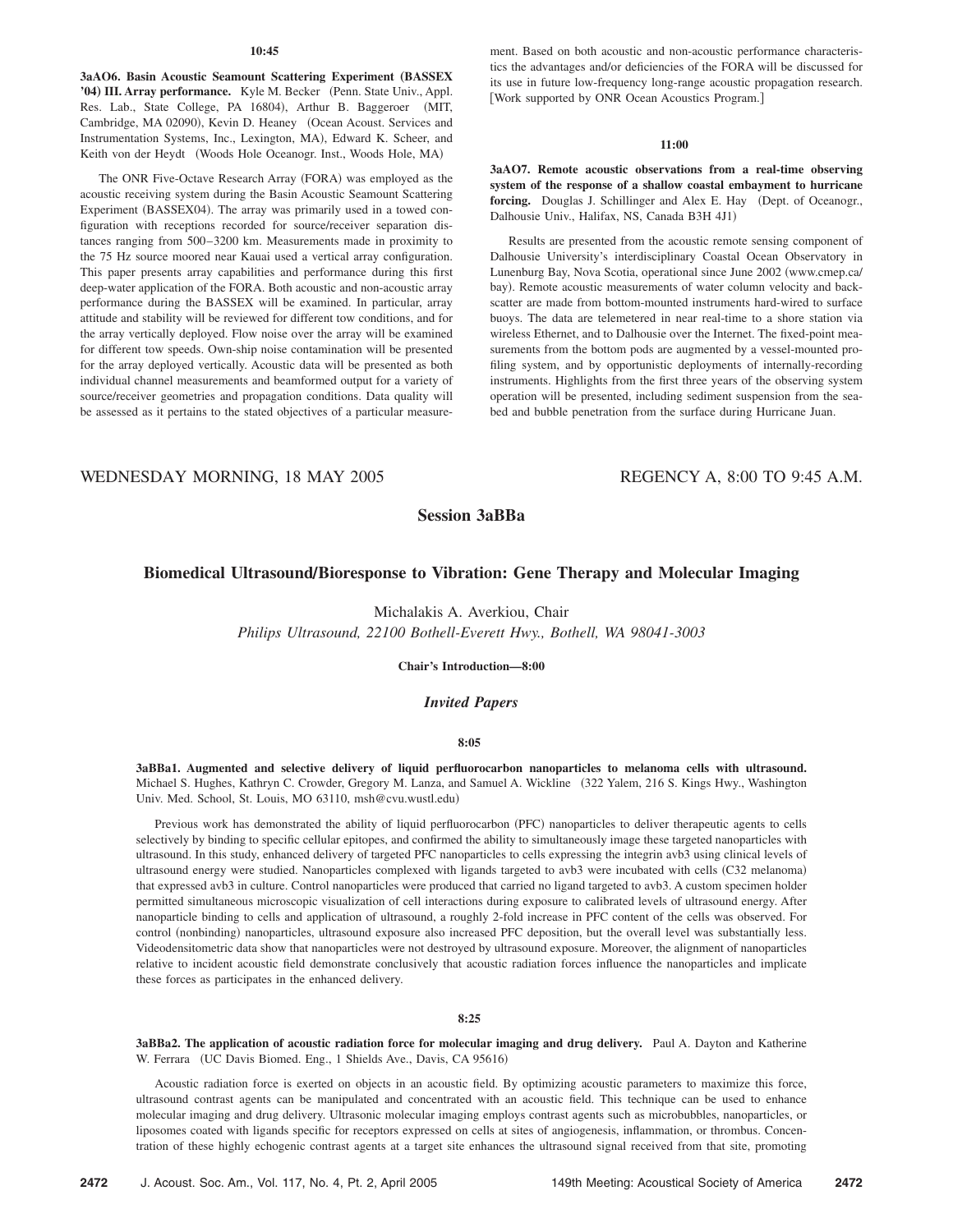ultrasonic detection and analysis of disease states. It is demonstrated that acoustic radiation force can be used to displace targeted contrast agents to a vessel wall, greatly increasing the number of agents binding to available surface receptors. Radiation force can also be used for microparticle-carrier based drug delivery. Acoustically active drug-carrier vehicles can be concentrated with radiation force, and then disrupted with high-intensity ultrasound bursts, resulting in local delivery of the therapeutic agent. This talk will discuss simulations and experimental results demonstrating these applications.

## *Contributed Papers*

**8:45**

**3aBBa3. A new targeted drug delivery method using ultrasound and acoustically active lipospheres.** Michaelann Shortencarier, Susannah Bloch, Paul Dayton, Kathy Ferrara (Dept. of Biomed. Eng., UC Davis, 451 East Health Sci. Dr., Davis, CA 95616), Terry Matsunaga, Rachel Labell, and Patricia Schumann (ImaRx Therapeutics, Inc., Tucson, AZ 85719)

The goal is to create a strategy for localized drug delivery using engineered delivery vehicles and ultrasound energy. These drug delivery vehicles, referred to as acoustically active lipospheres (AALs), consist of small gas bubbles surrounded by thick oil shells (where drugs can be carried) and are enclosed by an outermost lipid layer. Ultrasound radiation force can be used to displace these vehicles near the blood vessel wall, after which a higher intensity pulse can fragment the vehicle and transfer its contents to the endothelium. Blood velocity ranges from 1 to 10 mm/s in the microvasculature. Therefore, agents in capillaries insonified by a transducer with a 1 mm focal beam width for 0.1 to 1 seconds can be displaced of 1 to 2 mm. Delivery vehicles containing various fluorescent dyes within the oil layer are exposed to ultrasound in cell chambers or flowing vessels. Fluorescence intensity increases more than 10-fold with application of radiation force and fragmentation, both over no exposure and over fragmentation pulses alone (both  $P \le 0.001$ ). This implies radiation force is necessary to bring AALs into proximity of the cell monolayer before their destruction in order for drug delivery to occur.

#### **9:00**

**3aBBa4. Delivery of anticancer drugs and antibodies into cells using** ultrasound. Junru Wu, Jason Pepe (Dept. of Phys., Univ. of Vermont, Burlington, VT 05405), and Mercedes Rincon (Univ. of Vermont, Burlington, VT 05405-

It has been shown experimentally in cell suspensions that pulsed ultrasound (2.0 MHz) could be used to deliver an anti-cancer drug (Adriamycin hydrochloride) into Jurkat lymphocytes and antibodies (goat anti rabbit IgG and anti mouse IgD) into human peripheral blood mononuclear (PBMC) cells and Jurkat lymphocytes assisted by encapsulated microbubbles (Optison). When Adriamycin hydrochloride (ADR) was delivered, the delivery efficiency reached 4.80% and control baseline (no ultrasound and no ADR) was 0.17%. When anti-rabbit IgD was delivered, the efficiencies were  $34.90\%$  (control baseline was  $1.33\%$ ) and  $32.50\%$  (control baseline was 1.66%) respectively for Jurkat cells and PBMC. When goat anti rabbit IgG was delivered, the efficiencies were 78.60% (control baseline was  $1.60\%$ ) and  $57.50\%$  (control baseline was  $11.30\%$ ) respectively for Jurkat cells and PBMC.

**9:15**

**3aBBa5. 1 kHz vibration increases proteoglycan production in ATDC5 chondrocytes.** Heather M. Argadine, Randall R. Kinnick, James F. Greenleaf (Dept. of Physio. and Biomed. Eng., Mayo Clinic College of Medicine, 200 First St. SW, Rochester, MN 55905, argadine.heather@mayo.edu), and Mark E. Bolander (Mayo Clinic College of Medicine, Rochester, MN 55905)

*In vitro* studies have shown that treatment with 1.5 MHz ultrasound signal (160 mW/cm<sup>2</sup>) at a 200  $\mu$ s tone burst repeating at 1 kHz increases proteoglycan synthesis in chondrocytes J. Parvisi *et al.*, J. Orthop. Res. 17, 488-494 (1999)]. It was hypothesized that a continuous 1 kHz signal would be similar to the pulsed 1.5 MHz signal in stimulating chondrocytes to produce proteoglycan, which may cause accelerated fracture healing. *In vitro* experiments were performed with ATDC5 cells, a chondrogenic clonal cell line, plated in 6-well plates for 3 to 7 days before receiving ultrasound treatments. Cells were treated with either 1.5 MHz pulsed signal or 1 kHz signal for 20 minutes per day for 9 to 11 days. The signals were calibrated so that the bottom of the 6-well plate moved 10 nm for each condition. After the final treatment, cell layers were stained with Alcian blue, which stains cartilage nodules providing a measure of chondrogenesis. Both 1.5 MHz and 1 kHz led to a highly significant increase in chondrogenesis compared to control. Quantitative image analysis of stained wells showed that treatments with either signal increased number of nodules 2.3-fold  $(p<0.02)$  and total area of nodules 3-fold  $(p<0.02)$ compared to controls.

## **9:30**

**3aBBa6. A theoretical study of the feasibility of acoustical tweezer:** Ray acoustics approach. Jungwoo Lee and Kirk Shung (Dept. of Biomed. Eng., Univ. of Southern California, DRB132, Los Angeles, CA 90089, jungwool@usc.edu)

Optical tweezer has been found to have many biomedical applications in trapping macromolecules and cells. For the trapping mechanism, there has to be a sharp spatial change in axial optical intensity and the particle size must be much greater than the wavelength. Similar phenomenon may exist in acoustics. This work was undertaken to demonstrate theoretically that it is possible to acoustically trap particles near the focal point if certain conditions are met. Acoustic force exerted on fat tissue in ultrasonic fields is analyzed in ray acoustics regime where the wavelength of acoustic beam is much smaller than the size of the particle. In this paper, the analysis is therefore based on the field pattern produced by a strongly focused 100 MHz ultrasonic transducer with Gaussian intensity distribution. The magnitude of force and Fresnel coefficients at various positions are calculated. According to the simulation results, acoustical tweezer works particularly when the beam width at focus is one wavelength and the tolerance of acoustic impedance mismatch between two media lies within 6.7%. [Work supported by NIH Grant P41-EB2182.]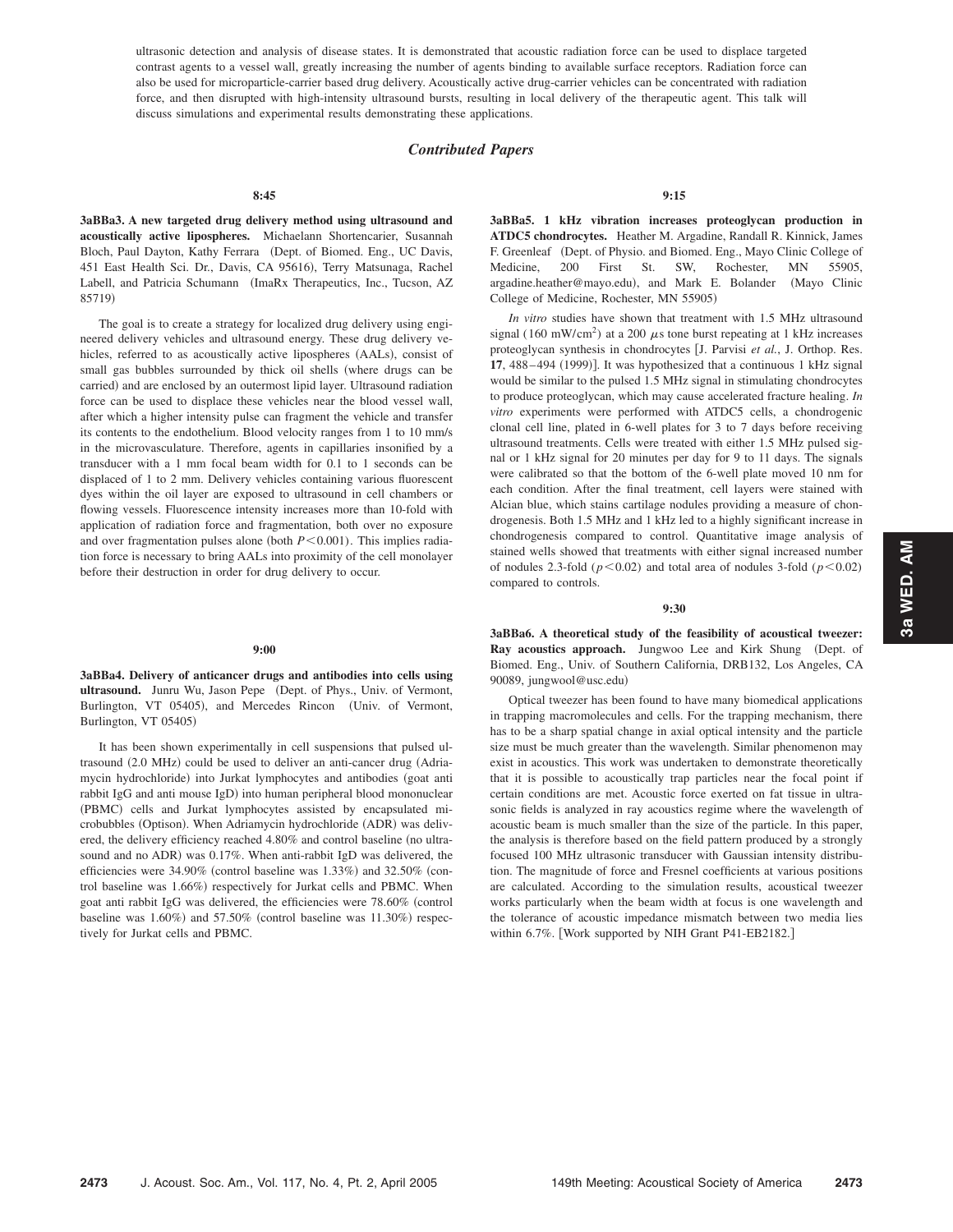# **Session 3aBBb**

## **Biomedical UltrasoundÕBioresponse to Vibration: Contrast Agents and Cavitation**

Paul A. Dayton, Chair

*Univ. of California, Biomedical Engineering, 1 Shields Ave., Davis, CA 95616*

## *Contributed Papers*

#### **10:15**

**3aBBb1. Cavitation effects of therapeutic ultrasound.** Kenneth Bader and Karen Gipson (Grand Valley State Univ., Allendale, MI 49401-9403)

In order to model possible effects of cavitation on bone structure, the formation of cavitation along an acoustically reflective PVC surface was studied. The bubbles were generated by a commerical therapeutic transducer (1 MHz), for both water and agar gel mediums. Bubble formation and activity were monitored using light scattering techniques: a HeNe laser was directed through the medium, and the transmitted light was detected using an optical power meter. The data show a decline in cavitation activity further from the surface and offer suggestive evidence of a boundary layer. Temporal saturation is also evident in both mediums, though an anomalous increase in transmitted light for the agar medium suggests the possibility of pressure variations due to microstreaming. Analysis of the microstreaming pattern was subsequently performed at lower frequencies in order to allow visualization with a standard laboratory microscope.

## **10:30**

**3aBBb2. Interacting bubble dynamics in Hamiltonian mechanics.** Yurii A. Ilinskii, Mark F. Hamilton, and Evgenia A. Zabolotskaya (ARL, Univ. of Texas, 10000 Burnet Rd., Austin, TX 78758-4423-

A Hamiltonian formulation of the equations of motion is presented for the oscillation and 3D translation of *N* interacting spherical bubbles. Existing alternative formulations contain second derivatives of both the bubble radius and the three coordinates of the position vector. For two or three bubbles the systems may be reduced analytically to explicit firstorder equations that can be solved with standard numerical algorithms. For large *N*, the equations cannot realistically be recast in explicit first-order form, and the leading derivatives must be evaluated by matrix inversion at each time step. The inversions introduce substantial errors for large *N*. We avoid the inversions by using Hamiltonian mechanics to derive a system of explicit first-order equations for all *N*, and which includes the influence of an applied sound field. For large *N*, the approach based on Hamiltonian mechanics results in both increased numerical accuracy and reduced computation time. The Hamiltonian system is validated by comparison with solutions obtained by alternate means. Examples are presented demonstrating various effects of bubble interaction. Although developed for modeling cavitation in shock-wave lithotripsy, the model is also applicable to bubble clouds in the ocean. Work supported by NIH Grant EB004047 and ARL IR&D funds.

### **10:45**

**3aBBb3. Modeling of initial bubble growth rates during high-intensity focused ultrasound.** Wayne Kreider, Michael R. Bailey, and Lawrence A. Crum (Appl. Phys. Lab, Univ. of Washington, 1013 NE 40th St., Seattle, WA 98105, wkreider@u.washington.edu-

In therapeutic applications of biomedical ultrasound, it is important to understand the behavior of cavitation bubbles. For applications that use high-intensity focused ultrasound (HIFU), both large negative acoustic pressures and heating can independently lead to bubble formation. Although neglected previously, heating during HIFU is expected to affect the growth and dissolution of bubbles by both raising the vapor pressure and promoting outgassing from gas-saturated tissues. Herein, the dynamics of a single, spherical bubble in water have been modeled using the Gilmore equation closed with an energy balance on bubble contents for calculation of pressures inside the bubble. Moreover, heat and mass transfer at the bubble wall are incorporated using the Eller-Flynn zeroth-order approximation for gas diffusion, an estimation of non-equilibrium phase change based on the kinetic theory of gases, and assumed shapes for the spatial temperature distribution in the surrounding liquid Yasui, J. Phys. Soc. Jpn. 65, 2830–2840 (1996)]. This model allows explicit coupling of the ambient heating during HIFU to the thermodynamic state of an oscillating bubble and is currently being used to explore the growth rates of initially small, undetectable bubbles exposed to various HIFU treatment protocols. Work supported by NIH T32-EB-001650, NIH DK43881, and NSBRI SMS00203.]

#### **11:00**

**3aBBb4. Microbubble dynamics in contrast agent shell rupture.** Azzdine Y. Ammi, S. Lori Bridal (CNRS UMR 7623, Université Pierre et Marie Curie, 15 rue de lécole de médecine, 75006 Paris, France, ammi@lip.bhdc.jussieu.fr), Robin O. Cleveland (Boston Univ., Boston, MA 02215), Jonathan Mamou, Grace I. Wang, and William D. O'Brien, Jr. (Univ. of Illinois, Urbana, IL 61801)

A passive cavitation detector (PCD) was used to study the features of insonified contrast agent microbubble rupture. When Optison microbubbles ruptured, the PCD signal received from single microbubbles showed the presence of post-excitation echoes identified as inertial cavitation and rebounds. Using these signals, the collapse threshold was evaluated as a function of insonation frequency, pulse duration, and pressure amplitude. For each excitation signal, 128 received time traces were recorded (200 MHz sampling, 12-bit), and frequency-domain analysis of the received signals was performed to characterize microbubble collapse. The peak rarefactional pressure threshold for detection of these emissions increased with frequency (e.g., 0.53, 0.87, and 0.99 MPa for 0.9, 2.8, and 4.6 MHz, respectively; 5-cycle pulse duration) and decreased with pulse duration. The modified Herring equation was used to model the bubble response at experimentally determined threshold conditions. These predicted microbubble dynamics were used to determine microbubble rupture indices based on: radial strain, peak velocity, and peak acceleration. This work provides a clearer understanding of the role of contrast agent dynamics in bubble destruction. Work supported by the cooperative project for biomedical engineering between the University of Illinois at Urbana-Champaign, USA and the Centre National de la Recherche Scientifique, France.]

#### **11:15**

**3aBBb5. The effect of size on the acoustic response of polymer-shelled ultrasound microbubble contrast agents.** Susannah H. Bloch, Katherine W. Ferrara (Dept. of Biomed. Eng., Univ. of California Davis, Davis, CA 95616, kwferrara@ucdavis.edu), and Erik R. Wisner (Univ. of California Davis, Davis, CA 95616)

Hard-shelled microbubble contrast agents differ from lipid-shelled agents in that the extra stability provided by their shell prevents dissolution of small gas bubbles: consequently, stable agents can be manufactured with diameters below 1  $\mu$ m. Near-micron and submicron-sized contrast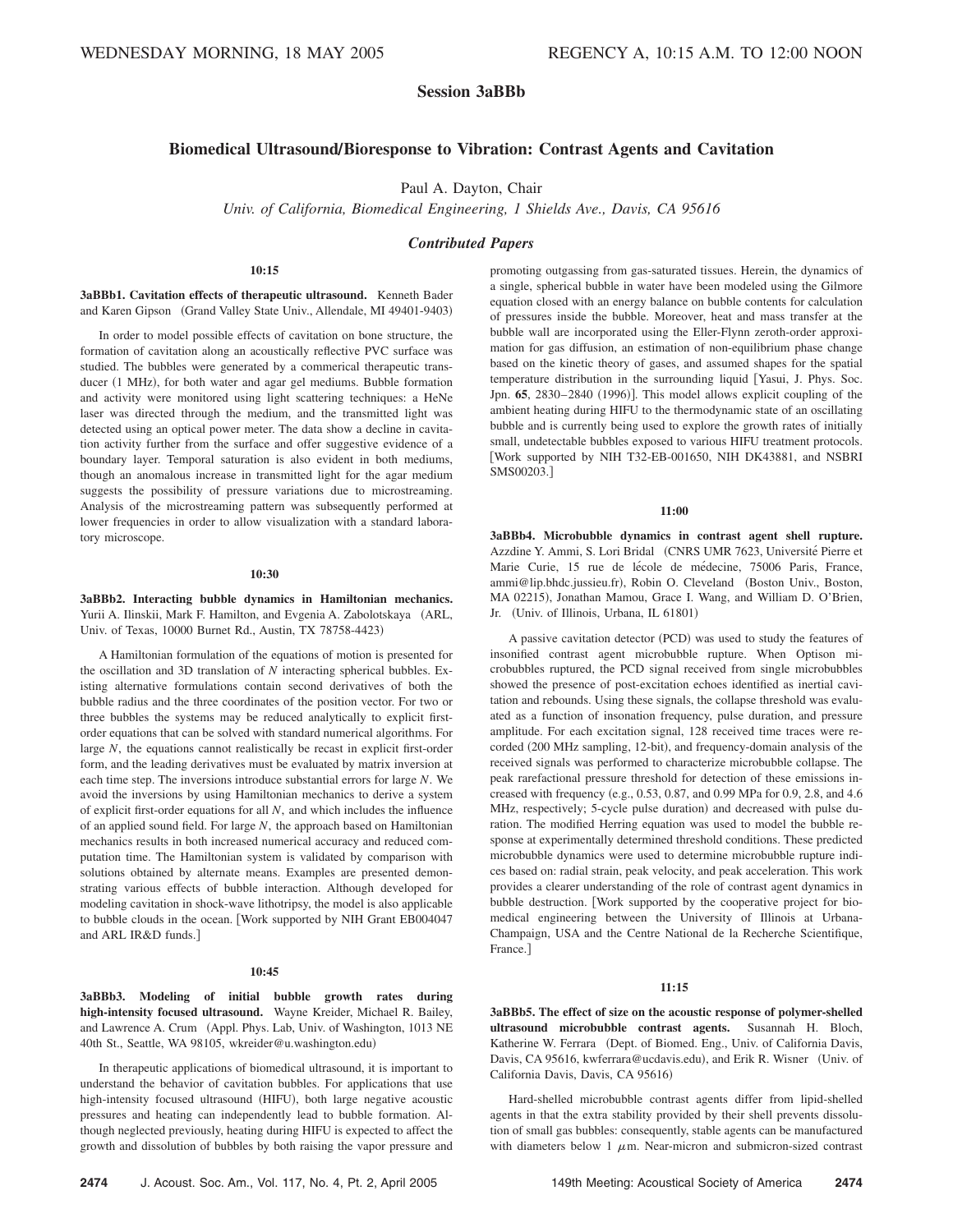agents may enable new biomedical applications because they can traverse narrow barriers such as the lymphatic endothelium and the permeable vascular endothelium found in actively growing solid tumors. However, several studies have suggested fundamental differences in the mechanisms of acoustic response of ''soft'' lipid-shelled ultrasound microbubble contrast agents and ''hard'' albumin- or polymer-shelled agents. In particular, hard-shelled contrast agents exhibit strong echoes only after the shell is damaged and the enclosed gas is allowed to oscillate freely. Here three polymer-shelled agents with mean diameters of 0.74  $\mu$ m, 0.91  $\mu$ m, and 1.33  $\mu$ m (POINT Biomedical Corp.) are investigated. Significant differences among the agents exist in the probability of response to acoustic interrogation, but not the amplitude or frequency of their acoustic response. These results are explained by a hypothesis of a pressuredependent threshold diameter above which single hard-shelled agents respond to acoustic interrogation. The implications of this hypothesis for the design of imaging methods and clinical protocols using these agents will be presented.

### **11:30**

**3aBBb6. Contrast-enhanced detection of arterial bleeding.** Wenbo Luo, Vesna Zderic, Frank Starr, Marla Paun (Appl. Phys. Lab., Univ. of Washington, Box 355640, 1013 NE 40th St., Seattle, WA 98105, wenbo@u.washington.edu), and Shahram Vaezy (Univ. of Washington, Seattle, WA 98105)

The purpose of this study was to determine the feasibility and usefulness of contrast agent to detect internal bleeding. In a model of acute femoral artery injury, bleeding sites were produced percutaneously in 9 rabbits, using an 18 G needle guided by Doppler and B-mode ultrasound. Imaging was performed pre- and post-injury and after i.v. injection of contrast agent (Optison) using *B*-mode, Color Doppler (CD), and Pulse Inversion. Gross and histological examination (light microscopy) of the injured blood vessel and the surrounding tissue were performed. Experiments with similar procedure were achieved in a pulsatile phantom with carotid arteries as targeted blood vessels in vitro. Bleeding sites could not be located in non-contrast *B*-mode sonography. After administration of contrast agent, injuries could be detected by the increased echogenicity of

WEDNESDAY MORNING, 18 MAY 2005 BALMORAL, 8:00 A.M. TO 12:00 NOON

the extravasated blood flow. The resulted hematoma appeared as inhomogeneous hyper-echo region. Color mosaic patterns were observed in the surrounding tissue with CD. Cluster of cavities were found within hematoma upon microscopy, which may be due to aggregated microbubbles. Bleeding sites were recognized in all contrast studies by CD; compared with only 11% in non-contrast control. Contrast-enhanced sonography is a promising tool in detection and evaluation of internal bleeding.

#### **11:45**

**3aBBb7. Ultrasound contrast agents for bleeding detection and acoustic hemostasis.** Vesna Zderic, Wenbo Luo, Andrew Brayman, Lawrence Crum (Appl. Phys. Lab. and Bioengineering, Univ. of Washington, 1013 NE 40th St., Seattle, WA 98105, vesna@ u.washington.edu), and Shahram Vaezy (Univ. of Washington, Seattle, WA 98105)

Objective: To investigate the application of ultrasound contrast agents (UCA) in improving both therapeutic and diagnostic aspects of ultrasound-guided High Intensity Focused Ultrasound (HIFU) therapy. Methods: Incisions (3 cm long, 0.5 cm deep) were made in rabbit livers (in anterior surface for HIFU treatment, or posterior surface for bleeding detection). UCA Optison ( $\sim$  0.1 ml/kg) was injected into mesenteric vein or ear vein. A HIFU applicator (5.5 MHz, 6400 W/cm<sup>2</sup>) was scanned manually over the incision until hemostasis was achieved. Occult bleeding was monitored with Doppler ultrasound. Results: The presence of Optison produced 37% reduction in hemostasis times normalized to initial bleeding rates. Gross and histological observations showed similar appearance of HIFU lesions produced in the presence of Optison and control HIFU lesions. The temperature reached 100°C in both HIFU only and HIFU UCA treatments. Tension strength of hemostatic liver incisions was  $0.9\pm0.5$  N. Almost no bleeding could be detected before Optison injection. First appearance of contrast enhancement localized at the bleeding site was 15 s after Optison injection, and lasted for  $\sim$  50 s. Conclusion: The presence of UCA during HIFU treatment of liver incisions resulted in shortening of HIFU application times and better visualization of bleeding sites.

# **Session 3aMU**

## **Musical Acoustics: General Topics in Musical Acoustics (Lecture/Poster Session)**

Gary P. Scavone, Cochair *McGill Univ., Music Technology, Faculty of Music, Montreal, QC H3A, 1E3, Canada*

> R. Dean Ayers, Cochair *Southern Oregon Univ., 1250 Siskiyou Blvd., Ashland, OR 97520*

## *Contributed Papers*

**8:00**

**3aMU1. Phase preservation in musical signals.** V. Vijayakumar and C. Eswaran Multimedia Univ., Jalan Air Keroh Lama, 75450 Melaka, Malaysia)

The intensity variations of the harmonics of musical instruments in the frequency domain can be interpreted to store phase information. The motivation for this arises by considering the similarity of the timbre of instruments to that obtained through a diffraction model proposed here. The intensity modifications of an input spectrum of discrete frequencies of unit intensity into the known spectra of different musical instruments have been found to match that of known instruments. According to diffraction theory, the modifying envelope encodes phase information. By considering the similarity, it is proposed that musical instrument timbre store phase information. It is suggested that timbre itself could have diffraction origins. Specific examples of musical instruments are considered to illustrate this intepretation.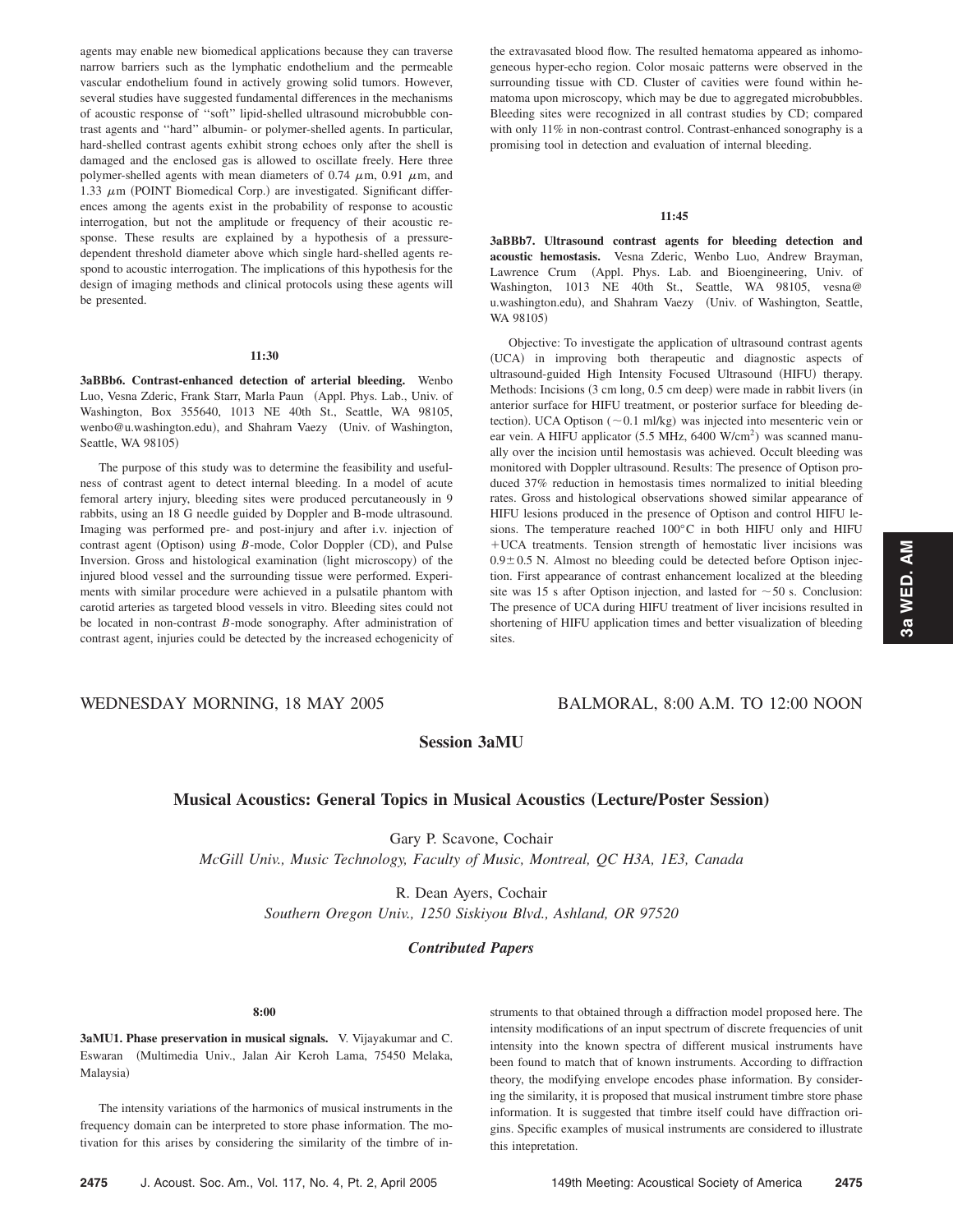**3aMU2. Practical system for recording spatially lifelike 5.1 surround** sound and 3D fully periphonic reproduction. Robert E. (Robin) Miller III (FilmakerTechnol., 606 W. Broad St., Bethlehem, PA 18018)

In acoustic spaces that are played as extensions of musical instruments, tonality is a major contributor to the experience of reality. Tonality is described as a process of integration in our consciousness over the reverberation time of the room of many sonic arrivals in three dimensions, each directionally coded in a learned response by the listeners unique head-related transfer function (HRTF). Preserving this complex 3D directionality is key to lifelike reproduction of a recording. Conventional techniques such as stereo or 5.1-channel surround sound position the listener at the apex of a triangle or the center of a circle, not the center of the sphere of lifelike hearing. A periphonic reproduction system for music and movie entertainment, Virtual Reality, and Training Simulation termed PerAmbio 3D/2D (Pat. pending) is described in theory and subjective tests that capture the 3D sound field with a microphone array and transform the periphonic signals into ordinary 6-channel media for either decoderless 2D replay on 5.1 systems, or lossless 3D replay with decoder and five additional speakers. PerAmbio 3D/2D is described as a practical approach to preserving the spatial perception of reality, where the listening room and speakers disappear, leaving the acoustical impression of the original venue.

#### **8:30**

**3aMU3. The glissando illusion: A spatial illusory contour in hearing.** Diana Deutsch, Kamil Hamaoui (Dept. of Psych., Univ. of California, San Diego, La Jolla, CA 92093, ddeutsch@ucsd.edu), and Trevor Henthorn (Univ. of California, San Diego, La Jolla, CA 92093)

In the glissando illusion (originally demonstrated by Deutsch, 1995) a synthesized oboe tone of constant pitch is played together with a sine wave whose pitch repeatedly glides up and down. These are presented through two loudspeakers, placed to the listeners left and right, and are repeatedly switched between loudspeakers, such that when the oboe tone emanates from one, a segment of the sine wave emanates from the other. The oboe tone is perceived correctly as switching between loudspeakers; however the segments of the sine wave appear to be joined together seamlessly, such that a single, continuous tone is heard, which appears to emanate from a source that moves slowly around in space in accordance with its pitch motion. In the present experiment, righthanders  $(n=22)$  tended strongly to hear the glissando move between left and right, and also between low and high in space, as its pitch moved between low and high. It was therefore frequently heard as tracing an elliptical path aligned diagonally between a position low and to the left when its pitch was lowest, and high and to the right when its pitch was highest. Nonrighthanders (*n* 42) perceived the illusion in statistically different ways.

## **8:45**

**3aMU4. Effect of critical-band smoothing of musical instrument** spectral data. James W. Beauchamp (School of Music and Dept. of Elec. and Computer Eng., Univ. of Illinois at Urbana-Champaign, Urbana, IL 61801, jwbeauch@uiuc.edu) and Andrew B. Horner (Hong Kong Univ. of Sci. and Technol., Clear Water Bay, Kowloon, Hong Kong-

It has been found that second-order harmonic smoothing of musical instrument spectral data can have a significant effect on timbral perception, depending on the instrument tested [McAdams et al., J. Acoust. Soc. Am. 102, 882–897 (1999)]. With critical-band smoothing, the lower harmonics, since they are in different critical bands, retain their individual amplitudes and temporal envelopes. Thus, it is hypothesized that criticalband smoothing has a lesser perceptual effect on most instrument tones than harmonic smoothing. On the other hand, upper critical bands consist of groups of harmonics. It is hypothesized that it is difficult to hear out individual harmonics within critical bands. Thus, for each band the independent harmonic temporal envelopes can be replaced by a composite rms-amplitude envelope. Spectra within bands can be replaced by timeaveraged spectra. Alternatively, time-dependent amplitude versus Barkfrequency spectral envelopes can be smoothed for each individual analysis frame. Further, amplitudes can be averaged in dB or linear units. Results for various processing combinations and various musical instrument sounds will be given and demonstrated.

#### **9:00**

**3aMU5. An improvisation on the Middle-Eastern mijwiz; auditory** roughness profiles and tension/release patterns. Pantelis N. Vassilakis DePaul Univ., School of Music, 804 W. Belden Ave., Chicago, IL 60614-3250, pantelis@acousticslab.com-

Within western musical tradition, auditory roughness constitutes one of the principle perceptual correlates of dissonance. A previous study P. N. Vassilakis, Selected Reports in Ethnomusicology, Vol. 12 (in press)] addressed the musical significance of auditory roughness within western as well as three non-western musical traditions. It introduced a new roughness estimation model that predicts successfully roughness ratings of synthesized complex diatonic dyads. For the present study, an application was created that uses the aforementioned model to estimate the roughness of natural signals with arbitrary spectra, as well as roughness profiles of short musical pieces. The application was used to examine if and how the pattern of tension and release within a stylized improvisation on the Middle Eastern mijwiz (double clarinet) relates to roughness changes. Tension/ release patterns were indicated by the Lebanese improviser and expert mijwiz player (Dr. A. J. Racy) and were also obtained by both musicians and non-musicians (American-raised) in a perceptual experiment. The results suggest that auditory roughness is a good predictor of the tension/ release pattern indicated by the improviser. The patterns obtained by the subjects, although not very consistent, appear to be different overall, suggesting that musical tension and release may be culture-specific concepts.

#### **9:15**

**3aMU6. Visual feedback for retuning to just intonation intervals.** R. Dean Ayers (Phys. Dept., Southern Oregon Univ., 1250 Siskiyou Blvd., Ashland, OR 97520), Peter R. Nordquist, and Justin S. Corn (Southern Oregon Univ., Ashland, OR 97520)

Musicians become used to equal temperament pitch intervals due to their widespread use in tuning pianos and other fixed-pitch instruments. For unaccompanied singing and some other performance situations, a more harmonious blending of sounds can be achieved by shifting to just intonation intervals. Lissajous figures provide immediate and striking visual feedback that emphasizes the frequency ratios and pitch intervals found among the first few members of a single harmonic series. Spirograph patterns (hypotrochoids) are also especially simple for ratios of small whole numbers, and their use for providing feedback to singers has been suggested previously [G. W. Barton, Jr., Am. J. Phys. 44(6), 593–594 (1976)]. A hybrid mixture of these methods for comparing two frequencies generates what appears to be a three dimensional Lissajous figure—a cylindrical wire mesh that rotates about its tilted vertical axis, with zero tilt yielding the familiar Lissajous figure. Sine wave inputs work best, but the sounds of flute, recorder, whistling, and a sung ''oo'' are good enough approximations to work well. This initial study compares the three modes of presentation in terms of the ease with which a singer can obtain a desired pattern and recognize its shape.

## **9:30**

**3aMU7. Directivity measurements of the violin during performance.** Jean-François Hardy and Jean-Gabriel Migneron (Laboratoire d'acoustique de l'Université Laval, 1 Côte de la Fabrique, Québec, PQ, Canada G1K 7P4, jean-francois.hardy.1@ulaval.ca-

Many studies have shown that directivity of musical instruments is significant for the perceived sound within the hall and for performer's ease of hearing each other. The directivity patterns explain in part the differences between many common or special orchestral stage plots. Measure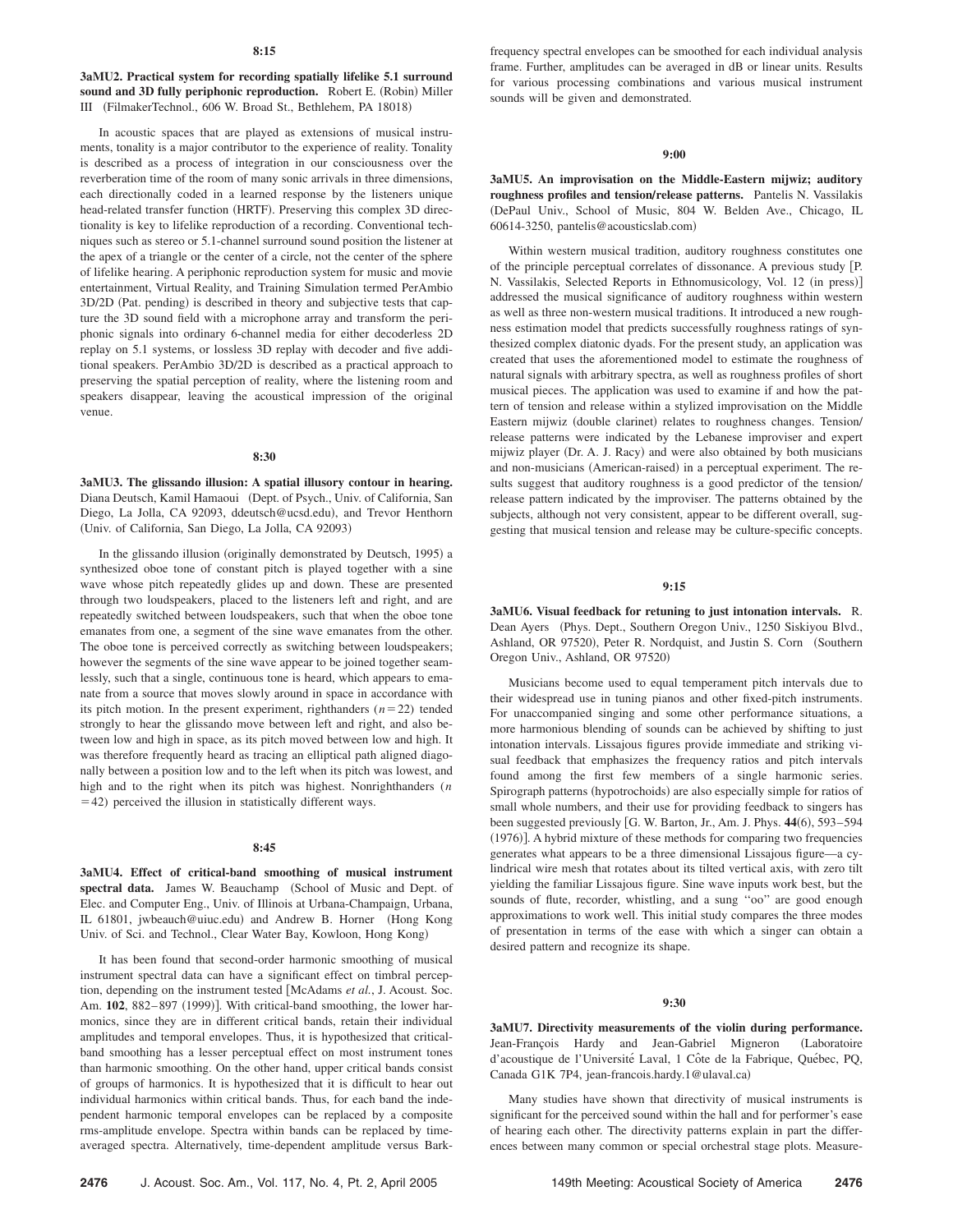ments of the violin's directivity have been performed using an acoustical intensimetry procedure. The precise directivity characteristics of isolated tones have been compared with the mean directivity resulting from performance of four extracts chosen among the orchestral repertoire. Results, which were measured in both horizontal and vertical planes, show interesting differences between the average directivity of each test. They lead to links with few important distinctions in the traditional violin's positions inside the orchestra.

## **9:45**

**3aMU8. Application of cochlear analysis techniques to percussion in** electro-acoustic music. John Mills III (ECE Dept, The Univ. of Texas, 1 Univ. Station 0803, Austin, TX 78712, nodog@mail.utexas.edu-

This presentation is focused upon the audio analysis involved in the creation of a ''pseudo-score'' for electro-acoustic music. This research was undertaken because the lack of an objective visual representation prevents music theorists from being able to easily discuss electro-acoustic music in written form. The ''holy grail'' of automatic computer music analysis has most often been the translation of a continuous pressure variation into traditional Western musical notation. Since electro-acoustic music is rarely able to be transcribed into this type of notation, the automatic analysis of electro-acoustic music confounds many previous algorithms. A top-down approach is suggested in order to extract acoustic and musical information from recordings of electro-acoustic music. Because humans are the best known system for translating a continuous pressure variation into useful acoustic information, a cochlear model, Patterson's Auditory Image Model (AIM), is used as a front end. The audio property of self-similarity of percussion has been chosen for initial study. This self-similarity property requires first that the audio property of percussion is quantified. The nuances of using AIM to determine percussion will be discussed. Models of self-similarity of percussion for varying time-scales will then be discussed.

## **10:00–10:15 Break**

#### **10:15**

**3aMU9. Fractal dimension analysis of complexity in Ligeti piano** pieces. Rolf Bader (Inst. of Musicology, Univ. of Hamburg, Neue Rabenstr. 13, 20354 Hamburg, Germany)

Fractal correlation dimensional analysis has been performed with whole solo piano pieces by Gyrgy Ligeti at every 50ms interval of the pieces. The resulting curves of development of complexity represented by the fractal dimension showed up a very reasonable correlation with the perceptional density of events during these pieces. The seventh piece of Ligeti's ''Musica ricercata'' was used as a test case. Here, each new part of the piece was followed by an increase of the fractal dimension because of the increase of information at the part changes. The second piece ''Galamb borong,'' number seven of the piano Etudes was used, because Ligeti wrote these Etudes after studying fractal geometry. Although the piece is not fractal in the strict mathematical sense, the overall structure of the psychoacoustic event-density as well as the detailed event development is represented by the fractal dimension plot.

#### **10:30**

**3aMU10. Attack transients on lip reed instruments.** Murray Campbell, Seona Bromage (School of Phys., Univ. of Edinburgh, Edinburgh EH9 3JZ, UK, d.m.campbell@ed.ac.uk), and John Chick Univ. of Edinburgh, Edinburgh EH9 3JL, UK-

The generation of sound in a lip reed (brass) instrument relies on a non-linear coupling between two vibrating systems: the lips of the player, and the air column contained by the walls of the instrument. The nature of this coupling has been studied by filming the motion of the lips of a number of players using a specially constructed transparent mouthpiece, while simultaneously recording the pressure in the mouthpiece and at the bell of the instrument. Attention has been focused on the attack transient, and the way in which its duration and evolution depend on the extent to which the air column modes are harmonically related. For this reason the instrument chosen was the serpent; on this instrument certain fingerings give air column modes whose relationship is close to harmonic, while other fingerings give strikingly inharmonic air column modes. The relationship between measurements of transient character and judgements of the playability or responsiveness of the instrument will be discussed.

#### **10:45–10:50 Break**

All posters will be on display and authors will be at their posters from 10:50 a.m. to 12:00 noon.

**3aMU11. Microrhythmic characteristics of musical instrument initial** transients. Rolf Bader (Inst. of Musicology, Univ. of Hamburg, Neue Rabenstr. 13, 20354 Hamburg, Germany)

A microrhythmic analysis of initial transients of the violin, the guitar, the saxophone, the clarinet, and percussion instruments has been performed. They show characteristic patterns between instrument families, concerning the derivation of microrhythmic intervals within the tonal frequency range compared to psychoacoustic discrimination tasks by listeners. Microrhythm here is defined as the temporal distance between two amplitude peaks. As initial transients are a crucial part of the sound in terms of identification of instruments and the initial is just in the range of the second integration time of the ear, where frequency components can just be identified, these microrhythmic patterns could be a possibility for listeners to identify the instrument families. This is because microrhythmic intervals are instantaneously present and do not need an integration time span.

**3aMU12. Signal-to-background-ratio preferences of normal-hearing** listeners as a function of music. Jillian G. Barrett (Dept. of Communicative Sci. and Dis., California State Univ. Hayward, 25800 Carlos Bee Blvd., Hayward, CA 94542)

The primary purpose of speech is to convey a message. Many factors affect the listener's overall reception, several of which have little to do with the linguistic content itself, but rather with the delivery (e.g., prosody, intonation patterns, pragmatics, paralinguistic cues). Music, however, may convey a message either with or without linguistic content. In instances in which music has lyrics, one cannot assume verbal content will take precedence over sonic properties. Lyric emphasis over other aspects of music cannot be assumed. Singing introduces distortion of the vowel-consonant temporal ratio of speech, emphasizing vowels and de-emphasizing consonants. The phonemic production alterations of singing make it difficult for even those with normal hearing to understand the singer. This investigation was designed to identify singer-to-background-ratio (SBR) prefer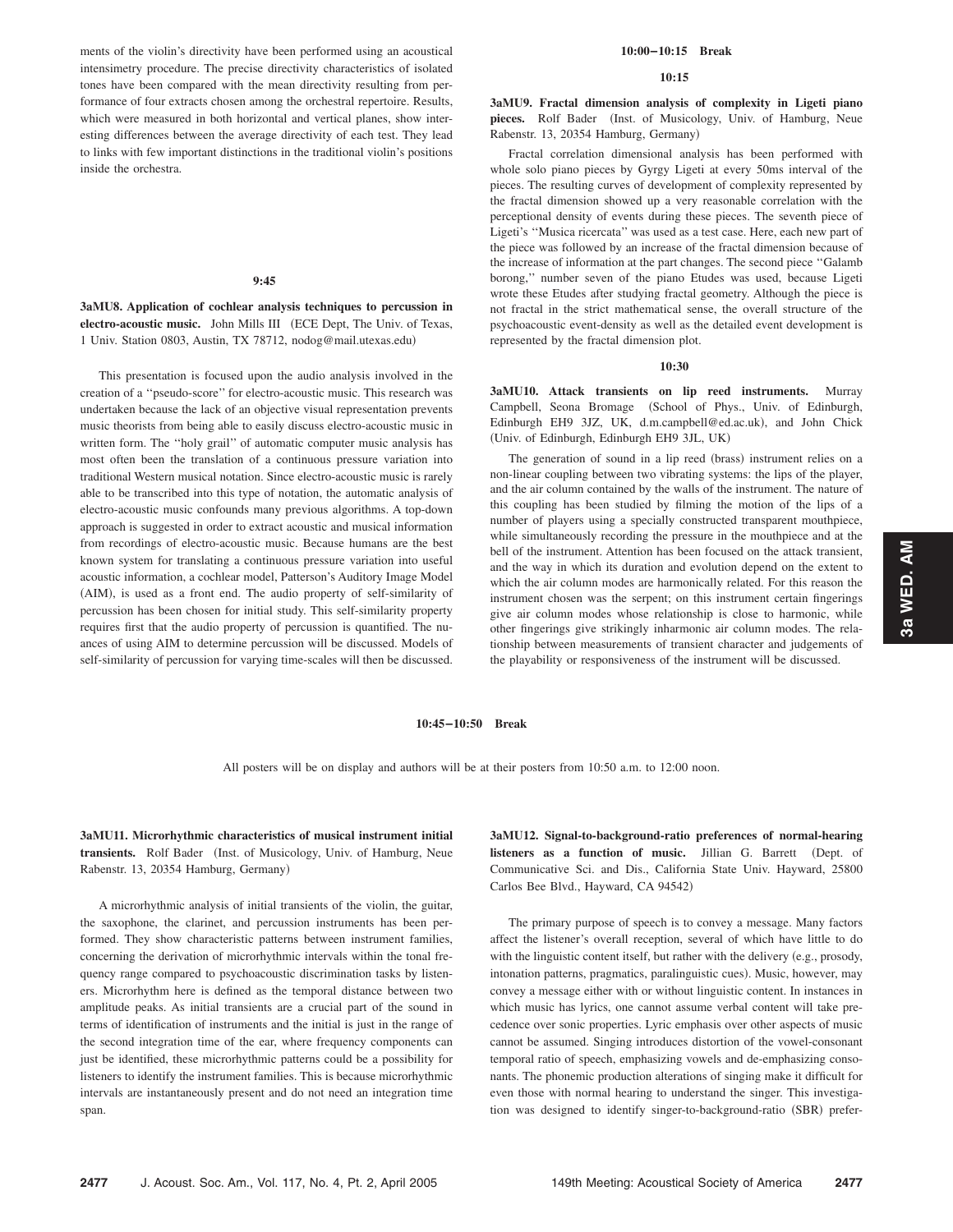ences for normal hearing adult listeners (as opposed to SBR levels maximizing speech discrimination ability). Stimuli were derived from three different original songs, each produced in two different genres and sung by six different singers. Singer and genre were the two primary contributors to significant differences in SBR preferences, though results clearly indicate genre, style and singer interact in different combinations for each song, each singer, and for each subject in an unpredictable manner.

**3aMU13. Normal-hearing listener preferences of music as a function** of signal-to-noise-ratio. Jillian G. Barrett (Dept. of Communicative Sci. and Dis., California State Univ. Hayward, 25800 Carlos Bee Blvd., Hayward, CA 94542)

Optimal signal-to-noise ratios (SNR) for speech discrimination are well-known, well-documented phenomena. Discrimination preferences and functions have been studied for both normal-hearing and hard-ofhearing populations, and information from these studies has provided clearer indices on additional factors affecting speech discrimination ability and SNR preferences. This knowledge lends itself to improvements in hearing aids and amplification devices, telephones, television and radio transmissions, and a wide arena of recorded media such as movies and music. This investigation was designed to identify the preferred signal-tobackground ratio (SBR) of normal-hearing listeners in a musical setting. The signal was the singer's voice, and music was considered the background. Subjects listened to an unfamiliar ballad with a female singer, and rated seven different SBR treatments. When listening to melodic motifs with linguistic content, results indicated subjects preferred SBRs similar to those in conventional speech discrimination applications. However, unlike traditional speech discrimination studies, subjects did not prefer increased levels of SBR. Additionally, subjects had a much larger acceptable range of SBR in melodic motifs where the singer's voice was not intended to communicate via linguistic means, but by the pseudo-paralinguistic means of vocal timbre and harmonic arrangements. Results indicate further studies investigating perception of singing are warranted.

**3aMU14. Soprano and source: A laryngographic analysis.** Laura Anne Bateman (Canadian College of Performing Arts, 1701 Elgin Rd., Victoria, BC, Canada)

Popular music in the 21st century uses a particular singing quality for female voice that is quite different from the trained classical singing quality. Classical quality has been the subject of a vast body of research, whereas research that deals with non-classical qualities is limited. In order to learn more about these issues, the author chose to do research on singing qualities using a variety of standard voice quality tests. This paper looks at voice qualities found in various different styles of singing: Classical, Belt, Legit, R&B, Jazz, Country, and Pop. The data was elicited from a professional soprano and the voice qualities reflect industry standards. The data set for this paper is limited to samples using the vowel [i]. Laryngographic (LGG) data was generated simultaneously with the audio samples. This paper will focus on the results of the LGG analysis; however, an audio analysis was also performed using Spectrogram, LPC, and FFT. Data from the LGG is used to calculate the contact quotient, speed quotient, and ascending slope. The LGG waveform is also visually assessed. The LGG analysis gives insights into the source vibration for the different singing styles.

**3aMU15. Optimized interpolations and nonlinearity in numerical** studies of woodwind instruments. Apostolos Skouroupathis (Dept. of Phys., Univ. of Cyprus, P.O. Box 20537, Nicosia CY-1678, Cyprus, php4as01@ucy.ac.cy-

The impedance spectra of woodwind instruments with arbitrary axisymmetric geometry are studied. Piecewise interpolations of the instruments' profile are performed, using interpolating functions amenable to analytic solutions of the Webster equation. Our algorithm optimizes on the choice of such functions, while ensuring compatibility of wave-fronts at the joining points. Employing a standard mathematical model of a singlereed mouthpiece, as well as the time-domain reflection function which is derived from our impedance results, the Schumacher equation is solved for the pressure evolution in time. Analytic checks are made to verify that, despite the nonlinearity in the reed model and in the evolution equation, solutions are unique and singularity-free.

**3aMU16. An alternative solution for positioning sound sources in loudspeaker-based virtual environments.** Jonas Braasch CIRMMT, McGill Univ., Montreal, QC, Canada H3A 1E3, jb@music.mcgill.ca-

In auditory virtual environments it is often required to position an anechoic point source in three-dimensional space. When sources in such applications are to be displayed using multichannel loudspeaker reproduction systems, the processing is typically based upon simple amplitudepanning laws. This paper describes an alternative approach based on an array of virtual microphones. The aim of the system architecture design was to comply with the expectations of audio engineers and to create sound imagery similar to those associated with standard sound recording practice. In the newly designed environment, the microphones, with adjustable directivity patterns and axis orientations, can be spatially placed as desired. This way, time-delay panning can be included by simulating a non-coincident microphone array. By the use of omnidirectional microphones the panning is almost solely based on time-delay panning and thus performance can take advantage of the precedence effect. Also, the proposed architecture is flexible enough to include classic amplitude panning laws by translating the requested panning law into physically non-existing microphone directivity patterns. Moreover, the virtual directivity patterns do not have to be rotationally symmetrical. Work supported by VRQ.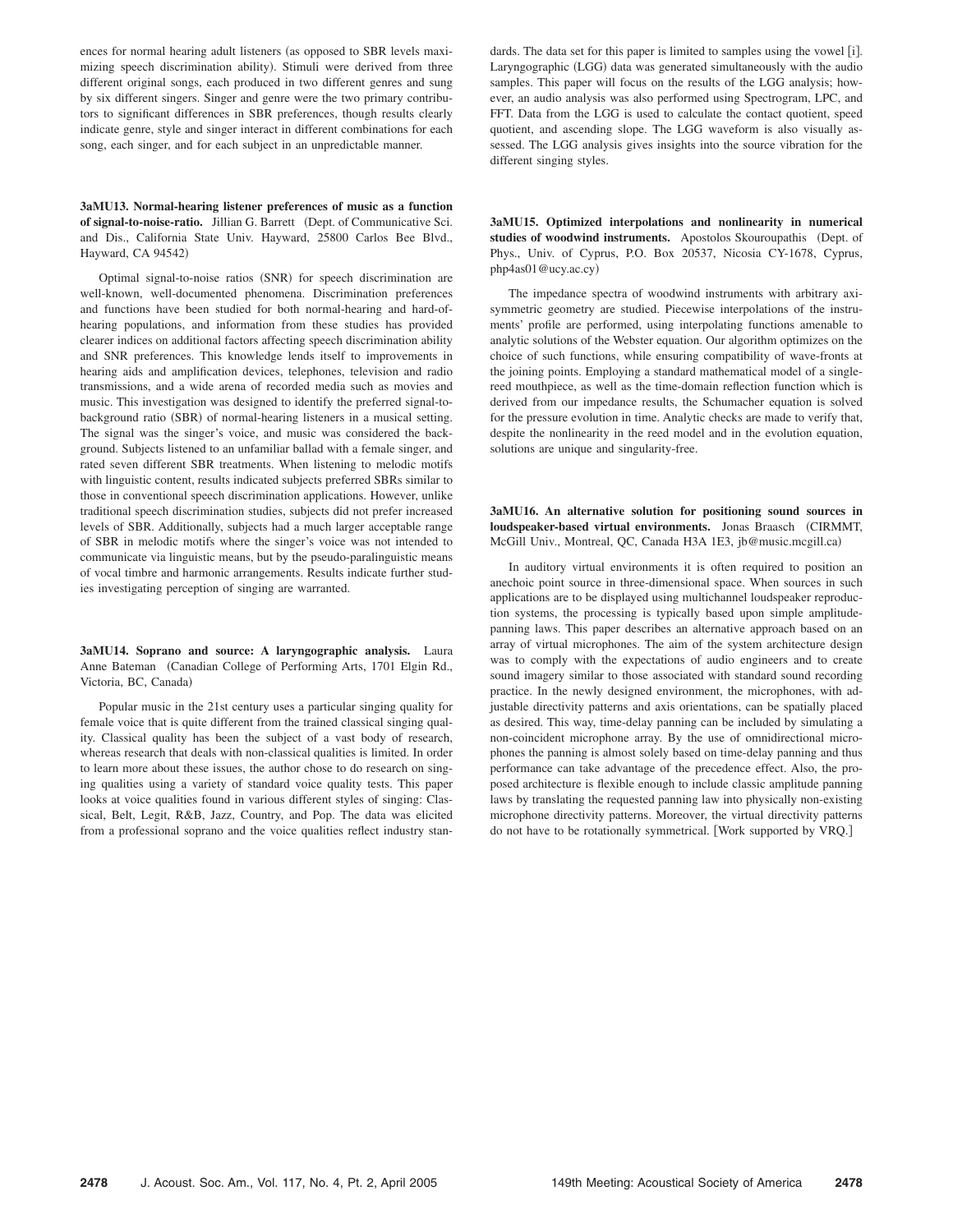# **Session 3aNS**

## **Noise: Progress in Managing Occupational Noise**

Hugh Davies, Cochair

*Univ. of British Columbia, School of Occupational and Environmental Hygiene, 2206 East Mall, Vancouver, BC V6T 1Z3, Canada*

Murray R. Hodgson, Cochair

*Univ. of British Columbia, School of Occupational and Environmental Hygiene, 2206 East Mail, Vancouver, BC V6T 1Z3, Canada*

**Chair's Introduction—8:00**

## *Invited Papers*

## **8:05**

**3aNS1. Hearing conservation practices in eight noisy industries.** William E. Daniell, Susan S. Swan, Janice Camp, Martin Cohen (Dept. of Environ. and Occupational Health Sci., Univ. of Washington, Box 357234, Seattle, WA 98195), Mary M. McDaniel (Pacific Hearing Conservation, Seattle, WA 98117), John Stebbins (Dept of Labor & Industries, Olympia, WA 98504), and Robert Leo (Dept of Labor & Industries, Seattle, WA 98104)

This study evaluated noise exposures and hearing conservation practices at 76 companies in eight industries with high rates of workers' compensation claims for hearing loss. Nearly all companies had exposures that required a hearing conservation program, and more than half had exposures that required consideration of noise controls. The use of noise measurements and consideration of controls was low in all industries. The completeness of hearing conservation programs was strongly associated with the extent of exposure in an industry, although practices varied widely within industries. Most companies had substantial deficiencies. More than one-third did not conduct annual training, and training had shortcomings at many others. One-third had not conducted audiometry. Hearing protection was commonly underused. Reported use was highest at companies with relatively complete programs, and in industries where exposure was most prevalent and least intermittent. Many employees had difficulty estimating how often, and presumably when, their exposure was excessive. There is a need for new strategies to promote and maintain hearing conservation efforts in noisy industries. The industries with greatest margin for improvement are not the noisiest industries but those where exposure is moderate or intermittent. Work supported by the National Institute for Occupational Safety and Health.

## **8:25**

**3aNS2. Effectiveness of the hearing conservation program: Change in hearing threshold shift incidence among industrial workers, 1978 to 2003.** Hugh Davies UBC School of Occupational and Environ. Hygiene, 2206 East Mall, Vancouver, BC, Canada V6T 1Z3, hugh.davies@ubc.ca)

Hearing conservation programs (HCP) are widely employed in preventing noise-induced hearing loss, but studies of their effectiveness have been rare. The impact of the implementation of hearing conservation programs was assessed in a large group of highly noise-exposed blue-collar workers by investigating time-trends in hearing-threshold shift incidence. Serial annual audiograms for employees of 14 British Columbia lumber mills for the period 1978 to 2003 were obtained from local regulatory-agency archives. Audiograms and concomitant otological medical histories were linked to subjects' work histories and noise exposure data. Multivariable Cox proportional hazard models were used to model the incidence of hearing threshold shift while controlling for age, baseline level of hearing loss, and other potential confounders. A total of 109 257 audiograms were associated with 10 590 subjects. Mean noise exposure in this group was 91.4 dBA(A). Mean interval between hearing tests was 566 days and mean age at first threshold shift was 44. Forty-six percent of subjects had at least one OSHA significant threshold shift during follow up. Preliminary analyses indicated a trend toward lower incidence of threshold shifts over the study period, with incidence in 5 approximately equal 5-year periods from 1978 to 2003 being 3.2%, 6.6%, 4.9%, 4.3% and 2.4%, respectively.

#### **8:45**

**3aNS3.** Use and effectiveness of hearing protection in construction. Richard Neitzel and Noah Seixas (Dept. of Env. and Occup. Health Sci., Univ. of Washington, 4225 Roosevelt Way NE #100, Seattle, WA 98105, rneitzel@u.washington.edu-

This paper presents an analysis of data on noise exposure and hearing protection device (HPD) use among construction workers drawn from several large datasets covering nine construction trades. A unique combination of one-minute dosimetry noise exposure level and simultaneous self-reported HPD use data were evaluated, as were occupational and non-occupational HPD use data collected by questionnaire as part of a longitudinal noise and hearing loss study among apprentices. Direct HPD attenuation measurements were also made on workers at their worksite. Workers reported using HPDs less than one-quarter of the time they were exposed above 85 dBA, the NIOSH Recommended Exposure Limit. Workers who reported always using HPDs in high noise were found to wear them only one-third of the time their exposures exceeded 85 dBA. Direct attenuation measurements indicated that workers achieved more

**3a WED. AM**

3a WED. AM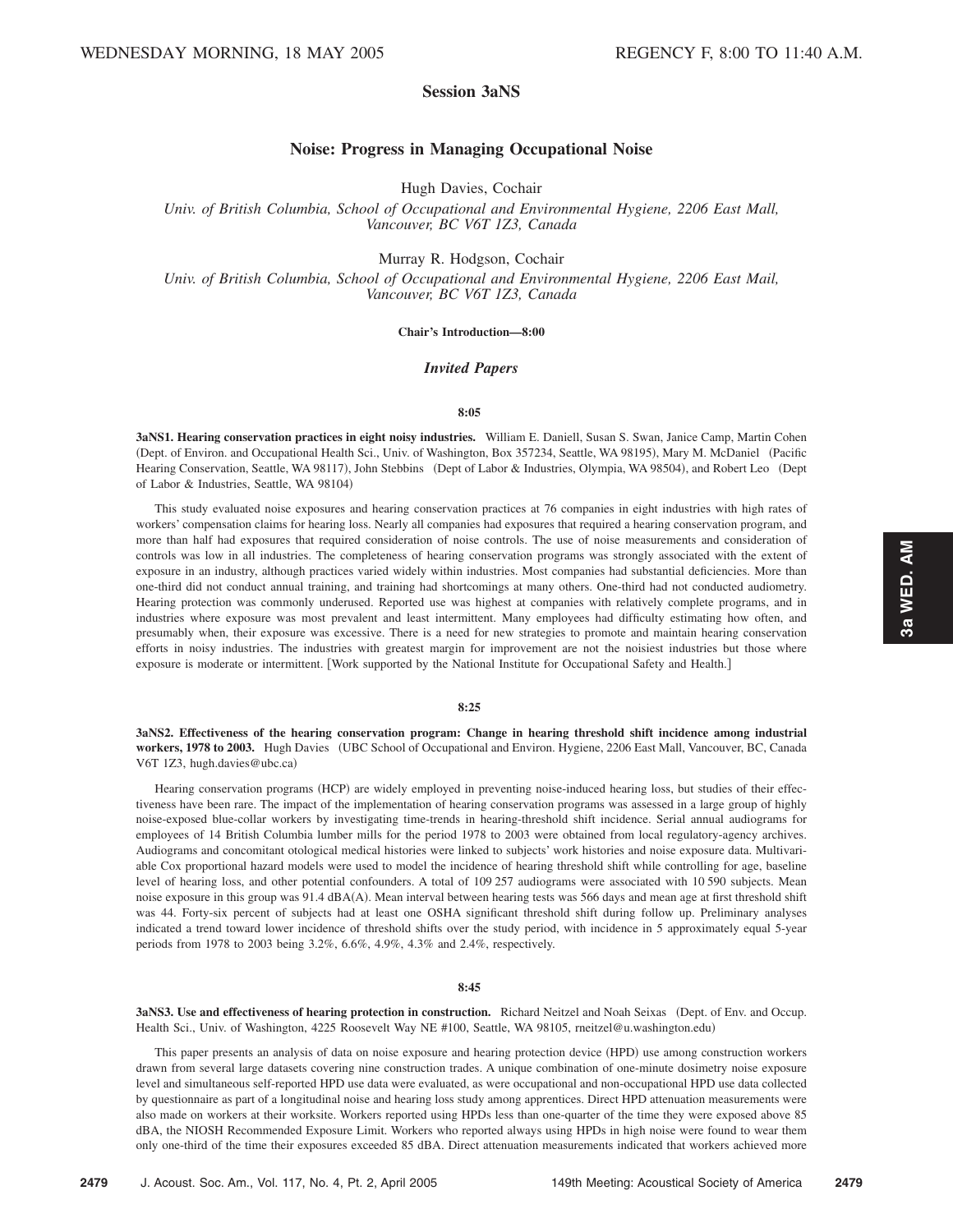than 50% of the rated attenuation of their HPD on average, but that the variability in achieved attenuation was large. Lastly, when the measured HPD attenuation level and use time data were combined, the effective protection afforded by HPDs was less than 3 dB on average, though there was substantial variation among the different trades. These results demonstrate the need for better hearing conservation programs in construction.

#### **9:05**

**3aNS4. Alternative noise exposure metrics among construction workers.** Noah Seixas, Rick Neitzel, Lianne Sheppard, and Bryan Goldman (DEOHS, Univ. of Washington, Box 357234, Seattle, WA 98195-7234)

There continues to be some uncertainty in the choice of noise exposure metrics for assessing the risk of hearing damage. In particular, the Leq, based on a 3 dB exchange rate (ER) and the Lavg, which uses a 5 dB ER are both in use, as are various metrics representing exposure peaks. This paper presents an analysis of a large database of noise exposures among construction workers, comparing several noise metrics, and their application to a cohort of construction workers, followed audiometrically over a three year period. Metrics examined were the Lavg, Leq, and Lmax, expressing average levels. Two novel metrics were derived from these monitored metrics, Leq/Lavg, and Lmax/Leq, as measures of exposure variability and peakiness. A total of 730 workshifts, including data on 361 492 min of exposure to workers in 9 trades were examined. Correlations between average metrics (Leq, Lavg, Lmax) are generally very high, while the variability metrics are poorly correlated with average levels and with each other, indicating that they characterize different aspects of exposure. The task-specific estimates of individual exposure, using the various metrics, were applied to the cohorts work history and their effects on changes in hearing were assessed.

#### **9:25**

**3aNS5. Special issues in hearing loss prevention in the Canadian military environment.** Christian Giguère and Chantal Laroche Univ. of Ottawa, 451 Smyth Rd., Ottawa, ON, Canada K1H 8M5-

Noise can be particularly noxious to hearing in the military. The personnel regularly face a wide range of noise-hazardous situations, many of which are seldom encountered in other work environments. High noise levels are associated with the operation of small arms and large caliber weapons, combat vehicles, aircrafts, ships and vessels, and industrial equipment. This can induce permanent and temporary hearing loss, compromise speech communication, interfere with the detection and localization of sound sources and warning sounds and thus, can jeopardize life or safety of the personnel. This paper will review the essential elements of a hearing loss prevention program proposed for the Canadian Armed Forces. The ultimate goal is to preserve hearing health as well as all hearing abilities necessary for effective operations. The program has been designed to meet the noise measurement and hazard investigation procedures, limits on noise exposure, use of hearing protection and other regulatory measures contained in the Canadian Occupational Health and Safety (COHS) Regulations (Part VII: Levels of Sound), while addressing the particular nature of the military environment. The paper will focus on issues that are not typically found in other occupational environments (variable work schedules, excessive impulse noise, extended exposures, communication devices).

## **9:45**

**3aNS6.** *In-situ* personal assessment of hearing protector performance–recommendations for an updated standard. Jérémie Voix, Frédéric Laville (École de technologie supérieure, Université du Québec, Montreal (PQ), Canada H3C 1K3), and Jean Zeidan (Sonomax Hearing Healthcare Inc., Montreal (PQ), Canada H4P 2E2)

Standardized method currently used to assess Hearing Protection Devices (HPD) performance have little correspondence with protection achieved by users in practice. To overcome this problem new measurement method are being proposed. They no longer rely on statistically-based, population-based estimate, such as the Noise Reduction Rating (NRR), but on an individual assessment of the performance of the HPD. These new methods are highly beneficial for effective Hearing Conservation Programs as they provide individual attenuation values for noise-exposed workers in lieu of the statistically-based laboratory performance estimate, but their implementation will necessitate complete revision of existing standards. Among the issues to be addressed, are the aspect of the accuracy of the measurements performed by those methods and associated devices and also the replacement of any single number rating of HPD (such as the NRR) in existing standards. Solutions to address theses issues and some general guidelines for an updated standard will be presented.

#### **10:05–10:20 Break**

#### **10:20**

**3aNS7. Active hearing protectors: Prospects for improving speech intelligibility while maintaining noise reduction and audibility of warning alarms.** Anthony J. Brammer, Donald R. Peterson, Martin G. Cherniack, and Subhash Gullapalli Ergonomic Technol. Ctr., Univ. of Connecticut Health Ctr., 263 Farmington Ave., Farmington, CT 06030, anthonybrammer@hotmail.com-

Users of hearing protection devices (HPDs), including the communication headsets and helmets commonly worn by aircraft air and ground crews, emergency responders, military personnel, and persons in industry working in hostile environments, have long complained that HPDs interfere with their ability to communicate and to hear warning alarms. There thus appears to be a need for additional specialized HPDs designed specifically for these situations. The technology of active noise control together with signal processing applied to the communication channel of the HPD may provide a potential solution. The combination could improve noise reduction at low frequencies and enhance the intelligibility of speech reproduced by the communication channel, while maintaining the overall noise reduction within occupational exposure requirements, and assisting the perception of external warning alarms. A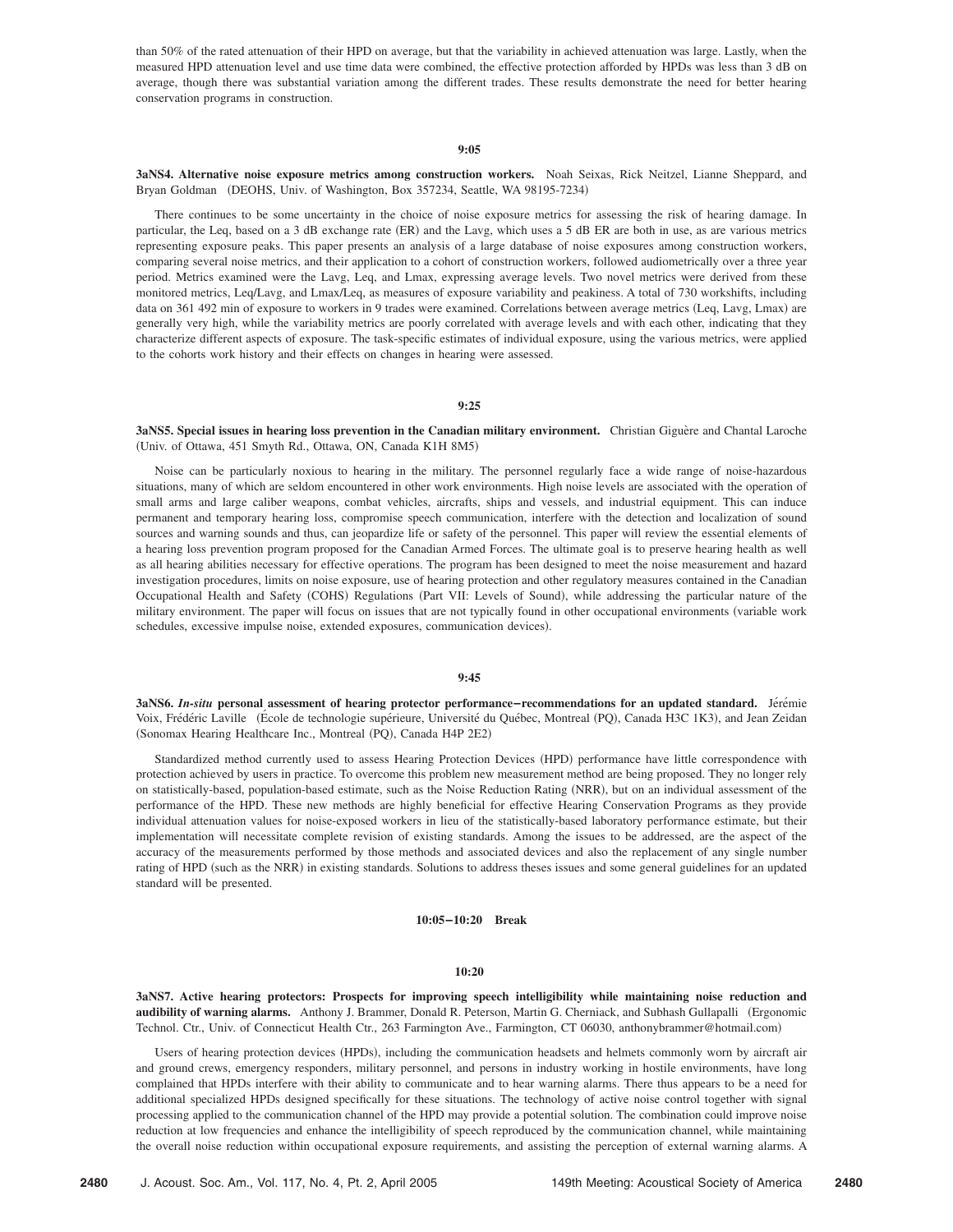strategy for achieving these goals using an active circumaural earmuff equipped with sub-band processing will be described, in which parallel controllers optimize the speech signal-to-noise ratio in bands that contribute most to intelligibility. The perception of a tonal alarm is assisted by binaural feed through to the earphones, within the constraints imposed by occupational exposure limits, and by sub-band processing to reduce the upward spread of masking.

## *Contributed Papers*

#### **10:40**

**3aNS8. The combined effect of noise and carbon monoxide on hearing thresholds of exposed workers.** Adriana Lacerda, Tony Leroux, and Jean-Pierre Gagn (Univ. of Montreal, C.P.2168, succursale centre-ville, H3C 3J7, Montreal, Canada, Adriana.lacerda@umontreal.ca)

Animal models have been used to demonstrate the potentiation of noise-induced hearing loss (NIHL) by carbon monoxide. It has been shown that the addition of carbon monoxide to otherwise safe noise exposure levels produces significant NIHL in rats. However, the effects of chronic exposure to low level of carbon monoxide in a noisy work environment are still unknown. The aim of this study was to compare the hearing thresholds of a group of workers exposed to noise and carbon monoxide (Group 1) to another group of workers where carbon monoxide exposure is absent or negligible (Group 2). The analysis was based on 9396 audiograms collected by the Quebec National Public Health Institute between 1983 and 1996. The results show significantly poorer hearing thresholds at high frequencies (3, 4, and 6 kHz) for the carbon monoxide exposed group  $(p<0.001)$ . The potentiation effect also varied according to years of exposure in work place; a larger effect is observed for workers with between 15 to 20 years of exposure  $(p<0.001)$ . This study provides the first demonstration of a potentiation effect of NIHL by carbon monoxide in humans.

**10:55**

**3aNS9. Derivation of an analytic expression for the error associated** with the noise reduction rating. William J. Murphy (Hearing Loss Prevention Team, NIOSH 4676 Columbia Pkwy., MS C-27, Cincinnati, OH 45226-1998)

Hearing protection devices are assessed using the Real Ear Attenuation at Threshold (REAT) measurement procedure for the purpose of estimating the amount of noise reduction provided when worn by a subject. The rating number provided on the protector label is a function of the mean and standard deviation of the REAT results achieved by the test subjects. If a group of subjects have a large variance, then it follows that the certainty of the rating should be correspondingly lower. No estimate of the error of a protector's rating is given by existing standards or regulations. Propagation of errors was applied to the Noise Reduction Rating to develop an analytic expression for the hearing protector rating error term. Comparison of the analytic expression for the error to the standard deviation estimated from Monte Carlo simulation of subject attenuations yielded a linear relationship across several protector types and assumptions for the variance of the attenuations.

**11:10–11:40 Panel Discussion**

# WEDNESDAY MORNING, 18 MAY 2005 REGENCY B, 8:30 A.M. TO 12:00 NOON

**Session 3aPA**

# **Physical Acoustics, Structural Acoustics and Vibration and Underwater Acoustics: Scattering From Non-Canonical Objects**

Steven G. Kargl, Chair

*Applied Physics Lab., Univ. of Washington, 1013 NE 40th St., Seattle, WA 98105-6698*

## *Invited Papers*

## **8:30**

**3aPA1. Intermediate scale measurement system for underwater acoustic measurements.** Jan M. Niemiec, Paul C. Shang (NSWCCD, 9500 MacArthur Blvd., West Bethesda, MD 20817, niemiecjm@nswccd.navy.mil), and Stephan Schreppler (ONR, Code 334, Arlington, VA 22217)

The Intermediate Scale Measurement System (ISMS) provides high quality acoustic measurements on large-scale submarine models and other underwater structures in a controlled environment. Development and implementation of advanced marine technology designs require a thorough understanding of structural acoustic response mechanisms. The only practical and cost effective approach to developing this understanding is through the use of a combination of numerical models and large-scale physical models. The ISMS provides an affordable, unique capability of making precision acoustic measurements on models large enough to contain the structural detail and the instrumentation required to understand structural acoustic mechanisms and to confirm and guide the use of numerical models. This is a key element for prediction of full-scale performance and integration of advanced submarine technologies into operational systems.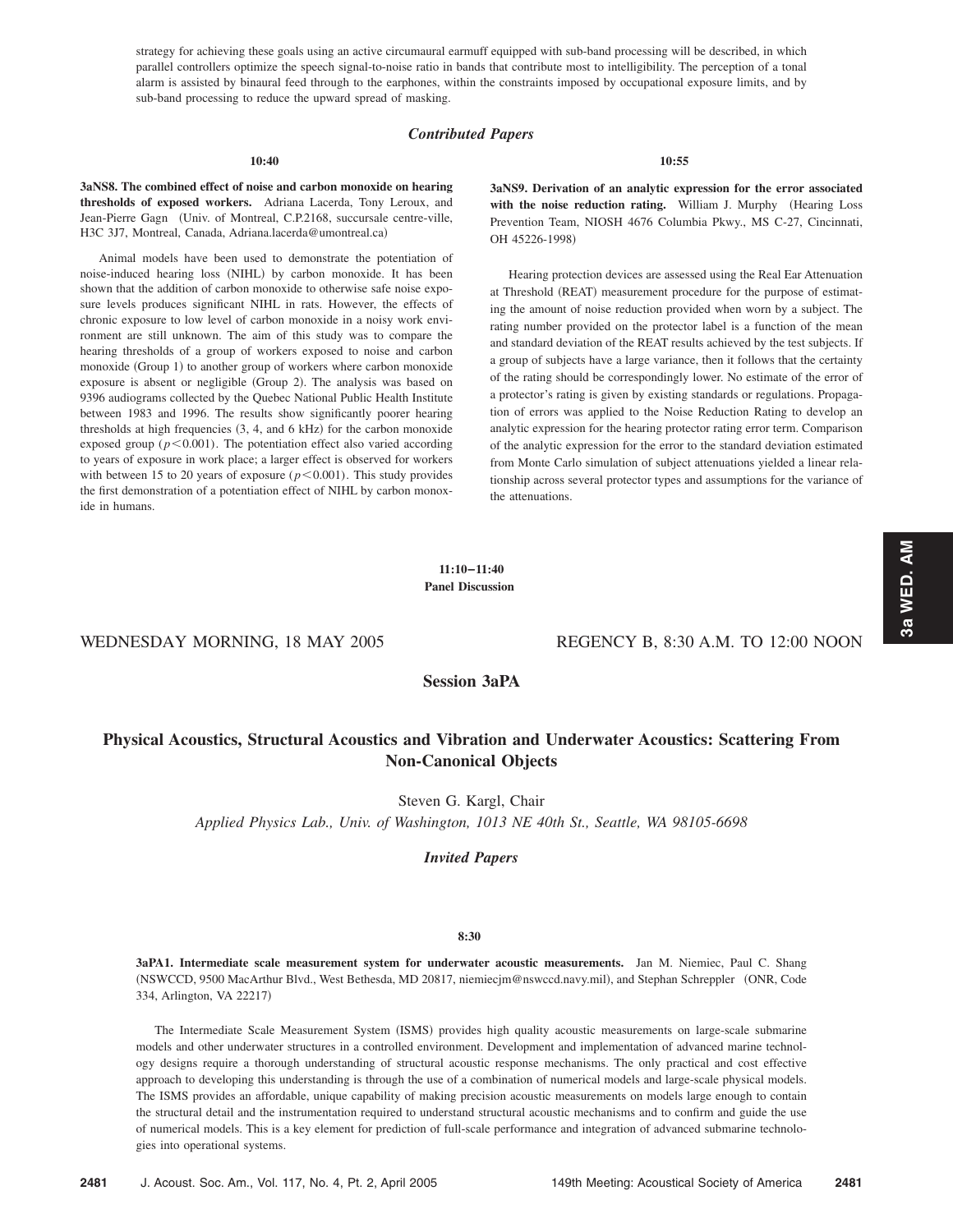**3aPA2. Scattering by truncated targets with and without boundary interactions.** Philip L. Marston, Kyungmin Baik, Aubrey Espana, Curtis F. Osterhoudt (Phys. Dept., Washington State Univ., Pullman, WA 99164-2814, marston@wsu.edu), Scot F. Morse (Western Oregon Univ., Monmouth, OR 97361), Brian T. Hefner (Univ. of Washington, Seattle, WA 98105), and Florian J. Blonigen (Northeastern Univ., Boston, MA 02115)

Ray methods have been applied to the scattering of various truncated targets having wavenumber-radius products as small as 10 F. J. Blonigen and P. L. Marston, J. Acoust. Soc. Am. **107**, 689–698 2000-; S. F. Morse and P. L. Marston, *ibid.* **112**, 1318–1326 (2002); B. T. Hefner and P. L. Marston, ARLO 2, 55–60 (2001)]. Recent work emphasizes the exploration of scattering enhancements for other situations including plastic cylinders having curved ends, truncated plastic cones, partially exposed cylinders, and objects in simulated conditions for burial in a seabed. Enhanced scattering is often associated with a locally flat outgoing wavefront. For plastic targets it has been helpful to examine the time dependence of the backscattered envelope as a function of target tilt for targets illuminated by short tone bursts. For partially exposed objects it is helpful to examine the backscattering as a function of the target exposure. For simulated buried targets, it has been helpful to excite target resonances. Work supported by the Office of Naval Research.

## **9:20**

3aPA3. Finite-element modeling of acoustic scattering from realistic elastic structures. David S. Burnett (Naval Surface Warfare Ctr., Code R21, 110 Vernon Ave., Panama City, FL 32407, david.s.burnett@navy.mil-

Over the last twenty years the author has developed several finite-element codes for modeling acoustic scattering from complicated elastic structures. All the codes have employed 3-D continuum mechanics throughout the computational domain. Thin structural components, such as plates and shells, are modeled with 3-D elasticity rather than plate or shell theories. The codes are therefore fully 3-D, i.e., in both physics and geometry. The talk will first explain the rationale for this approach and touch briefly on essential aspects of previous codes. It will then focus in more detail on the current code under development, which employs relatively inexpensive commercial software well-suited for this fully 3-D approach.

## *Contributed Papers*

#### **9:45**

**3aPA4. Acoustic scattering from an obstacle in a homogeneous nonuniform moving medium via the ray method.** Tatiana Semenova Natl. Res. Council Postdoctoral Res. Associate, NASA Langley Res. Ctr., Hampton, VA 23666)

For an accurate noise prediction for aircraft in forward flight, scattering of engine noise from airframe must be included into the description of the sound field. A realistic model of acoustic scattering by airframe in flight must account for the effects of the background flow. We consider acoustic scattering from an obstacle in the presence of a time-independent background flow at low Mach number and we neglect all other effects of the variation of the medium on sound propagation. The model is based on a convected Helmholtz equation with coefficients dependent on the background flow, which can be given either analytically or by CFD. A highfrequency solution is sought by the ray acoustics with a simple method based on the Fresnel volumes of the rays employed to determine the caustic zones and the field on the caustics. The weaker effects of a tip or smooth-body diffraction are neglected and only the reflection and edge diffraction are taken into account. The source of noise is modeled as a point source. The upstream shielding effect of a boundary layer is investigated as an example and uniform versus non-uniform flow effects are illustrated. Other numerical examples will be considered. [Work supported by NRC.

#### **10:00–10:30 Break**

#### **10:30**

**3aPA5. Scattering by tilted plastic cylinders having curved ends and truncated plastic cones.** Aubrey Espana, Kyungmin Baik, and Philip L. Marston (Phys. Dept., Washington State Univ., Pullman, WA 99164-2814, marston@wsu.edu-

In prior research an acoustic backscattering enhancement was demonstrated for a bluntly truncated plastic cylinder caused by a merged caustic F. J. Blonigen and P. L. Marston, J. Acoust. Soc. Am. **107**, 689–698 (2000)]. This was confirmed with analogous light scattering experiments P. L. Marston, Y. B. Zhang, and D. B. Thiessen, Appl. Opt. **42**, 412–417 (2003)]. In recent work a different backscattering enhancement associated with a caustic was identified for tilted plastic cylinders having curved ends. When the cylinder is tilted so as to focus a shear wave at the point of internal specular reflection, the curvature of the outgoing acoustic wavefront vanishes orthogonal to the meridional plane. This was verified with analogous light scattering experiments. The flatness of the outgoing wavefront enhances the scattering. Backscattering by truncated plastic cones as a function of tilt also shows enhancements associated with the composition of the target. The time dependence of the backscattering envelope as a function of tilt reveals different features depending on whether the top or bottom of the cone is illuminated by tone bursts. Work supported by the Office of Naval Research.

#### **10:45**

**3aPA6. Effect of changes of complex surface impedance for acoustic** scattering from a wedge. Ron G. Hughes, Jan M. Niemiec (NSWC) Carderock Div., W. Bethesda, MD 20817), and Herbert Überall (NSWC Carderock Div., W. Bethesda, MD 20817)

A code written earlier for the calculation of acoustic scattering from a submerged wedge has been employed in order to study the dependence of the scattering amplitude on various assumed surface impedances of the wedge. Typical wedge opening angles are 10°. Plane waves are assumed incident with source and observation points coinciding in the far field along the bisector of the wedge. The target strength for an impedancecoated wedge is found to lie in between those of a rigid and a pressure release wedge. A frequency region up to 20 kHz was considered. Various numerical impedances and angles of incidence are assumed.

#### **11:00**

**3aPA7. Analysis of scattering by spheres having a negative acoustical** refractive index. Philip L. Marston (Phys. Dept., Washington State Univ., Pullman, WA 99164-2814, marston@wsu.edu-

Electromagnetic waves having oppositely directed phase and group velocities propagate in metamaterials having a negative permeability and negative permittivity [J. B. Pendry and D. R. Smith, Phys. Today 57(6), 37–44 (2004)]. Such materials are predicted to have unusual electromagnetic scattering properties [R. Ruppin, Solid State Commun. 116, 411-415 (2000)]. If it is possible to fabricate acoustical materials having a simultaneously negative effective elastic modulus and density (in a dynamical sense), the mechanical energy flux will have the opposite direction as the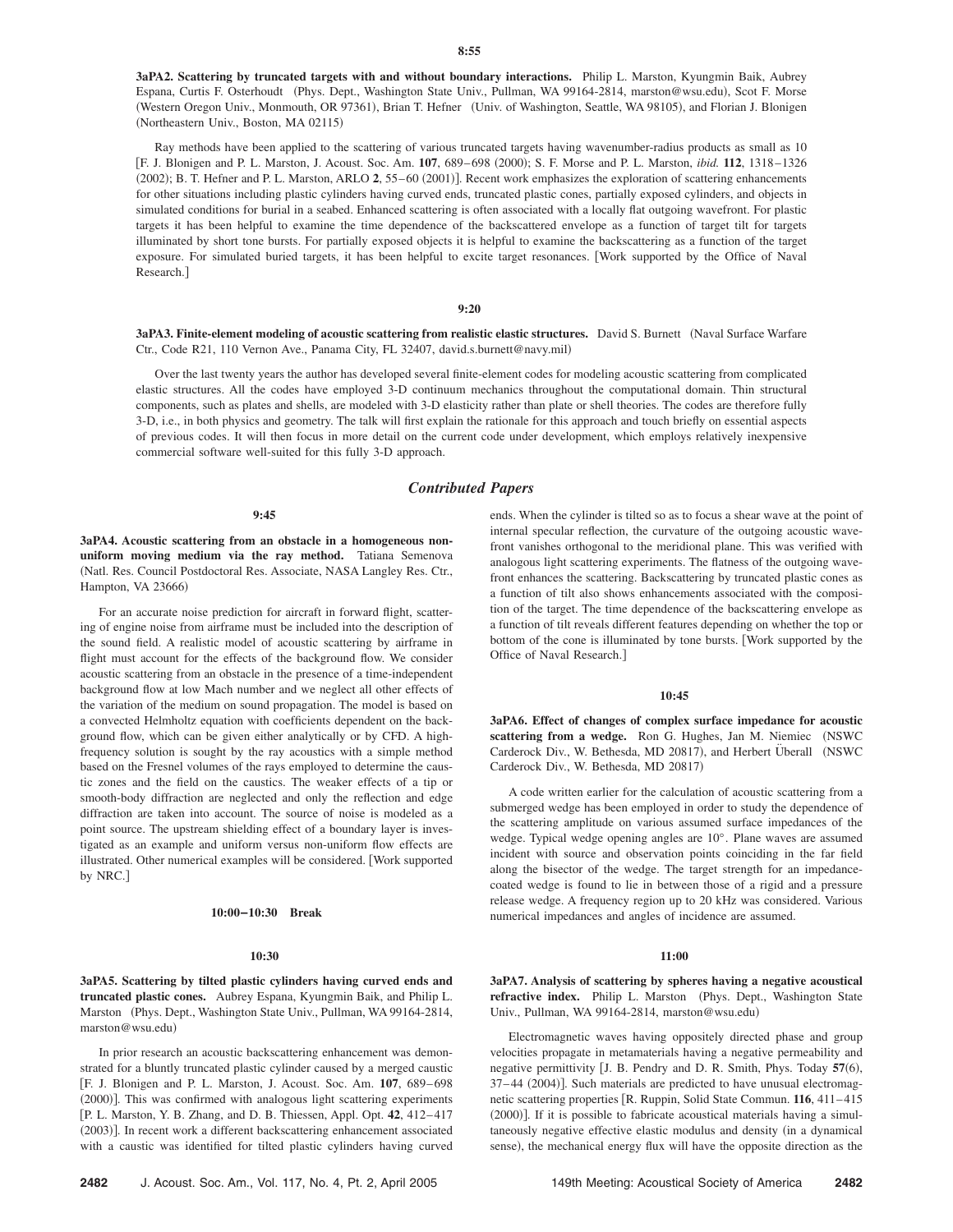wave-vector associated with phase evolution. Rays descriptive of the energy flux refracted by such hypothetical materials at interfaces with ordinary fluids would be characterized by a negative acoustical refractive index. Partial-wave-series calculations of high frequency scattering by fluid spheres having an acoustical refractive index at (or close to) 1 reveal backscattering enhancements associated with glory rays which, unlike ordinary spheres [P. L. Marston and D. S. Langley, J. Acoust. Soc. Am. 73, 1464–1475 (1983)], require only a single internal chord. Generalized Lamb waves on elastic shells having opposite phase and group velocities also cause enhanced backscattering associated with unusual rays G. Kaduchak, D. H. Hughes, and P. L. Marston, J. Acoust. Soc. Am. **96**, 3704–3714 (1994)].

## **11:15**

**3aPA8. Production of evanescent acoustic waves and their scattering by resonant targets.** Curtis F. Osterhoudt, Christopher Dudley, David B. Thiessen, Philip L. Marston (Dept. of Phys. and Astron., Washington State Univ., Pullman, WA 99164-2814, gardyloo@mail.wsu.edu), and Scot F. Morse (Western Oregon Univ., Monmouth, OR 97361)

An environmentally-friendly liquid mixture, denser than water and immiscible with it, and with a sound speed slower than water's, has been produced and incorporated into a scattering facility. This liquid mixture is submerged in a volume of water. In this way, the water above the denser fluid simulates a sandy ocean bottom, with the dense fluid simulating the ocean water column. When insonified by an acoustic beam from within the denser liquid, evanescent wave fields are produced in the water volume. Various targets and detectors are scanned in the water (the simulated sandy bottom) or in the mixture (the simulated ocean water column), and coupling of the evanescent waves to low-frequency resonances of cylindrical targets has been observed. Such coupling may reveal important structural characteristics of scatterers. Additionally, the complicated soundfield structure in the simulated bottom has been mapped. The structure is associated with the production of evanescent acoustic waves by a beam of sound. A model for this structure was developed using numerical wavenumber integration. [Work supported by the Office of Naval Research.]

# WEDNESDAY MORNING, 18 MAY 2005 REGENCY C, 8:30 TO 11:50 A.M.

## **11:30**

**3aPA9. Sound scattering by clusters of rigid cylinders in air.** Miguel Figueres, Francisco Cervera, Andreas Håkansson, José Sánchez-Dehesa, and Jaime Llinares (Univ. Politécnica de Valencia, E-46022 Valencia, Spain, jsdehesa@upvnet.upv.es)

The scattering of sound by a cluster of rigid cylinders in air has been investigated both theoretically and experimentally. The cluster was made by a lattice of cylinders with hexagonal symmetry. The sound scattered in all directions around the cluster is measured and compared with a calculation based on multiple scattering theory. The behavior as a function of the external geometry of the cluster will also be presented. The refraction and reflection of the sound by the boundaries of the cluster is analyzed by a theoretical model that takes into account its inner crystal symmetry. Work supported by MEC of Spain.

#### **11:45**

**3aPA10. Complete regularization of boundary integral equations in wave field diffraction problems on curved surfaces.** German A. Maximov and Dmitry N. Lesonen (Dpt. 39, Moscow Eng. Phys. Inst., Kashirskoe sh. 31, Moscow, 115409, Russia, maximov@dpt39.mephi.ru)

The method of regularization of exact integral Fredgolms equations of the second kind for field or its normal derivative on the scattering surface was suggested in the previous work. It allows to obtain the stable solutions, including ones for the resonant domains, when the direct numerical solution of exact initial integral equations results to unstable solutions. Mathematically the regularization concludes in the splitting of exact integral Fredgolms equations on the equivalent system of two equations, one of them possesses the restricted by geometrically illuminated area integral operator, and other one corresponds by form to an initial one, but with diffracted source. The solution of the first equation is considered as regularized one, which coincides with exact solution in the short wavelength limit. From the physical point of view the regularization of initial integral equations concludes in their replacement on the restricted analogs, where the contributions of geometrically shadowed areas are eliminated. In the given work the regularization of the rested after splitting integral equation is represented and it is shown that the process of such regularization is auto-similar one, so that it is possible to carry out the complete regularization of the problem.

# **Session 3aPP**

# **Psychological and Physiological Acoustics: Hearing With More Than One Ear**

Richard L. Freyman, Chair

*Dept. of Communicative Disorders, Univ. of Massachusetts, 125 Arnold House, Amherst, MA 01003*

**Chair's Introduction—8:30**

## *Contributed Papers*

## **8:35**

**3aPP1. High resolution auditory perception system.** Iftekhar Alam 1013-Clover Heights, Opp Salunke Vihar, Salunke Vihar Rd., Wanowrie, Pune-411040, India [iftekharalamk@yahoo.com]) and Ashok Ghatol Pune Inst. of Engg. and Technol. Shivajinagar, Pune, Maharashtra, India-

Blindness is a sensory disability which is difficult to treat but can to some extent be helped by artificial aids. The paper describes the design aspects of a high resolution auditory perception system, which is designed on the principle of air sonar with binaural perception. This system is a vision substitution aid for enabling blind persons. The blind person wears ultrasonic eyeglasses which has ultrasonic sensor array embedded on it. The system has been designed to operate in multiresolution modes. The ultrasonic sound from the transmitter array is reflected back by the objects, falling in the beam of the array and is received. The received signal is converted to a sound signal, which is presented stereophonically for auditory perception. A detailed study has been done as the background work required for the system implementation; the appropriate range analysis procedure, analysis of space-time signals, the acoustic sensors study, amplification methods and study of the removal of noise using filters. Finally the system implementation including both the hardware and the software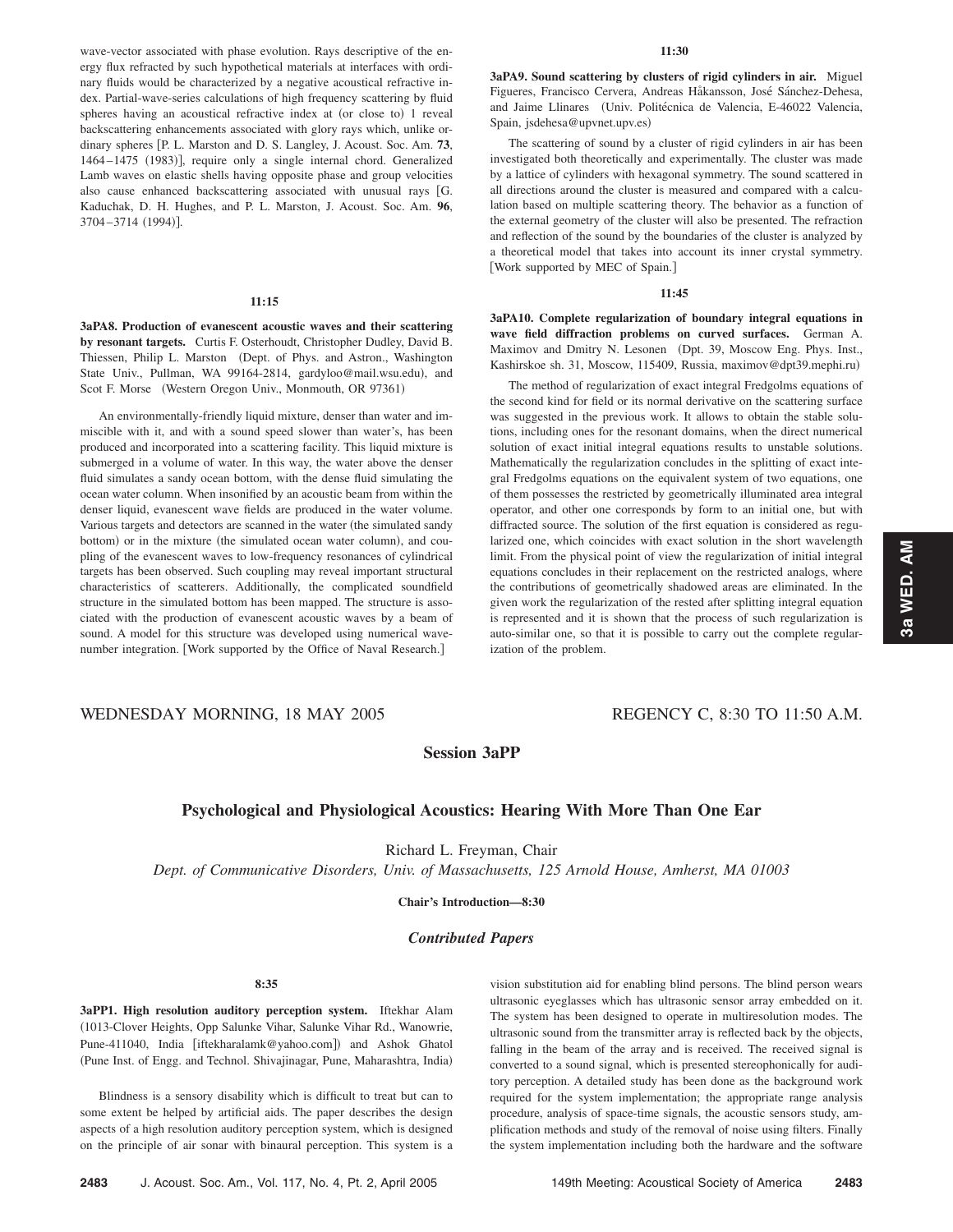part of it has been described. Experimental results on actual blind subjects and inferences obtained during the study have also been included.

#### **8:50**

**3aPP2. Sex differences present in auditory looming perception, absent** in auditory recession. John G. Neuhoff (Dept. of Psych., The College of Wooster, Wooster, OH 44691) and Erich Seifritz (Univ. of Bern Switzerland)

When predicting the arrival time of an approaching sound source, listeners typically exhibit an anticipatory bias that affords a margin of safety in dealing with looming objects. The looming bias has been demonstrated behaviorally in the laboratory and in the field (Neuhoff 1998, 2001), neurally in fMRI studies (Seifritz et al., 2002), and comparatively in non-human primates (Ghazanfar, Neuhoff, and Logothetis, 2002). In the current work, male and female listeners were presented with threedimensional looming sound sources and asked to press a button when the source was at the point of closest approach. Females exhibited a significantly greater anticipatory bias than males. Next, listeners were presented with sounds that either approached or receded and then stopped at three different terminal distances. Consistent with the time-to-arrival judgments, female terminal distance judgments for looming sources were significantly closer than male judgments. However, there was no difference between male and female terminal distance judgments for receding sounds. Taken together with the converging behavioral, neural, and comparative evidence, the current results illustrate the environmental salience of looming sounds and suggest that the anticipatory bias for auditory looming may have been shaped by evolution to provide a selective advantage in dealing with looming objects.

#### **9:05**

**3aPP3. Lateralization of high-frequency transposed stimuli under conditions of binaural interference.** Leslie R. Bernstein and Constantine Trahiotis (Dept. of Neurosci. and Dept. of Surgery (Otolaryngol.), Univ. of Connecticut Health Ctr., Farmington, CT 06030, Les@neuron.uchc.edu-

The purpose of this study was to determine whether binaural interference would occur if ITD-based extents of laterality were measured using high-frequency transposed stimuli as targets. The results of an earlier study L. R. Bernstein and C. Trahiotis, J. Acoust. Soc. Am. **116**, 3062– 3069 (2004)], which focused on threshold-ITDs rather than extents of laterality, suggested that high-frequency transposed stimuli might be immune to binaural interference effects resulting from the addition of a spectrally-remote, low-frequency interferer. In contrast to the earlier findings, the data from this study indicate that high-frequency transposed targets can, indeed, be susceptible to binaural interference. High-frequency transposed targets, even when presented along with an interferer, yielded greater extents of ITD-based laterality than did Gaussian noise targets presented in isolation. That is, the enhanced potency of ITDs conveyed by transposed stimuli persisted even in the presence of a low-frequency interferer. Predictions made using an extension of the model of Heller and Trahiotis L. M. Heller and C. Trahiotis, J. Acoust. Soc. Am. **99**, 3632– 3637 (1996)] accounted well for binaural interference obtained with conventional Gaussian noise targets but generally over-predicted the amounts of interference found with the transposed targets.

## **9:20**

**3aPP4. Binaural models for the detection of interaural incoherence.** Matthew J. Goupell (Dept. of Phys. and Astron., Michigan State Univ., 4230 BPS Bldg., East Lansing, MI 48824) and William M. Hartmann (Michigan State Univ., East Lansing, MI 48824)

Human listeners have a remarkable ability to detect small amounts of interaural incoherence in bands of noise. Experiments using frozen noise, all with the same value of interaural coherence (0.9922), show that when the bandwidth is large the ability to detect incoherence is essentially determined by the value of coherence itself. However, when the bandwidth is narrow, e.g. 20 Hz, detection depends on some function of the momentto-moment fluctuations in interaural phase differences and interaural level differences. Experiments using hundreds of different frozen noises and two bandwidths were performed to find the best binaural model for predicting detection performance for such narrow bands. Successful models incorporated known elements of binaural hearing—temporal averaging and compression. Models with independent processing of interaural phase fluctuations and interaural level fluctuations were marginally more successful than models based on fluctuations in lateral position. The most successful models correlated well with average human responses, *r*  $= 0.89$ . It seems likely that such individual fluctuations remain dominant in masking level difference experiments in the narrow band limit. Work supported by the NIDCD grant DC 00181.]

#### **9:35**

**3aPP5. A binary masking technique for isolating energetic masking in** speech perception. Douglas S. Brungart, Brian D. Simpson (AFRL/ HECB, 2610 Seventh St., WPAFB, OH 45433, douglas.brungart@wpafb.af.mil), Peter S. Chang, and DeLiang Wang Ohio State Univ., Columbus, OH 43210-

When a target speech signal is obscured by interfering speech, two distinct types of masking contribute to the resulting degradation in the intelligibility of the target talker: energetic masking caused by overlap in the time-frequency distribution of energy in the two voices, and informational masking caused by the listener's inability to correctly segregate the acoustic elements of the two voices into distinct streams. This study attempted to isolate the effects of energetic masking on multitalker speech perception with ideal time-frequency binary masks that retained those spectro-temporal regions of the acoustic mixture that were dominated by the target speech but eliminated those regions that were dominated by the interfering speech. This procedure removed the same phonetic information from the target speech that would ordinarily be lost due to energetic masking, but eliminated the possibility for the kinds of target-masker confusions that are thought to produce informational masking. The results suggest that energetic masking may play a surprisingly small role in the overall masking that occurs in certain types of multitalker speech signals. They also indicate that the number of competing talkers has a much greater influence than target-masker similarity on the amount of energetic masking that occurs in a multitalker stimulus.

#### **9:50**

**3aPP6. Binaural effects in simultaneous room reflection masking.** Joerg M. Buchholz (MARCS Auditory Labs., Univ. of Western Sydney, Locked Bag 1797, Penrith South DC NSW 1797, Australia)

Masked thresholds (MT) for a single test reflection masked by a direct sound (200 ms long broadband noise) were measured dependent on the time delay of the reflection for diotic as well as dichotic stimulus presentation. In the diotic case, the direct sound and the test reflection were presented equally to both ears via headphones. In the dichotic case, an ITD of 0.5 ms was added to the test reflection. In order to focus on simultaneous masking effects, the reflection was truncated in such a way that it formed a common offset with the direct sound. For the diotic case, the resulting data showed a MT increase with increasing reflection delay and for the dichotic case a MT decrease with increasing reflection delay, producing an intercept between both curves at a reflection delay of 6–8 ms. Hence, negative BMLDs (up to  $-8$  dB) were found for very early reflections and positive BMLDs (up to  $+8$  dB) for later reflections, suggesting a binaural mechanism that suppresses very early reflections and enhances later reflections. The measurement results are discussed in the background of different auditory models.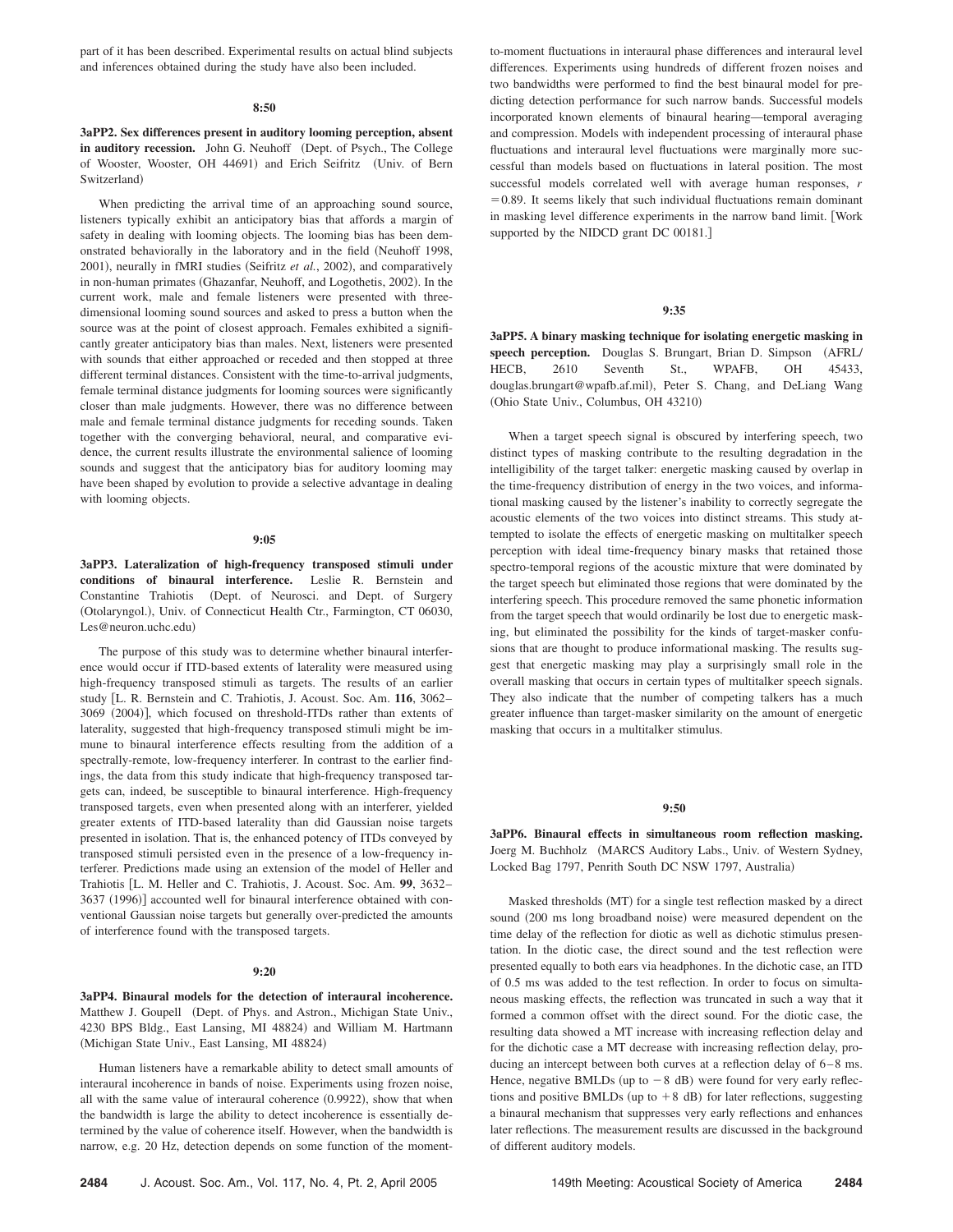#### **10:20**

**3aPP7. The influence of target-masker similarity in a three-talker** diotic listening task. Nandini Iyer and Douglas Brungart (Air Force Res. Labs, 2610 Seventh St., Wright–Patterson AFB, OH 45433)

In diotic cocktail-party listening tasks, performance decreases dramatically when the number of talkers increases from two (one target and one masker) to three (one target and two maskers). In this experiment, listeners were asked to extract information from a Coordinate Response Measure (CRM) target phrase that was masked by one or two interfering utterances. The maskers were either semantically similar to the target (i.e., CRM phrases with different call signs than the target phrase) or semantically different from the target (time-reversed, contextually dissimilar, or in a different language than the target phrase). The two-talker results showed that performance was much worse when the interfering phrase was semantically similar to the target than when it was semantically different. However, given that one interfering talker was similar to the target, the contextual similarity of the second interfering talker had very little effect on performance; in other words, target intelligibility in the presence of two CRM maskers was no worse than with one CRM masker and one timereversed or foreign-language masker. These results suggest that the disruption of speech segregation caused by the addition of a second interfering talker cannot be explained solely by contextual similarity between the target and masking speech.

#### **10:35**

**3aPP8. Onsets, autocorrelation functions and spikes for directionbased sound source separation.** Leslie S. Smith and Dagmar S. Fraser Dept. of Computing Sci. and Mathematics, Univ. of Stirling, Stirling FK9 4LA, Scotland, lss@cs.stir.ac.uk-

The aim of this work is separation of foreground speech from background sound sources using selective remixing of bandpass filtered channels. Clearly, the remixing parameters must be dynamic since the speech and noise spectra are highly non-stationary. Remixing parameters are recomputed at onsets, detected using biologically motivated techniques L. S. Smith and D. S. Fraser, IEEE TNNS **15**, 1125–1134 (2004)]. However, onsets may originate from the foreground or the background. To select appropriate onsets from the foreground source (whose direction is known) a two microphone system is used, selecting onsets for which the estimated direction in that channel corresponds to the foreground direction. Two different techniques for direction estimation are used: a channel by channel short-term autocorrelation technique, and a channel by channel spike based phase synchronous system (SBPSS), computing ITDs [L. S. Smith, in Artificial Neural Networks, Proc ICANN 2001, LNCS 2130, pp. 1103– 1108 (Springer, 2001)] and IIDs [L. S. Smith, in From Animals to Animats, Vol. 7, pp. 60–61 (MIT Press, 2002)]. Results comparing the performance of autocorrelation and SBPSS on single source and source plus noise signals in an office environment are presented. Work supported by UK EPSRC.

#### **10:50**

**3aPP9. How does the mammalian brain code for binaural information?** Torsten Marquardt and David McAlpine (Dept. Physiol., UCL, Gower St., London WC1E 6BT, UK-

We will summarize new physiological results which contradict established models of binaural hearing, namely (1) the A-limited range of encoded interaural time difference, ITD, (2) a correlation between ipsilateral inhibition and best ITD, and (3) a frequency dependent non-linear mapping of ITD which reflects distribution of naturally occurring ITDs. Furthermore, we will outline a new concept for binaural models which incorporates these new results, and will propose a new illustrative format in which to present the triplet of binaural parameters: interaural phase difference, interaural intensity difference, and interaural coherence (redefined).

**3aPP10. Adjustment of interaural time difference in head related transfer functions based on listeners' anthropometry and its effect on** sound localization. Yôiti Suzuki, Kanji Watanabe, Yukio Iwaya R.I.E.C./G.S.I.S., Tohoku Univ., 2-1-1 Katahira, Aoba-ku, Sendai, 980-8577, Japan), Jiro Gyoba (Tohoku. Univ., Aoba-ku, Sendai, 980-8576, Japan), and Shouichi Takane (Akita. PRef. Univ., Tsuchiya, Honjo, Akita, 015-0055, Japan-

Because the transfer functions governing subjective sound localization (HRTFs) show strong individuality, sound localization systems based on synthesis of HRTFs require suitable HRTFs for individual listeners. However, it is impractical to obtain HRTFs for all listeners based on measurements. Improving sound localization by adjusting non-individualized HRTFs to a specific listener based on that listener's anthropometry might be a practical method. This study first developed a new method to estimate interaural time differences (ITDs) using HRTFs. Then correlations between ITDs and anthropometric parameters were analyzed using the canonical correlation method. Results indicated that parameters relating to head size, and shoulder and ear positions are significant. Consequently, it was attempted to express ITDs based on listener's anthropometric data. In this process, the change of ITDs as a function of azimuth angle was parameterized as a sum of sine functions. Then the parameters were analyzed using multiple regression analysis, in which the anthropometric parameters were used as explanatory variables. The predicted or individualized ITDs were installed in the nonindividualized HRTFs to evaluate sound localization performance. Results showed that individualization of ITDs improved horizontal sound localization.

## **11:20**

**3aPP11. Spatial perception of motion-tracked binaural sound.** Joshua B. Melick, V. Ralph Algazi, and Richard O. Duda (CIPIC Interface Lab., UC Davis, Davis, CA 95616)

Motion-tracked binaural sound reproduction extends conventional headphone-based binaural techniques by providing the dynamic cues to sound localization produced by voluntary head motion [V. R. Algazi, R. O. Duda, and D. M. Thompson, J. Aud. Eng. Soc. 52, 1142–1156 (2004)]. It does this by using several microphones to sample the acoustic field around a dummy head, interpolating between the microphone signals in accordance with the dynamically measured orientation of the listener's head. Although the provision of dynamic cues reduces the sensitivity of the method to characteristics of the individual listener, differences between the scattered field produced by the dummy head and the scattered field that would be produced by a particular listener distorts the spatial perception. A common observation is that sound sources appear to rise in elevation when the listener turns to face them. We investigate this effect by comparing the perceived rise in elevation under three different conditions: recordings in which recordings are made using (a) the listener's own head, (b) a KE-MAR mannequin, and (c) a cylindrical head with no torso. Quantitative results are presented showing the degree to which perceptual distortions are least for (a) and greatest for (c). [Work supported by NSF.]

#### **11:35**

**3aPP12. Transaural virtual reality applied to front-back localization.** Peter Xinya Zhang (Dept. of Phys. and Astron., Michigan State Univ., 4230 BPS Bldg., East Lansing, MI 48824) and William M. Hartmann (Michigan State Univ.)

Human sound localization can be studied by measuring head-related transfer functions for different source locations and subsequently using the data to simulate different spatial locations using headphone presentation. This technique fails to adequately simulate the difference between front and back locations because the frequencies relevant to pinna cues are so high. A transaural (cross-talk cancellation) technique has been developed that is accurate up to 16 kHz. By controlling the levels and phases of spectral components, as measured by probe microphones in the ear canals, the technique eliminates significant differences between the baseline simulation and reality. The technique has been used, with modifications to the baseline simulation, to study the front-back information content in differ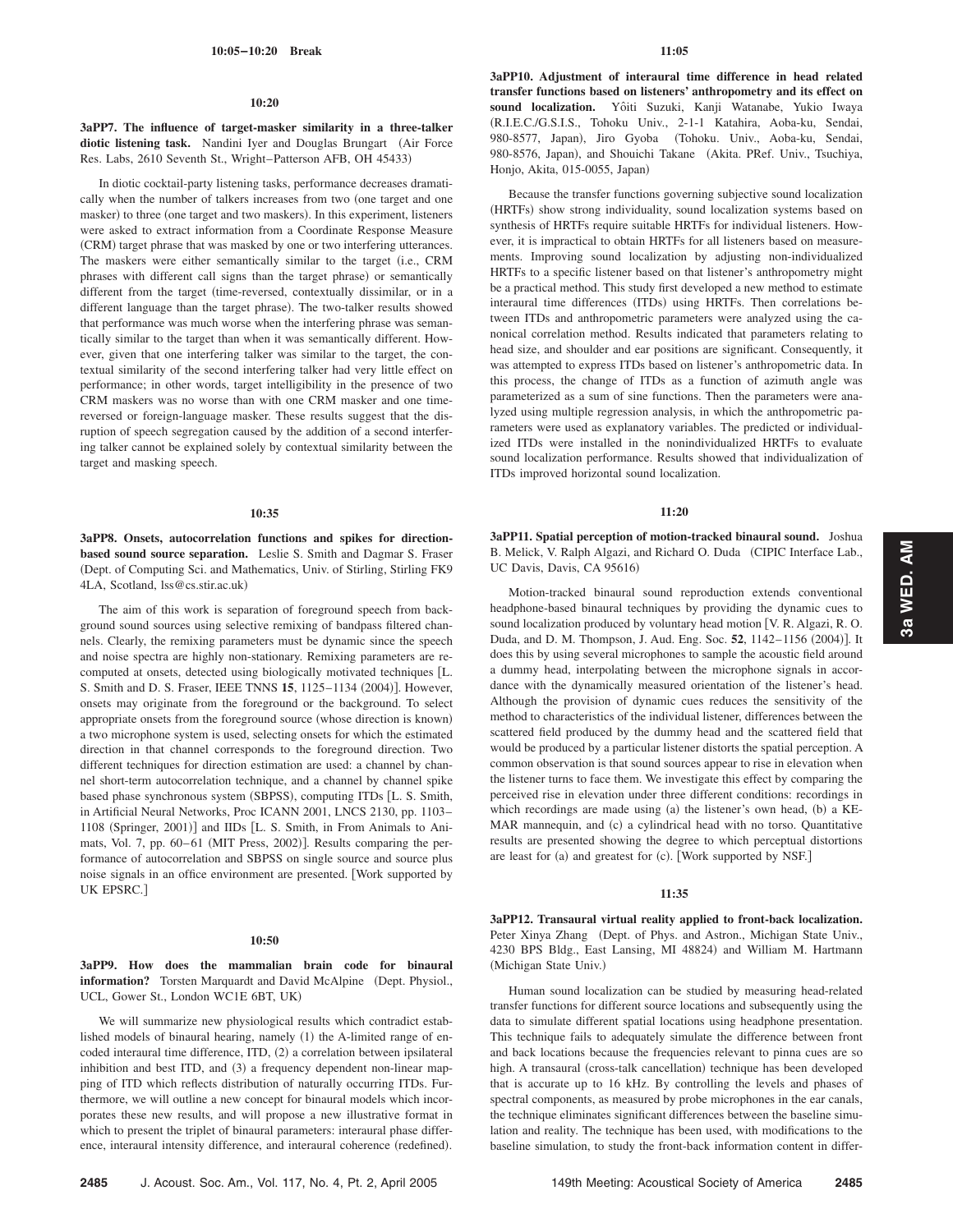ent frequency bands by eliminating the information while maintaining the energy. It has also been used to test for orthogonality between front-back localization and azimuthal localization based on simple interaural differences. The technique has verified that front-back discrimination cannot be

mediated by interaural differences alone. By flattening the level spectrum in one ear while leaving the other ear unchanged it has been possible to demonstrate an ear advantage for front-back discrimination. Work supported by the NIDCD, grant DC 00181.

# WEDNESDAY MORNING, 18 MAY 2005 PLAZA B, 8:30 A.M. TO 12:00 NOON

## **Session 3aSA**

## **Structural Acoustics and Vibration: Approximation Techniques for Fluid Loading Effects I**

David Feit, Cochair

*Applied Physical Sciences, Inc., 2 State St., New London, CT 06320*

Joel M. Garrelick, Cochair

*Cambridge Acoustical Associates/ETC, 84 Sherman St., Cambridge, MA 02140*

*Invited Papers*

## **8:30**

**3aSA1. The rational function approximation for fluid loaded vibrating structures.** David Feit (Appl. Physical Sci. Corp., Ste. 300, 2 State St., New London, CT 06320)

A complicating feature of fluid-structure interaction problems is the non-local or long-range effect of the fluid loading acting on a structure vibrating in response to time-harmonic loading while submerged in an acoustic medium. DiPerna and Feit J. Acoust. Soc. Am. 114, 194–199 (2003)] recently introduced an approximation for this effect using a rational function approximation (RFA) to the spectral impedance. The latter relates the transform of the surface pressure to that of the surface velocity, and transforming back to the physical domain gives rise to a high-order differential pressure-velocity relationship. The coefficients of the nth order differentials are inversely proportional to the nth order of frequency so that the approximation gets better with increasing frequency. The approximation originally developed for a planar vibrating surface, has now been extended to a cylindrical surface, and this development and several applications of the RFA technique are presented. Work supported by the Carderock Division Naval Surface Warfare Center Intra-laboratory Independent Research (ILIR) program and the Office of Naval Research.]

#### **9:00**

**3aSA2. Transmission line analysis of cylindrical shells with exterior fluid loading.** Ann Stokes, Charles Corrado, and Joel Garrelick (Appl. Physical Sci., Inc., 2 State St., Ste. 300, New London, CT 06320)

The Wave Transmission Line (WTL) numerical modeling formulation has been developed to understand and efficiently compute the transmission of acoustic energy through fluid-filled elastic shells. The structural systems are represented as a sequence of components and discontinuities connected with straight duct sections. The motion of straight segments is described in terms of amplitudes of freely traveling, left-and-right propagating waves. Recent work in Rational Function Approximation (RFA) of exterior fluid loading permits this approach to be extended to cylindrical structures with interior and exterior fluid loading. The resulting approach is more computationally efficient than conventional finite element approaches. This paper describes development of systems of transmission line equations for segmented cylindrical shells with exterior and interior fluid loading.

### **9:30**

**3aSA3. The Fresnel-Product Approximation, and comments on extending rational function approximation to include flow.** Rudolph Martinez and Carina Ting (Anteon Corp., 84 Sherman St., Cambridge, MA 02140)

The first half of this presentation reviews the existing development of the Fresnel-Product Approximation as a replacement of the exact fluid impedance on a two-sided blade-like object. Excellent performance versus exact calculations is demonstrated for vibration patterns above, below, and at coincidence, viz., for flexural wavelengths that are longer, shorter, or equal to that of characteristic sound. The approximate solution is global and thus of the WKB type: (1) It captures the correct edge behavior of diffraction loads on the vibrating blade; (2) Collapses to the Kirchhoff solution away from both edges at high frequencies; and (3) Differs by only a small factor when applied at low frequencies to predict the blades globally entrained fluid mass. The second half of the talk addresses the Rational Function Approximation (RFA) pioneered by Feit and DiPerna. It shows how their spectral technique could be readily generalized to add flow effects, including the influence of shed vorticity as it co-exists with sound. Flowless acoustics will be derived from fully unsteady aerodynamics/aeroacoustics through a delicate limiting process and an integration by parts. The talk ends with a discussion of how current applications of the RFA could be stripped of some of their structural-acoustic artifacts.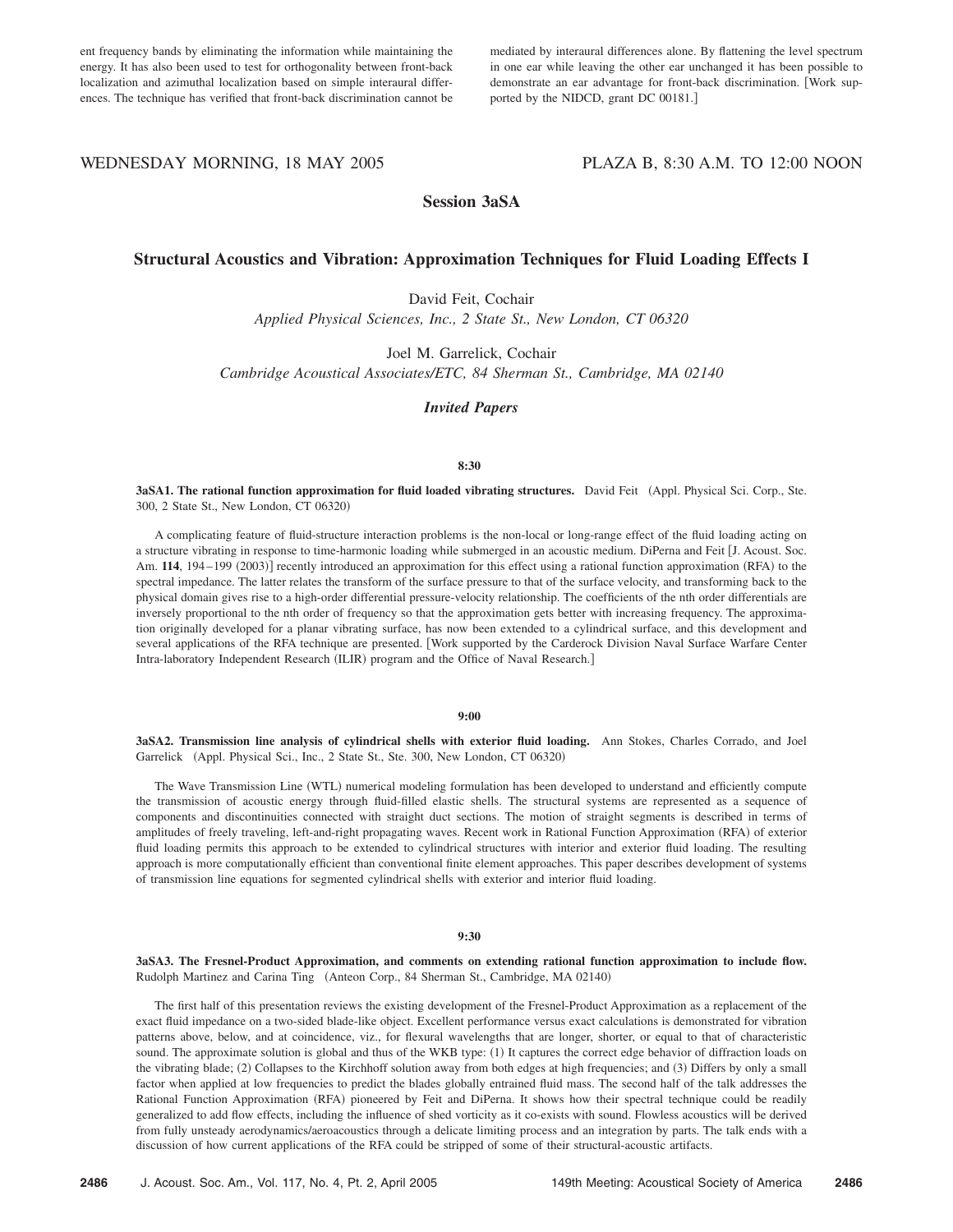#### **10:00–10:15 Break**

#### **10:15**

**3aSA4. Rational approximations of surface impedance operators on curved surfaces with application to high-frequency scattering by thin shells.** David C. Calvo (Acoust. Div. Naval Res. Lab., Washington, DC 20375-5320)

In the analytical solution of scattering and radiation problems on curved surfaces using Fourier transforms, surface impedance functions featuring ratios of Hankel functions arise. Recently, an approach of approximating the impedance by a rational function was introduced in which the squared transform variable is replaced by a differential operator. By taking into account the impedance function poles in the rational approximation, an accurate and efficient numerical scheme is obtained applicable to wide-frequency ranges and wide-scattering angles where creeping waves are important. The rational approximation and operator introduction in effect creates an inverse Fourier transform operator so explicit residue calculus inversion is not needed if numerical results are desired. For general convex surfaces, the approximate impedance operator is a wide-angle on-surface radiation condition operator with more accuracy than the narrow-angle one of Kriegsmann *et al.* The use of rational approximations resembles that of Collins *et al.* for the square-root function in ocean acoustics and DiPerna & Feit for the flat plate, the important difference being the curvature. Results of using this approach for two and three-dimensional scattering problems will be presented along with recent application to scattering by thin cylindrical and spherical shells at high frequencies. [Work supported by ONR.]

## *Contributed Papers*

**10:45**

**3aSA5. Well- and ill-considered numerical solution constructions.** John J. McCoy (The Catholic Univ. of America, Washington, DC 20064)

One requirement for a prediction problem to be well posed is that its solution must not be unduly sensitive to small changes in the problem specification. A similar requirement can be demanded for the numerical construction of the solution of a well-posed problem to be well considered; the achieved solution must not be unduly sensitive to small numerical errors that are unavoidable in the construction's implementation. Illconsidered constructions typically result on reformulating a well-posed problem, now as a series of sub problems, one of which is ill posed. Three classes of potentially ill-considered constructions of the steady state vibration field in a bounded continuous structure and of the narrow band acoustic field in an extended propagation environment appear prominently in the literature. One class is solution constructions based on ''marching.'' A second class is solution constructions based on ''substructuring'' the computational domain. A third class is solution constructions that are based on a Born-series representation. Examples of well- and ill-constructions for each of the classes are briefly described, with well- and ill-considered marching solutions discussed in some detail.

#### **11:00**

**3aSA6. Elastoacoustic response of laminated plates.** Ramesh Kolar Naval Postgrad. School, Mech. & Astro Eng., Code ME/Ko, Monterey, CA 93943)

The application of composite materials in the aerospace and naval structures has increased enormously due to high specific strength and specific stiffness afforded by these materials. In this paper a formulation is developed based on Hamilton's Principle and laminated composite plate theory to study the elasto-acoustical response of composite plates under heavy fluid loadings. The formulation starts by using Hamilton's principle in conjunction with shear deformable theory of laminated composite plates. The acoustic pressure described by wave equation is computed similar to Sandman and Nelisse. Using the Rayleigh Ritz method and symbolic mathematics for evaluation of integrals, the formulation provides efficient approach for the problem defined. Typical results include radiation impedance as a function of driving frequency, vibroacoustic indicators such as radiated sound power and mean square velocity for a model problem. Such results are very important in studying constrained layer damping when viscolastic dampers are used in structural components.

**11:15**

**3aSA7. Prediction of radiation from finite-length fluid-loaded periodic structures subject to broadband excitation using local-global** homogenization. Pavel V. Danilov and Donald B. Bliss (Mech. Eng. and Mater. Sci., Duke University, Durham, NC 27708, dbb@duke.edu)

Local-Global Homogenization (LGH) is a method to predict directly the smooth global response of periodic fluid-loaded structures in a selfcontained manner. Many fluid-loaded structures, such as fuselages and hulls, have periodically spaced braces, ribs, or attachments. Structural motion, acoustic radiation, and the interior sound field are of interest. Calculating the motion of such fluid-loaded structures is difficult because of their complexity and the disparity of length scales. Periodic discontinuities cause the structural response to occur in a broad spectrum of spatial wavenumbers, and to exhibit stop-band and pass-band behavior. The broad spatial wavenumber spectrum contains both radiating and non-radiating components. The global low-wavenumber part of the response is most efficiently coupled to the acoustic field, since low wavenumbers correspond to supersonic phase speeds. In the LGH reformulation, an infinite order operator that embodies both the structural modes and the evanescent component of the fluid loading governs the equivalent smooth global problem. Numerical implementation is demonstrated for the structural response and acoustic radiation from a finite-length fluid-loaded plate with periodic impedance discontinuities subject to broadband excitation. Calculations show good agreement with the exact solution and substantially improved computational efficiency. Radiation characteristics are discussed for single frequency and broadband structural motions.

## **11:30**

**3aSA8. Vibroacoustic optimization of skin damped structures for** noise reduction. Lionel Zoghaib (Lab. de Mécanique et d'Acoustique CNRS, Marseille, France, zoghaib@lma.cnrs.mrs.fr-

Most of the time the widely used passive treatments are designed to obtain the highest achievable damping. Although this might be satisfactory from a vibrational point of view the approach is not optimal for noise reduction. The idea is illustrated in the case study of a plate on which polymer/aluminum thin patches have been bonded. The system acoustic pressure and structure displacement equations are transformed into a single integro differential one governing the plate displacement. The solution is then expanded into a series of resonance modes. These modes are estimated using a perturbation expansion with respect to the fluid/solid density ratio. Numerically, in vacuo resonance modes are firstly computed using a viscoelastic incompressible 3D FE program together with a Newton-type iterative method and a sparse complex matrix solver implementing ARPACK. Radiation modal impedances are then computed to ponderate the in vacuo solution. The numerical model has been experimentally validated. Its specificity lies in the separate computation of three damping components: thermoelastic, skin and acoustic damping, this last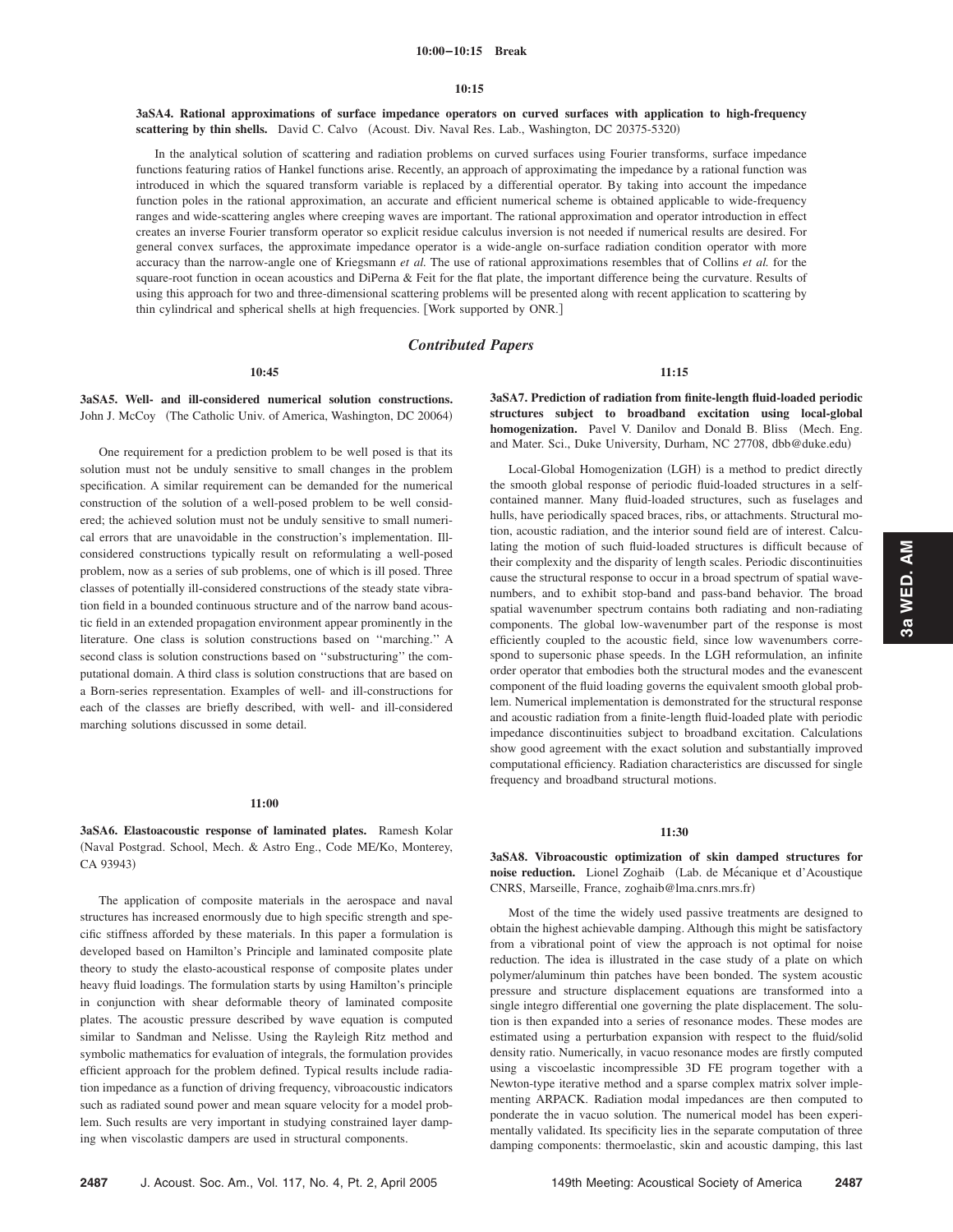one being caused by the fluid/structure coupling. Finally an optimization process determines an optimal system configuration to achieve the lowest acoustic damping while obtaining the highest viscoelastic damping.

#### **11:45**

**3aSA9. An impedance modeling technique of a fluid-loaded structure.** Chih-Chun Cheng and Pi-Wen Wang (Dept. of Mech. Eng., Natl. Chung Cheng Univ., 160, San-Hsing, Ming-Hsiung, Chia-Yi 621, Taiwan-

A methodology of modeling the fluid-loaded structures using the impedance technique is proposed. The structural response and the fluid loading effect are expressed in terms of structural impedance and the acoustic wave impedance. Then a formulation that assembles the acoustic impedance and the structural impedance is derived and can be used to determine the response of a fluid-loaded structure. The advantage is simply that the impedance can be obtained either experimentally or analytically and then the response of the fluid-loaded structure can be found using the proposed impedance coupling formula without deriving the equation of motion which usually encounters difficulties when the structure is in an irregular shape or the associated boundary conditions are complicated. Two numerical examples are presented. The first is to validate that the fluid loading calculated using the proposed methodology is the same as that from the traditional Fourier Transformation method. The second is to demonstrate the potential of this proposed method applied in analyzing an active material system which is commonly used in the vibro-acoustic control. Work supported by NSC of Taiwan.]

## WEDNESDAY MORNING, 18 MAY 2005 REGENCY D, 8:00 A.M. TO 12:00 NOON

**Session 3aSC**

## **Speech Communication: Indigenous Languages of North America (Lecture/Poster Session)**

Sonya F. Bird, Chair

*Dept. of Linguistics, Univ. of Victoria, Victoria, BC V8W 3P4, Canada*

**Chair's Introduction—8:00**

*Invited Papers*

#### **8:05**

**3aSC1. Phonetic study of North American languages history and results.** Ian Maddieson Dept of Linguist., Univ. of California, Berkeley, CA 94720)

Serious phonetic study of North America languages started at the beginning of the 20th century. Within limits of available technology, aspects of speech articulation, aerodynamics and acoustics were investigated. One clear motivation was to understand how classes of sounds unfamiliar from study of better-known European and Asian languages were produced. Glottalized consonants and stops then referred to as "intermediate" (voiceless unaspirated) received particular attention. Nasal airflow, lip position in vowels, and tone and pitch accent were also investigated. Significant insights on relative timing were obtained, inter alia foreshadowing VOT measurement as a useful discriminator of laryngeal activity and revealing part of the mechanism by which ejective consonants are made. After the 1920's, the idea of ''psychologically real'' phonemes which ignored phonetic differences became the ruling paradigm in American linguistics, contributing to a decline of interest in phonetic studies that basically lasted until around the 1980's. When interest renewed, a new vision that phonetic patterns show regularities independent of phonemic structure guided research, and considerable attention was also paid to how indigenous American languages fit into overall phonetic typologies. Recent work is also often informed by concern for documentation of endangered languages and community interest in language revival.

#### **8:30**

3aSC2. Pitch accent timing in Chickasaw. Matthew K. Gordon (Dept. of Linguist., Univ. of California, Santa Barbara, Santa Barbara, CA 93106)

This paper examines the temporal realization of pitch accents in Chickasaw, a Muskogean language of Oklahoma. Questions in Chickasaw have a Lat their right edge preceded by a H\* pitch accent that docks on one of the final three syllables of the last word in the Intonational Phrase: on a final CVV, otherwise on a heavy (CVV or CVC) penult, otherwise on the antepenult. Three speakers of Chickasaw were recorded uttering a list of words varying in the location of the pitch accent and the type of syllable carrying the pitch accent. Results indicate a tendency to realize the pitch accent relatively late in non-final pitch accented syllables during the last 25 and during the coda consonant following a short vowel). However, final accented syllables realize the pitch accent early (within the first 20 vowel) and also display substantial vowel lengthening (by over 50 vowels in the penult or antepenult). These results suggest that pressure to avoid tonal crowding between the pitch accent and boundary tone overrides the late realization of pitch accents characteristic of positions in which crowding is less of an issue.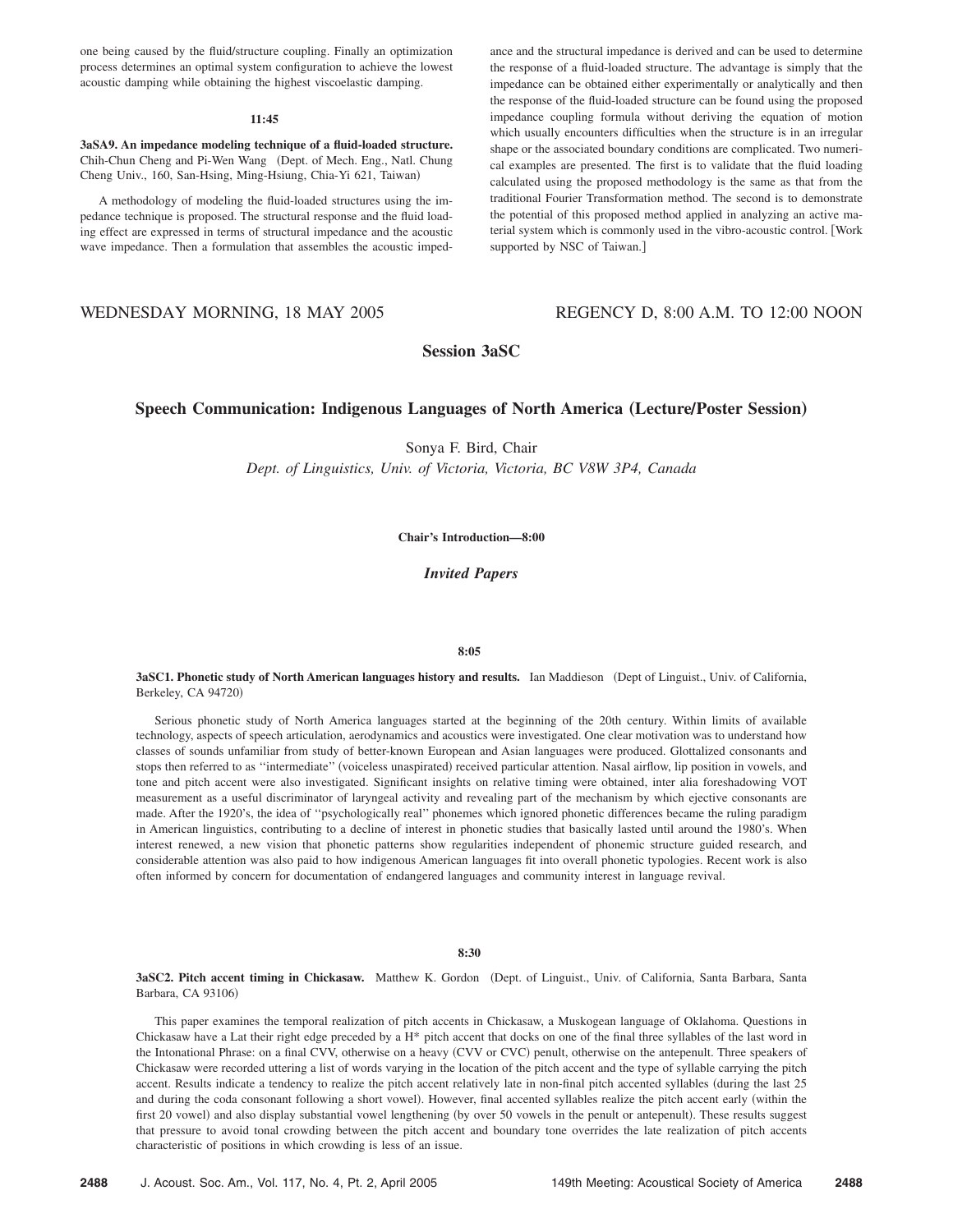3aSC3. How the pharyngeal resonator is controlled articulatorily. John H. Esling (Dept of Linguist., Univ. of Victoria, Victoria, BC, Canada V8W 3P4, esling@uvic.ca)

Indigenous languages of North America, especially west coast Vancouver Island Nuuchahnulth and Interior BC Salish, illustrate an extensive range of use of the pharyngeal resonator. The pharynx is classified as part of the laryngeal articulator (rather than lingual) because the laryngeal constrictor mechanism (controlling changes from the glottis to the aryepiglottic folds) is the principal articulator whose movements determine the shape of the pharynx. The Nuuchahnulth (Nootka) dialects (e.g., Ahousaht) and Thompson, Moses-Columbia, and Spokane/Kalispel Salish varieties all close the larynx completely for the speech sound epiglottal stop. With the airway optimally shut, the pharynx is small; the aryepiglottic folds are pressed against the epiglottic tubercle, the tongue is retracted, and the larynx is raised. There are good indications that the thyroarytenoid, aryepiglottic, thyroepiglottic, hyoglossus and hyothyroid muscles participate in this buckling maneuvre. These languages also contain either a pharyngeal fricative or approximant (at the same place of articulation but with less stricture) and, in Thompson, also pharyngealized uvulars (with even less stricture). Pharyngeal resonance in all of these cases is dependent initially on the shortening of the supraglottic tube and subsequently on the combined effect of tongue retraction and larynx raising reducing the volume immediately above the supraglottic tube.

## **9:20**

**3aSC4. One hundred years of instrumental phonetic fieldwork on North America Indian languages.** Joyce McDonough (Dept. of Linguist., Univ. of Rochester, Rochester, NY 14627)

A resurgence of interest in phonetic fieldwork on generally morphologically complex North American Indian languages over the last 15 years is a continuation of a tradition started a century ago with the Earle Pliny Goddard, who collected kymographic and palatographic field-data between 1906–1927 on several Athabaskan languages: Coastal Athabaskan (Hupa and Kato), Apachean (Mescalero, Jicarilla, White Mountain, San Juan Carlos Apache), and several Athabaskan languages in Northern Canada (Cold Lake and Beaver); data that remains important for its record of segmental timing profiles and rare articulatory documentation in then largely monolingual communities. This data in combination with new work has resulted in the emergence of a body of knowledge of these typologically distinct families that often challenge notions of phonetic universality and typology. Using the Athabaskan languages as benchmark example and starting with Goddard's work, two types of emergent typological patterns will be discussed; the persistence of fine-grained timing and duration details across the widely dispersed family, and the broad variation in prosodic types that exists, both of which are unaccounted for by phonetic or phonological theories.

### **9:45**

#### **3aSC5. Coronal ejectives in Ahtna Athabaskan.** Siri Tuttle (Univ. of Alaska, Fairbanks, AK 99775)

Ahtna, a non-tonal Alaskan language, is one of few Athabaskan languages that has retained word-final ejectives. The loss of stem-final glottal stops and ejectives in the other languages is correlated with tonogenesis. Hargus (2004) finds voice quality distinctions (creakiness, variability, and increased energy in higher harmonics) preceding stem-final glottal consonants in Witsuwiten, another nontonal Northern language. The present study considers the acoustics of stem-initial and stem-final [t'] and [ts'] in Central and Lower Ahtna. Stem-initial ejectives are canonically shaped, with defined silent period following oral release. In stem-final position, as predicted by Kari (1990), variable non-ejective realizations are found in both word-final and intervocalic (suffixed) position. These realizations are accompanied by variable voice quality effects in preceding vowels, more frequent and pronounced than those found variably in vowels following stem-initial ejectives. Stem-final [t'] is frequently pronounced as glottal stop, and final [ts'] as ['s] where <,> stands for glottal stop. Strikingly, non-ejective realizations of stem-finals are found in suffixed and nonsuffixed pairs with the same stem, suggesting that stem-final effects generalize to all tokens of stems. These findings support Leers 1979- picture of spirantization and suprasegmentalization in Athabaskan tonogenesis, as glottal effects gravitate to nucleus position.

## **10:10–10:25 Break**

#### **10:25**

**3aSC6. Tone and prosodic organization in Cherokee nouns.** Keith Johnson (Dept. of Linguist., 1203 Dwinelle Hall, UC-Berkeley, Berkeley, CA 94720-2650) and Marcia Haag (Norman, OK 73019-2032)

Preliminary observations in the speech of one speaker of Cherokee led us to postulate three factors affecting tone in Cherokee. (1) Tone may be lexically specified with distinctive low, low fall, low rise, and high tones. (2) There is a metrically determined high fall pattern which may be distributed over not more than 2 syllables from the right edge of a prosodic domain. (3) Intonational domains may be associated with discourse functions, marked by high fall, or by pitch range upstep. This paper tests these observations in recordings of word lists and sentences produced by five additional speakers. The analysis we give, positing both lexical tone and metrical prosodic accent, is not unique in descriptions of language, but is different from the usual description of Cherokee. Work supported by NSF.]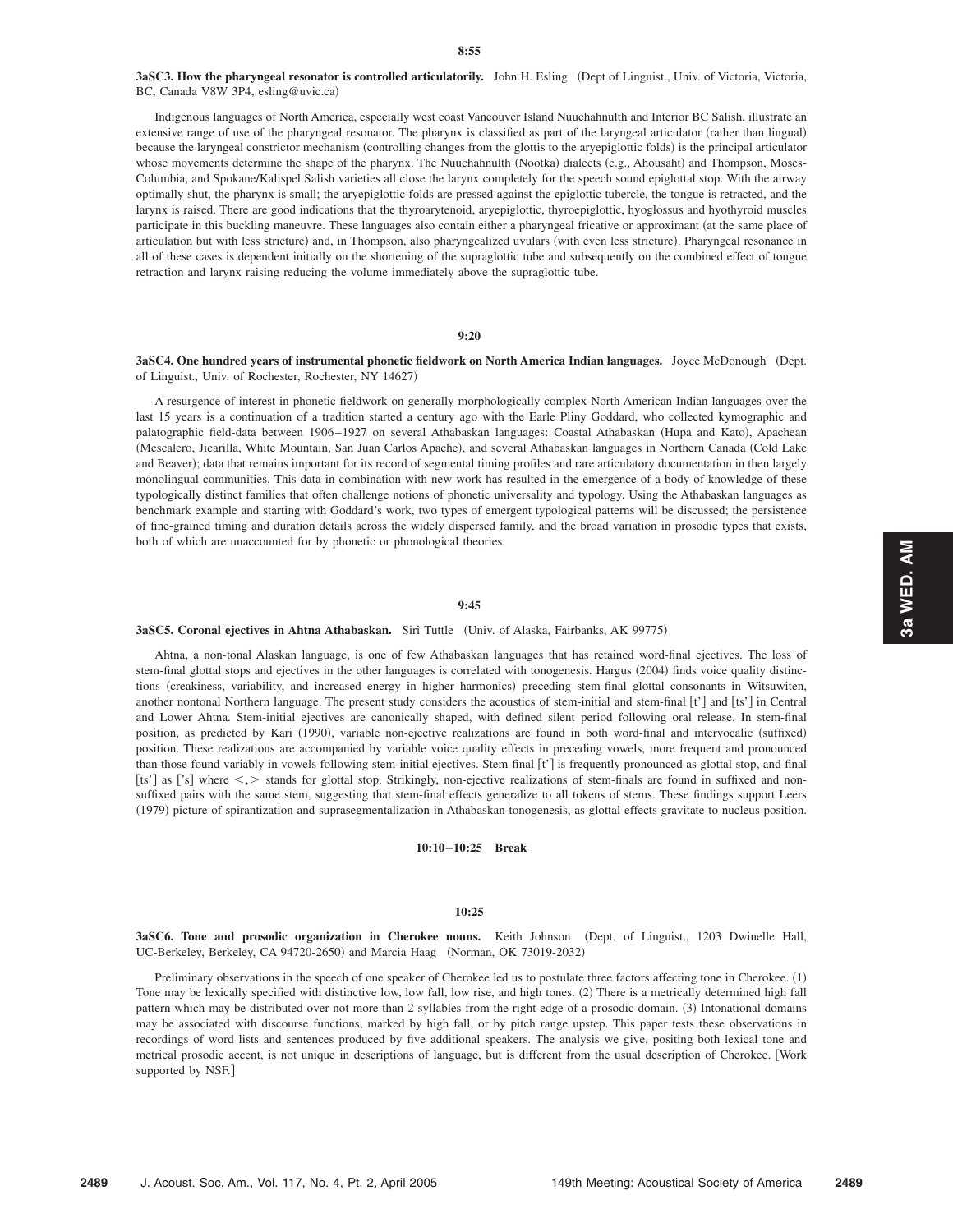## *Contributed Papers*

All posters will be on display and all authors will be at their posters from 10:50 a.m. to 12:00 noon.

**3aSC7. Harmony in Gitksan.** Noriko Yamane-Tanaka and Atsushi Fujimori (Dept. of Linguist., Univ. of University, E270-1866 Main Mall, Vancouver, BC, Canada V6T 1Z1-

What types of consonants are transparent in vowel harmony in Gitksan has been little understood. Previous studies suggest that it is translaryngeal harmony, where the qualities of unstressed suffixal vowels are harmonized with the ones of last stem vowels, apparently skipping the stem-final laryngeal stop and laryngeal fricative [Rigsby, unpublished manuscript, University of Queensland, Australia, 1986; Rigsby and Ingram, International Journal of American Linguistics 56, 251–263 (1990)]. However, our original data show that harmony takes place when the stem-final consonant is uvular as well. It suggests that it cannot simply be analyzed as laryngeal transparency, but it could be reanalyzed as  $[+low]$  transparency. The present study examines cross-consonantal vowel harmony through acoustic experiment. It is predicted that there is a significant difference in formant values between the vowels across uvular or laryngeal consonants versus the ones across the other consonants. New data from an Eastern Gitksan speaker (female, 72) and its analysis will be presented. Implications for locality of vowel harmony as well as for the phonological treatment of consonantal transparency will be discussed. Work supported by SSHRC.]

**3aSC8.** The effect of  $\lceil h \rceil$  on tonal development in Nahuatl. Susan G. Guion Linguist. Dept., 1290 U. of Oregon, Eugene, OR 97403, guion@uoregon.edu) and Jonathan D. Amith (Gettysburg College, Gettysburg, PA 17325)

In both its classical and modern forms, Nahuatl is usually described as having penultimate accent (with little discussion as to whether this is a phrase- or word-level phenomena). However, some varieties of Mexican Guerrero Nahuatl have recently been described as having word accent in locations related to the position of a historical non-word-final coda \**h*. Here, the hypothesis is investigated that coda \**h* lowered the fundamental frequency ( $F0$ ) of the tautosyllabic vowel and that a  $H-L$  pitch contour was subsequently incorporated into the lexical representation of the word as \**h* was weakened and lost. Recordings were made of four dialects at varying stages of \**h* loss and tonal innovation. Six speakers from each dialect were recorded producing words in phrase medial and phrase final positions, some with historical coda \**h* and some without, and the *F*0 of each syllable in these words measured. The results indicated that the new accentual patterns found in some dialects have their origin in the phonetic lowering of *F*0 in syllables containing coda \**h*. It also seems that once a new accentual pattern is developed and the \**h* lost, the resulting phonologized pattern may not correspond to the phonetic locus of the sound change.

**3aSC9. Glottalization cues of Nuu-chah-nulth glottalized resonants.** Marion G. Caldecott (Dept. of Linguist, Univ. of British Columbia, Canada V6T 11, mariongc@interchange.ubc.ca)

Theories of positional neutralization (Steriade, 1997)] predict that preglottalized resonants should not occur word-initially because the cues to glottalization are not salient. Contrary to this, Nuu-chah-nulth, a Wakashan language, has pre-glottalized that do occur in word-initial position. This paper will show that a severely truncated resonant portion is the cue to glottalization in resonants in Nuu-chah-nulth. Previous research Carlson *et al.*, J. Jpn. Int. Prop. Assoc. 31, 275–279 (2001)] shows that Nuu-chahnulth glottalized resonants consist of a stop closure that is phonetically identical to phonemic glottal stop followed by a (mostly) plain resonant. That study also found that glottalized resonants are twice as long in initial position as plain resonants. Following up on this, a pilot study Caldecott and Kim, presented at the 1st annual Wakashan Linguistics Conference,

2004] indicated that the length of the resonant portion in glottalized resonants was in fact half that of a normal resonant. This paper expands on the previous study, incorporating new acoustic data on resonants in all word positions. Data are elicited from a fluent native speaker and measured using Praat. [Work supported by SSHRC.]

3aSC10. Glottalized resonants in NLe kepmxcin (Thompson River Salish). Patricia A. Shaw, Fiona M. Campbell (Dept. of Linguist., Univ. of British Columbia, E270–1866 Main Mall, Vancouver, BC, Canada V6T 1Z1), and Flora Ehrhardt (Lytton Indian Band, BC)

This study examines properties of glottalized resonants  $(m, n', l', y',$ w'/) in NLe?kepmxcin, a Northern Interior Salish language, both comparing them with their plain counterparts  $(m, n, 1, y, w)$  and considering contextual factors as defined by word, syllable, and prominence positions. Despite the relative cross-linguistic rarity of glottalized resonants, they are of considerable theoretical interest given that several recent studies [e.g., Bird and Caldecott, Proceedings of the 10th AICSST (in press)] indicate that their articulatory and acoustic realization may vary significantly across languages and contexts. Of particular relevance to the present study is Carlson, Esling, and Harris' [UMOPL 17, 58-71 (2004)] claim that in NLe?kepmxcin ''glottalized resonants are a sequential combination of the resonant plus [glottal stop]" [pg. 64]. Based on the analysis of glottalized resonants in this study, it appears that the picture is more complex than consistent post-glottalization. Of special interest are glottalized resonants in word-initial position, both because this class is seriously underrepresented in the previous literature, and because its characteristics challenge Carlson, Esling, and Harris' sequencing generalization. Understanding the organization of glottalized resonants will help clarify both sequential and markedness issues in NLe?kepmxcin phonology. Work supported by SSHRC.]

**3aSC11. Phonetic structures of Washo.** Patrick J. Midtlyng and Alan C. L. Yu (Dept. of Linguist., Univ. of Chicago, 1010 E 59 St., Chicago, IL 60637, aclyu@uchicago.edu)

Washo is a severely moribund language spoken in several townships near the California-Nevada border southeast of Lake Tahoe. The Washo language is now used only by approximately 13–20 elderly speakers with very few fluent speakers under 60. Recordings were collected in Dresslerville, Nevada from two native speakers. Recordings collected by William Jacobsen Jr. in the 1960s provided additional data for comparison. Analysis showed that all the stops were either voiceless unaspirated, voiceless aspirated, or ejectivized. Vowel analyses showed the nature of the six long and short vowels. Special attention was paid to the nature of vowels and consonants in and around the stressed syllable. Post-tonic sibilants and sonorants are lengthened intervocalically even though consonantal length is not contrastive in Washo. Vowel length contrasts only in the stressed syllable. Stressed vowels are always long before an intervocalic voiceless unaspirated stop, but vocalic length contrast remains before aspirated stops and ejectives.

**3aSC12. An ultrasonic investigation of retracted consonants in St'at'imcets** (Lillooet Salish). Nahal Namdaran (Dept. of Linguist., Univ. of British Columbia, 1866 Main Mall, Buchanan E270, Vancouver, BC, Canada V6T 1Z1)

Tongue retraction is rare in native languages of North America. Previous literature on St'at'imcets (also known as Lillooet) has left unanswered the question of how retracted consonants (uvulars, a pharyngeal, and a subset of retracted coronals) are articulated, and whether they in fact involve tongue retraction. Based on perceptual and acoustic data, previous descriptions differ with respect to the involvement of the tongue dorsum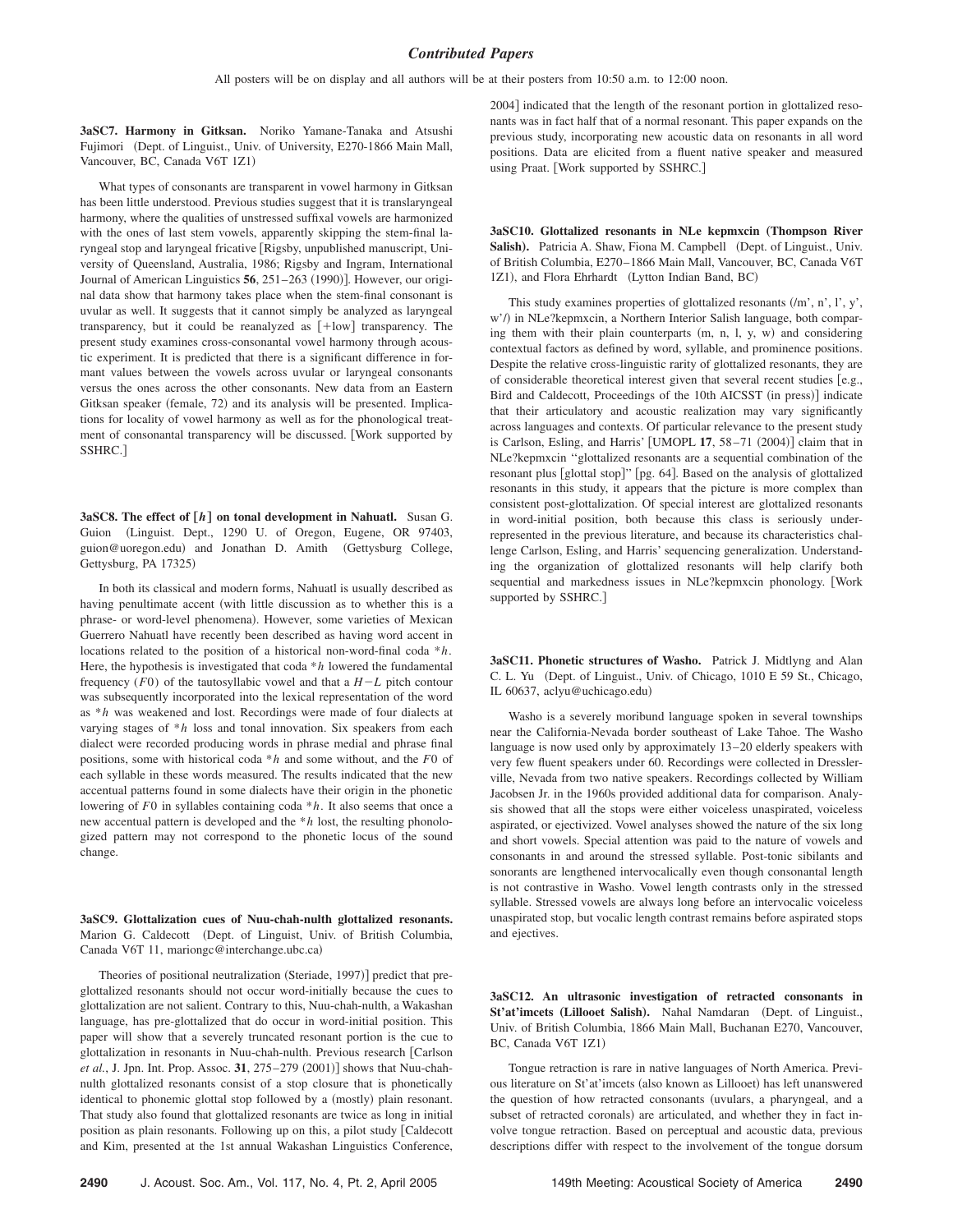and tongue root in the articulation of St'at'imcets retracted consonants, particularly with the orthographic "g," disputed to be either a uvular or pharyngeal approximant [Shahin, 1997; van Eijk, 1997]. Articulatory data of retracted and nonretracted consonants were collected from 4 St'at'imcets speakers via a portable ultrasound machine. Results indicate a significant difference in tongue root, dorsum, and body position for retracted versus nonretracted consonants, with the former possessing more tongue root and dorsum backing and tongue body lowering than the latter. Furthermore, results show "g" to be articulated similarly to the uvular consonant, with the tongue dorsum moving towards the posterior uvula/ upper pharyngeal region of the vocal tract. These results provide direct evidence for the articulatory makeup of St'at'imcets retracted consonants and shed light on St'at'imcets retraction effects and phonological harmony processes. Work supported by SSHRC.

**3aSC13. An acoustic study of Deg Xinag fricatives.** Richard Wright, Sharon Hargus, and Julia Miller (Dept. of Linguist., Univ. of Washington, Box 354340, Seattle, WA 98195-4340)

Few studies have looked at the acoustic properties of fricatives in Native American languages. Notable exceptions are McDonough (2003) on Navajo, and Gordon, Barthmaier, and Sands (2002), which examined a variety of languages, including several Native American ones. In Deg Xinag, an endangered Athabaskan language spoken in Alaska, there are eight places of articulation for voiceless fricatives  $\lceil a \rceil$  relatively large phonetic inventory, according to Maddieson (1984)], including some rarely studied place contrasts (e.g. alveolar versus retroflex). In this study, preand post-vocalic fricatives were digitally recorded in the field from eight speakers (two males, six females) using a head-mounted mic to control for distance from the source. The segmental context was also controlled for, the neighboring vowel being [a] in all cases. Each speaker produced four repetitions of each word. The first four spectral moments, lowest spectral peak, and the three loudest spectral peaks were measured at the midpoint of each fricative, and each speaker's average for each of the measures was calculated. In this poster, qualitative results in the form of spectrographic analysis will be presented. Repeated measures ANOVA for each of the quantitative measures will also be presented. Work supported by NSF.

**3aSC14. Glottalized consonants in Oaxaca Chontal.** Heriberto Avelino and Ian Maddieson (Dept of Linguist., Univ. of California, Berkeley, CA 94720)

Lowland Oaxaca Chontal, a language generally classified as Hokan and hence related to Yuman and Pomo languges, is now spoken by only a small percentage of the Chontal people who live on the Pacific coast of Oaxaca state, Mexico. Recordings were made of seven speakers in their 60's to 80's in December 2003. The language has a series of glottalized obstruents some of which which vary in production between fricative and affricate realizations. Our data show the labio-dental and lateral are the most likely to have fricative realizations, the coronals are regularly affricates and the velar is regularly a stop. These segments are contrastive but morphologically related to the voiceless fricatives of the language. This is demonstrated by one common plural formation process which adds glottalization to a final consonant (e.g. /apix/ "stone," /apik'/ "stones"). After a vowel the same morpheme is realized as a glottal stop (e.g. /u/ "eye," /u/ "eyes"). However, not all sequences of voiceless fricative + glottal stop are realized as glottalized obstruents (e.g. /ase/ "atole"). Chontal also has glottalized nasals and approximants. As in other languages the accompanying glottal constriction is variable in degree and timing.

**3aSC15. Consonantal perturbations of pitch in Halkomelem Salish.** Jason Brown and James J. Thompson (Dept. of Linguist., Univ. of British Columbia, 1866 Main Mall, Buchanan E270, Vancouver, BC, Canada V6T 1Z1, jcb@interchange.ubc.ca)

It has long been noted that consonants have an effect on the pitch of a following vowel: voiceless stops tend to raise *F*0, while voiced stops lower it. It has also been suggested that the duration of such perturbations is shorter in tone languages than in non-tone languages [Hombert, Studies in African Linguistics (1977)]. This study compares the effects that consonants have on *F*0 in two closely related Salish languages: Island Halkomelem, a non-tone language, and Upriver Halkomelem, a language that has reportedly undergone some limited tonogenesis but offers no clear prosodic clues regarding tonality. The effects of the voiceless and ejective stop series were observed, and measurements of *F*0 were taken at the onset of voicing for the vowel, then at 20 msec. intervals up to 100 msec. Preliminary results indicate that i) Island Halkomelem shows a greater magnitude of difference in *F*0 at vowel onset between the voiceless and ejective stops than Upriver Halkomelem, and ii) Island Halkomelem shows greater durations of consonantal perturbations of *F*0 than does Upriver Halkomelem. This suggests that Upriver Halkomelem may have become more sensitive to pitch than the Island dialect, supporting the interpretation of this language as tonal. Work supported by Phillips Fund.]

**3aSC16. Acoustic cues to Nehiyawewin constituency.** Clare Cook and Jeff Muehlbauer (Univ. of British Columbia, Dept. of Linguist., 1866 Main Mall, Buchanan E270, Vancouver, BC, Canada V6T 1Z1, clarec@ interchange.ubc.ca)

This study examines how speakers use acoustic cues, e.g., pitch and pausing, to establish syntactic and semantic constituents in Nehiyawewin, an Algonquian language. Two Nehiyawewin speakers autobiographies, which have been recorded, transcribed, and translated by H. C. Wolfart in collaboration with a native speaker of Nehiyawewin, provide naturalspeech data for the study. Since it is difficult for a non-native-speaker to reliably distinguish Nehiyawewin constituents, an intermediary is needed. The transcription provides this intermediary through punctuation marks (commas, semi-colons, em-dashes, periods), which have been shown to consistently mark constituency structure [Nunberg, CSLI 1990]. The acoustic cues are thus mapped onto the punctuated constituents, and then similar constituents are compared to see what acoustic cues they share. Preliminarily, the clearest acoustic signal to a constituent boundary is a pitch drop preceding the boundary and/or a pitch reset on the syllable following the boundary. Further, constituent boundaries marked by a period consistently end on a low pitch, are followed by a pitch reset of 30–90 Hz and have an average pause of 1.9 seconds. I also discuss crossspeaker cues, and prosodic cues that do not correlate to punctuation, with implications for the transcriptional view of orthography [Marckwardt, Oxford 1942].

**3aSC17. Discourse-level contours in Nehiyawewin.** Jeff Muehlbauer and Clare Cook Univ. of British Columbia, Dept. of Linguist., 1866 Main Mall, Buchanan E270, Vancouver, BC, Canada V6T 1Z1, jefmuehl@interchange.ubc.ca)

This study describes declination and discourse-sized intonation contours in Nehiyawewin, an Algonquian language whose pitch and intonation systems have not been previously studied. The study draws on 270 min of recordings of two female Nehiyaw elders telling their life stories to another Nehiyawewin native speaker. Data is analyzed by using Praat's default algorithm to generate *f* 0 curves for each breath group. Preliminary results indicate: (1) When breath-group internal pitch peaks are considered, an obvious downward trend of  $f0$  occurred in fewer than half the breath groups analyzed (about 40% or 37/90). This raises questions about the role of classical declination in natural discourse [Umeda, Journal of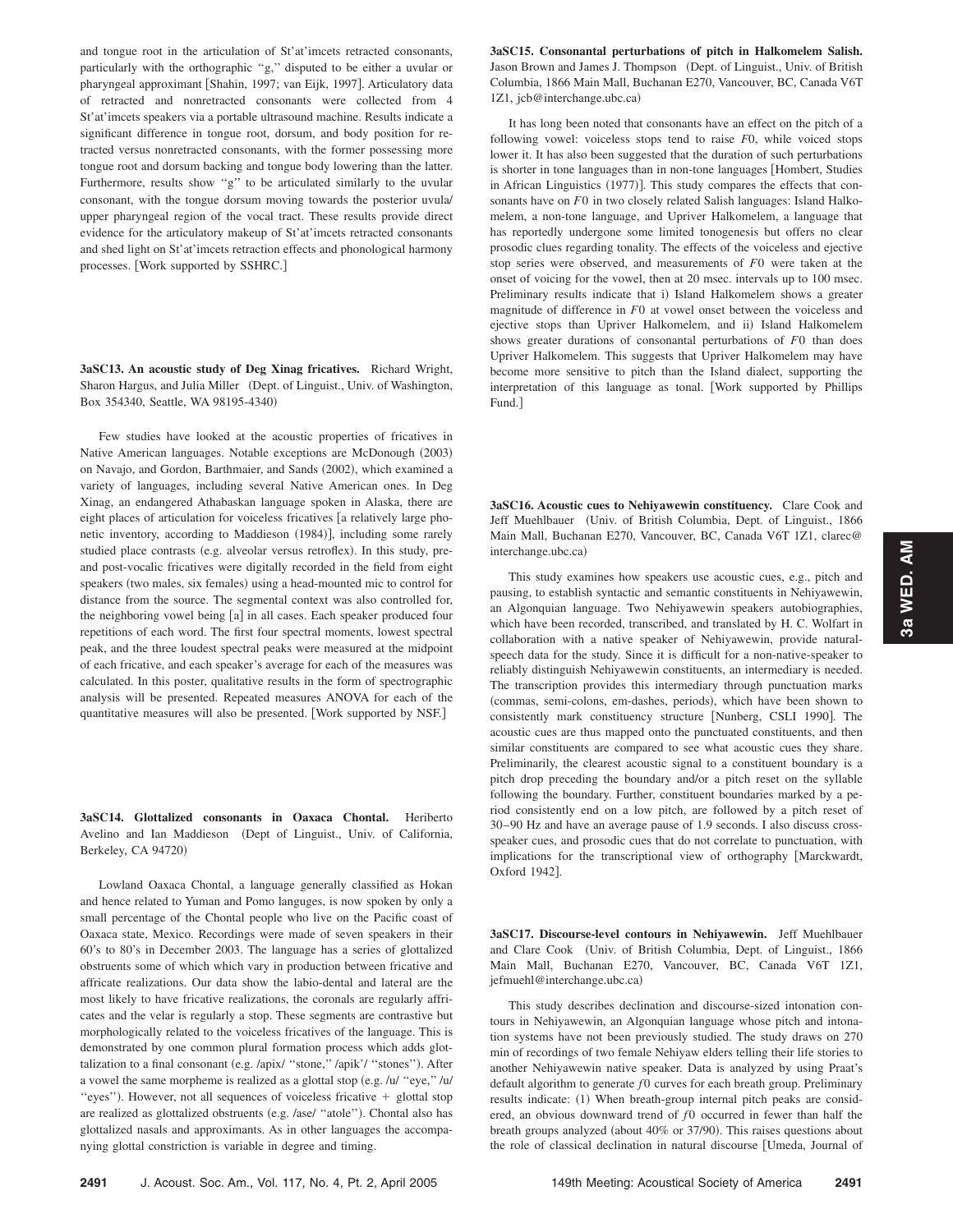Phonetics 10 (1982)]. (2) When we abstract away from declination within a breath group by computing mean  $f0$  and mean pitch peak for each breath group and tracking trends for these means, larger patterns seem to emerge; breath groups can be grouped into larger units based on raising

and lowering trends. These units have a mean peak range of 150 Hz with a 30 Hz change from one breath group to the next and correspond to a domain of around five clauses (about  $3-4$  breath groups, about  $45$  syllables).

# WEDNESDAY MORNING, 18 MAY 2005 GEORGIA A, 9:00 A.M. TO 12:00 NOON

# **Session 3aSP**

## **Signal Processing in Acoustics: Potpourri**

David M. Fromm, Chair

*Naval Research Laboratory, 4555 Overlook Ave., SW, Washington, DC 20375-5350*

## *Contributed Papers*

## **9:00**

**3aSP1. Wavelet based detection of manatee vocalizations.** Berke M. Gur and Christopher Niezrecki Dept. of Mech. Eng., Univ. of Massachusetts Lowell, One University Ave., Lowell, MA 01854-2881, Chris\_Niezrecki@uml.edu-

The West Indian manatee (Trichechus manatus latirostris) has become endangered partly because of watercraft collisions in Florida's coastal waterways. Several boater warning systems, based upon manatee vocalizations, have been proposed to reduce the number of collisions. Three detection methods based on the Fourier transform (threshold, harmonic content and autocorrelation methods) were previously suggested and tested. In the last decade, the wavelet transform has emerged as an alternative to the Fourier transform and has been successfully applied in various fields of science and engineering including the acoustic detection of dolphin vocalizations. As of yet, no prior research has been conducted in analyzing manatee vocalizations using the wavelet transform. Within this study, the wavelet transform is used as an alternative to the Fourier transform in detecting manatee vocalizations. The wavelet coefficients are analyzed and tested against a specified criterion to determine the existence of a manatee call. The performance of the method presented is tested on the same data previously used in the prior studies, and the results are compared. Preliminary results indicate that using the wavelet transform as a signal processing technique to detect manatee vocalizations shows great promise.

#### **9:15**

**3aSP2. Background noise cancellation for improved acoustic detection** of manatee vocalizations. Zheng Yan (Dept. of Mech. and Aerosp. Eng., Univ. of Florida, Gainesville, FL 32611-6250), Christopher Niezrecki Univ. of Massachusetts Lowell, Lowell, MA 01854-2881, Chris\_Niezrecki@uml.edu), and Diedrich O. Beusse (Univ. of Florida, Gainesville, FL 32610-0126-

The West Indian manatee (Trichechus manatus latirostris) has become endangered partly because of an increase in the number of collisions with boats. A device to alert boaters of the presence of manatees, so that a collision can be avoided, is desired. Practical implementation of the technology is dependent on the hydrophone spacing and range of detection. These parameters are primarily dependent on the manatee vocalization strength, the decay of the signal strength with distance, and the background noise levels. An efficient method to extend the detection range by using background noise cancellation is proposed in this paper. An adaptive line enhancer (ALE) that can detect and track narrowband signals buried in broadband noise is implemented to cancel the background noise. The results indicate that the ALE algorithm can efficiently extract the manatee calls from the background noise. The improved signal-to-noise ratio of the

signal can be used to extend the range of detection of manatee vocalizations and reduce the false alarm and missing detection rate in their natural habitat.

## **9:30**

**3aSP3. Electronic noise suppression in the wavelet, frequency, and** time domains. Juan Arvelo, Jr. (Appl. Phys. Lab., Johns Hopkins Univ., 11100 Johns Hopkins Rd., Laurel, MD 20723-6099-

Automatic machine gun recordings were severely contaminated with electronic noise. A detailed examination of the character of the electronic noise revealed that it consists of periodic pulses at an interval of about 4.2 ms and that its frequency content is rich in narrow-band lines with a colored broadband background. Given the impulsive nature of the electronic noise in the time domain, wavelet decomposition was applied in an attempt to harness the noise and to null it out. An alternative approach was also implemented where a bank of stop band Butterworth filters were applied in the frequency domain to suppress the narrow-band components of the electronic noise. Other approaches include the use of adaptive cancellation in the time and frequency domains. We will demonstrate and compare the performance of these approaches emphasizing the need to minimize their influence in distorting the signal of interest.

## **9:45**

**3aSP4. Maximum entropy method for constructing environmental parameter probability density functions.** Leon H. Sibul, R. Lee Culver, David L. Bradley, and H. John Camin (Appl. Res. Lab. and Grad. Program in Acoust., P.O. Box 30, State College, PA 16804, rlc5@psu.edu)

At-sea experience has shown that target detection ranges are often less than predicted using current sonar system performance prediction methods. One possible reason for this disparity is that classical, sonar equationbased performance prediction models do not take into account the random and uncertain nature of signal propagation and scattering in a real ocean environment. Our goal is to develop a probabilistic sonar performance prediction methodology that can make use of limited knowledge of random or uncertain environment, target and sonar system parameters, but does not make unwarranted assumptions or rely upon unknown information. Beginning with models that describe how the ocean environment effects the received signal, the Maximum Entropy method (MEM) can be used to construct probability density functions (PDFs) for the parameters of those models. The benefit of the MEM is that it allows one to incorporate available knowledge about the parameters, but is maximally noncommittal about what is not known about the parameters. The methodology is presented and illustrated using a model for particular environmental effects on the structure of low-frequency signals propagating over long distances in the ocean. Work supported by ONR Code 321US.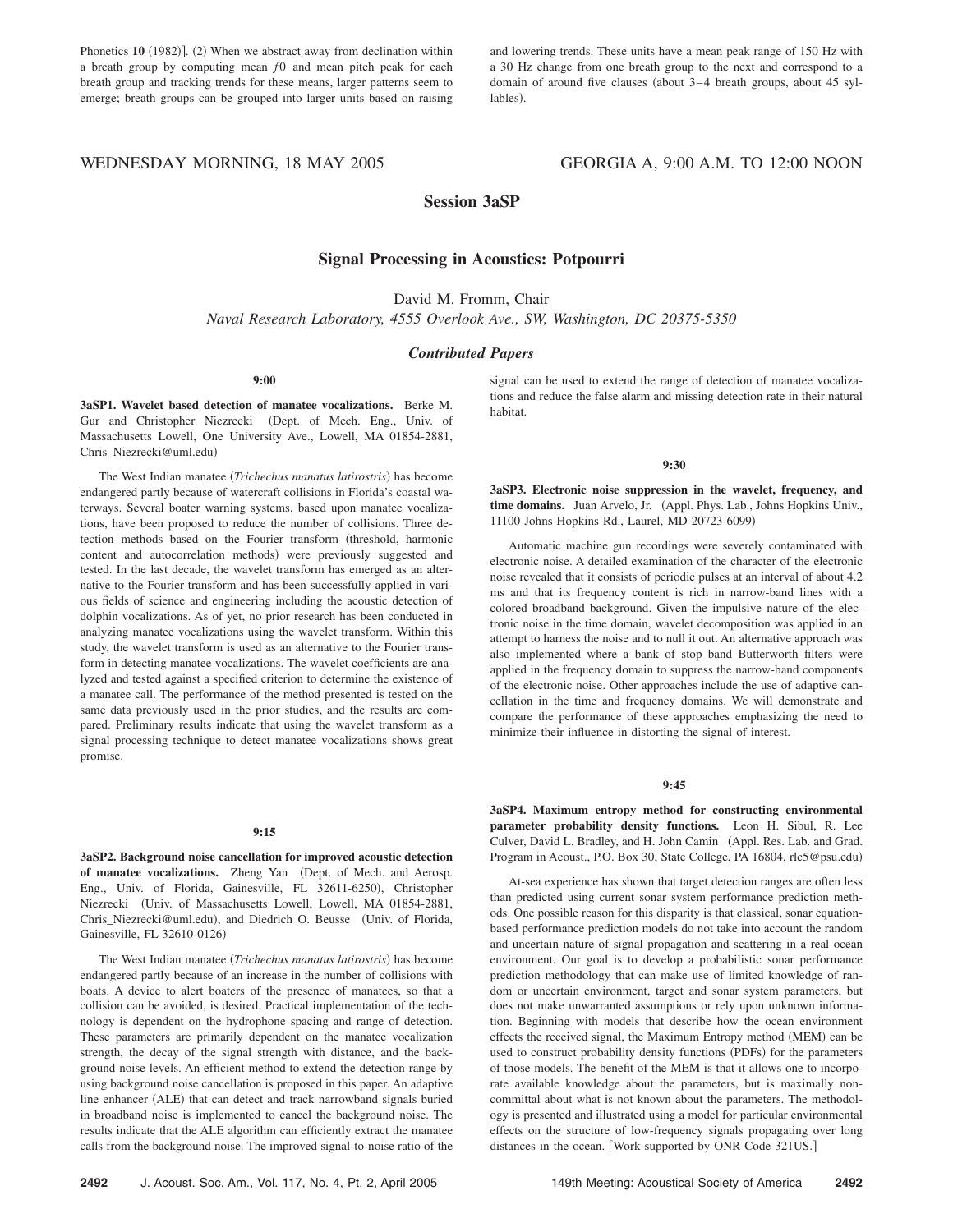### **10:15**

3aSP5. Stochastic filtering. David I. Havelock (Natl. Res. Council, 1200 Montreal Rd., Ottawa, ON, Canada K1A 0R6, david.havelock@nrc.ca)

Digital filters convolve a signal with an impulse response. This is equivalent to computing a weighted sum of delayed versions of the signal, with the signal versions indexed by their sample-delay and the weights given by the filter impulse response. This talk explores a different approach to filtering. Rather than computing a weighted sum of data values, the *stochastic filter* uses a sequence of random indices to select output data values from delayed versions of the signal. No summation is done. The probability distribution of the random indices is made identical to the normalized modulus of the impulse response of the corresponding conventional filter. For indices with negative weights, data values are negated. For a random index sequence  $s(n)$  the stochastic filter output is simply  $y(n) = \pm x(n - s(n))$ . The output of such a stochastic filter is noisy but it is *equal in the mean* to the output of the corresponding conventional filter. If the sequence of random indices is identically and independently distributed then the noise is spectrally white. Such a filter can be useful for estimating spectral parameters with minimal computation. The principle is illustrated by an application to double-talk detection for telephones.

#### **10:30**

**3aSP6. Autonomous signal separation microphone system based on the spatio-temporal gradient analysis.** Kenbu Teramoto and Kosuke Tsuruta (Dept. of Mech. Eng., SAGA Univ., SAGA, 8408502, Japan)

This paper presents a novel autonomous directivity microphone system based on the newly proposed spatio-temporal blind source separation. Recently, the methods of blind source separation and multi-deconvolution of source signals have been proposed in various fields, especially, acoustic applications including the cocktail-party problem. The blind source separation principally uses no *a priori* knowledge about parameters of convolution, filtering and mixing. In the simplest case of the blind source separation problems, observed mixed signals are linear combinations of unknown mutually statistically independent, zero-mean source signals. The spatio-temporal blind signal separation algorithm utilizes the linearity among the four signals: (1) temporal gradient, (2)  $x$ ; (3)  $y$ ; and (4) *z*-directional spatial gradients of the sound-pressure, all of which are governed by the equation of advection. The proposed method, therefore, has an ability to simplify the convolution blind source separation problems into the instantaneous blind source separation over the spatio-temporal gradient space. The acoustical experiments are performed with the particle velocity microphone (Microflown) successfully instead of sound pressure microphones. Because, *x*; *y*; and *z*-directional gradients of the sound pressure are equivalent the temporal derivatives of the corresponding directional particle velocities theoretically.

## **10:45**

**3aSP7. Bayesian sampling with applications to energy decay analysis** in acoustically coupled spaces. Tomislav Jasa and Ning Xiang (School of Architecture and Dept. of Electrical, Computer, and Systems Eng., Rensselaer Polytechnic Inst., Troy, NY 12180-

Bayesian inference comprises of parameter estimation and model selection/comparison. A common approach to solving both of these problems has been to use statistical sampling techniques that are inherently non-Bayesian. This paper presents new Bayesian sampling method that solves both problems by changing the focus of Bayesian inference to the model selection problem first. In the papers [N. Xiang and P. M. Goggins, J. Acoust. Soc. Am. 110, 1415–1424 (2001); 113, 2685–2697 (2003)], the authors developed a model for the decay times and decay modes of acoustically coupled rooms in terms of measured Schroeder's decay functions. This paper shows how the Bayesian sampling method can be used to evaluate the ''Bayesian evidence'' term used in model selection as well as determining the decay times along with error estimates.

**3aSP8. Adaptative Schur algorithm dedicated to underwater transient** signal processing. Maciej Lopatka (Lab. d'Informatique Industrielle et Automatique, Univ. Paris XII, 61 av Gaulle, 94010 Créteil, France), Olivier Adam, Christophe Laplanche (Univ. Paris XII, France), Jan Zarzycki (Tech. Univ.of Wroclaw, Poland), and Jean-François Motsch (Univ. Paris XII, France)

The algorithm proposed by Lee and Morf IEEE Transactions on Circuits and Systems 28(6) (1981)] which stems from the method defined by Schur *[Operator Theory: Advances & Application*, Vol. 18 (Birk-Verlag, 1986)] has acquired a new significance [Zarzycki, Journal of Multidimensional Systems & Signal Processing (Kluwer Academic, 2004)], due to its performances and particularly due to its applications in real time, made possible by the speed of processors available nowadays. Based on the innovations filter principle, Schur's proposal models the signal by calculating reflection coefficients, describing entirely the second-order signal. The reflection coefficients can be simply transformed to the AR coefficients, from which one derives the time-frequency representation. We compare performances of this approach with other time-frequency representations commonly used in the signal processing (spectrogram, AR, wavelet transform); we subsequently present the results obtained for transitory underwater acoustic signals, which our laboratory is investigating. The Lee and Morf algorithm offers an excellent tracking of the signal's characteristics and allows us to systematically detect transitory signals. This is particularly pertinent to segmentation problems relating to the application of underwater acoustics. The robustness of the Schur detector and a resolution of the Schur time-frequency representation support the resurgence of the Schur algorithm.

#### **11:15**

**3aSP9. Laser Doppler signal for high amplitude sound wave.** Jean-Christophe Valiere, Solenn Moreau, Helene Bailliet (LEA–CNRS UMR 6609, Universite de Poitiers, France), Philippe Herzog (LMA-CNRS, Marseille, France), and Laurent Simon (LAUM-CNRS 6613, Universite du Maine, France)

Laser Doppler velocimetry (LDV) is now recognized as a very useful technique for estimating acoustic velocity with a good time resolution in many applications. Previous research showed that the most important parameter in LDV for acoustics is the particle displacement and particularly its magnitude compared with the size of the probe volume formed by the crossing of the laser beams. Specific techniques were developed to estimate the acoustic wave when the displacement is of the same order of magnitude as the probe diameter and when it is much smaller. In this study, we investigate situations where the displacement is much higher than the probe volume. The measuring process has been simulated numerically and it appears that the process leads to an under-estimation of the velocity around zero. This under-estimation is due to the processing of the laser Doppler signal in the case of high displacements. The associated signal is a non poissonnian randomly sampled signal to which classical processing methods are not adapted. It is compared to experimental signals obtained in the context of a study of non linear effects in an acoustic wave guide. To this end, different processing of both simulated and experimental signals are presented and compared.

## **11:30**

**3aSP10. Cross-frequency Doppler sensitive signal processing.** Ronald A. Wagstaff (Natl. Ctr, for Physical Acoust., Univ. of Mississippi, Univ., MS 38677, rwagstaf@olemiss.edu)

When there is relative motion between an acoustic source and a receiver, a signal can be Doppler shifted in frequency and enter or leave the processing bins of the conventional signal processor. The amount of the shift is determined by the frequency and the rate of change in the distance between the source and the receiver. This frequency Doppler shifting can cause severe reductions in the processors performance. Special crossfrequency signal processing algorithms have recently been developed to mitigate the effects of Doppler. They do this by using calculation paths that cut across frequency bins in order to follow signals during frequency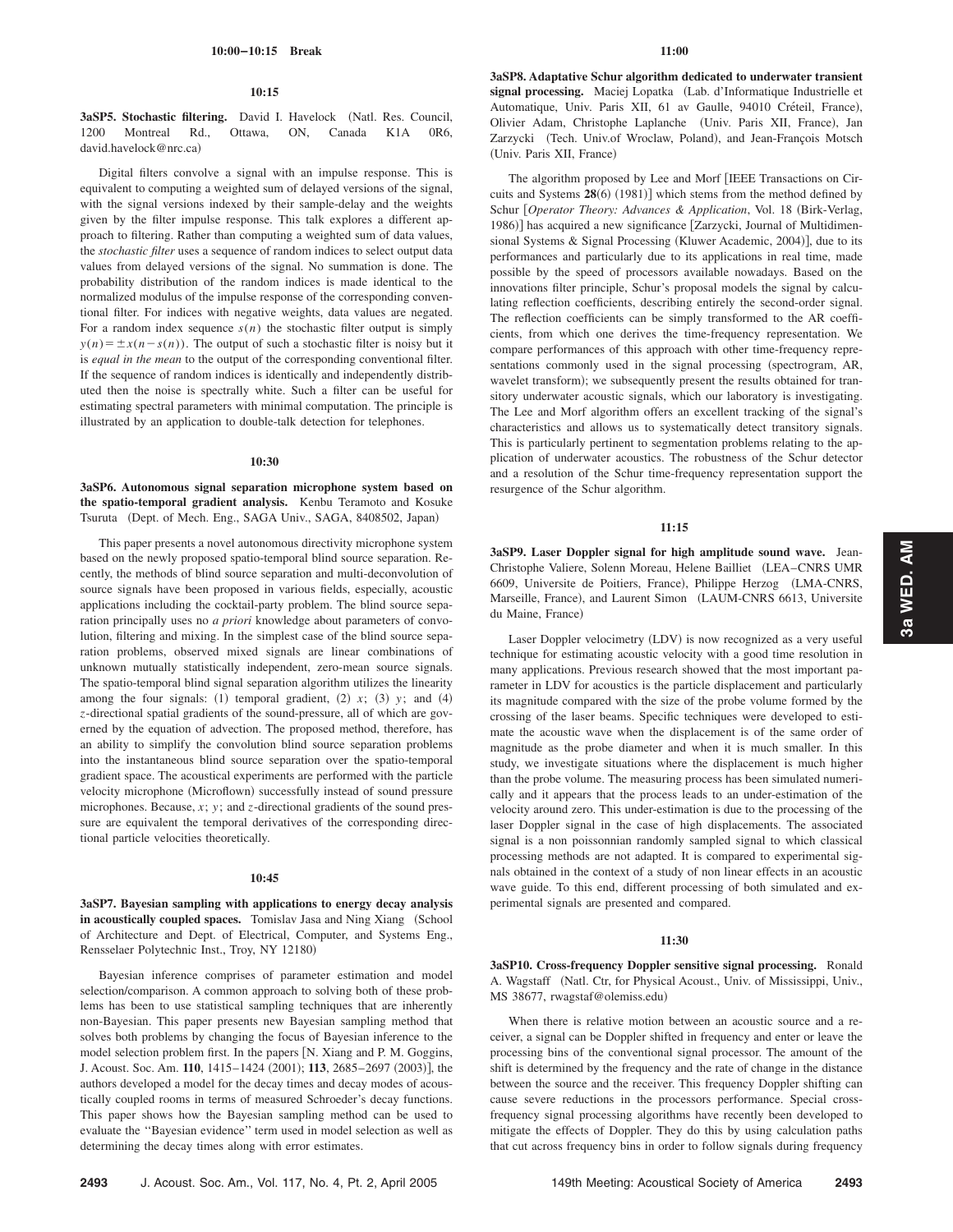shifting. Cross-frequency spectral grams of a fast-flying sound source were compared to conventional grams, to evaluate the performance of this new signal processing method. The Doppler shifts in the data ranged up to 70 contiguous frequency bins. The resulting cross-frequency grams showed that three paths provided small to no improvement. Four paths showed improvements for either up-frequency or down-frequency shifting, but not for both. Two paths showed substantial improvement for both up-frequency and down-frequency shifting. The cross-frequency paths will be defined, and comparisons between conventional and cross-frequency grams will be presented. Work supported by Miltec Corporation.

#### **11:45**

**3aSP11. Eliminating clutter by coordinate zeroing.** Harry DeFerrari (RSMAS-Univ. of Miami, 4900 Rickenbacker Cswy, Miami, FL 33149) and Andrew Rodgers (Woods Hole Group, East Falmouth, MA 02536)

Shallow water doppler sonar is limited by clutter that masks the presence of slow targets. Clutter arises from scattering from irregularities in the bottom or from fish schools. If the source and receiver are fixed in a bi-static sonar configuration, then the bottom scatterers (and sometimes the fish) have only a zero doppler component. Clutter arises from the doppler leakage resulting from sonar signals that are inherently short in time and therefore cannot resolve bottom reverberation in frequency. Here long continuous pulse compressions signals are considered (m-sequences). Ambiguity diagrams are compared with simple CW pulse and PCM pulses. The unique correlation properties of M-sequences lead to a signal sampling method that resolves sonar returns in complete ortho-normal (CON) data sets. Zero doppler returns are identified as either direct arrivals or reverberation returns and then their particular coordinate can be set zero (coordinate zeroing) without affecting other data points. In this way, the zero-doppler bottom reverberation and all doppler leakage is eliminated. As an example, the return from a slow doppler target is imbedded in a very large number of reverberation returns that have higher signal level. As the zero doppler contributions are removed by coordinate zeroing the target becomes detectable.

## WEDNESDAY MORNING, 18 MAY 2005 GEORGIA B, 8:15 A.M. TO 12:00 NOON

# **Session 3aUW**

# **Underwater Acoustics and Acoustical Oceanography: Frequency Dependence of Sound Speed and Attenuation in Marine Sediments I**

Gopu Potty, Cochair

*Dept. of Ocean Engineering, Univ. of Rhode Island, Narragansett, RI 02882*

Peter H. Dahl, Cochair

*Applied Physics Lab., Univ. of Washington, 1013 NE 40th St., Seattle, WA 98105-6698*

**Chair's Introduction—8:15**

## *Invited Papers*

#### **8:20**

**3aUW1. Nonlinear frequency dependence of the effective seabottom acoustic attenuation from low-frequency field measurements in shallow water.** Ji-Xun Zhou and Xue-Zhen Zhang Georgia Inst. of Technol., Atlanta, GA 30332-0405 and Inst. of Acoust., Chinese Acad. of Sci., Beijing 100080, PROC)

Hamilton's seabed geo-acoustic model, which is widely accepted, predicts that the attenuation of sound in marine sediments increases linearly with frequency over the full frequency range of interest in ocean acoustics (a few hertz to megahertz). However, Biot-Stoll's physics-based seabed geo-acoustic model predicts that the bottom attenuation should exhibit non-linear frequency dependence, particularly in sandy bottoms. Since the publication of previous papers [Zhou, J. Acoust. Soc. Am. **78**, 1003–1009 (1985); Kibblewhite, *ibid.* 86, 716–738 (1989)], more low-frequency field data, collected from different coastal zones around the world, have shown inconsistencies with the often-used linear frequency dependence. This paper attempts to support the non-linear frequency dependence of sea bottom attenuation through a review of shallow-water acoustic field measurements, with a special emphasis on the 50–1000 Hz frequency range. The relevant measurements include bottom reflection loss, sound transmission loss, dispersion analysis, vertical coherence of both propagation and reverberation, normal-mode spatial filtering, and optimum frequency and transition range of sound propagation. A non-linear frequency dependence of equivalent bottom acoustic attenuation, derived from these measurements, will be introduced. Work supported by ONR and NNSF of China.

#### **8:40**

**3aUW2. Overview of SAX99 and SAX04 measurements of sediment sound speed and attenuation.** Eric I. Thorsos, Kevin L. Williams, Darrell R. Jackson, and Dajun Tang (Appl. Phys. Lab., Univ. of Washington, 1013 NE 40th St., Seattle, WA 98105, eit@apl.washington.edu)

During SAX99 (for sediment acoustics experiment—1999) the sediment sound speed (125 Hz to 400 kHz) and attenuation (2.5 to 400 kHz- in sandy sediments were measured by a variety of techniques. The SAX99 site was 2 km from shore on the Florida Panhandle near Fort Walton Beach in water of 18–19 m depth. SAX04 was held in the fall of 2004 at a site close to the SAX99 site, about 1 km from shore in water of 17 m depth. The sediment sound speed and attenuation were again measured over a broad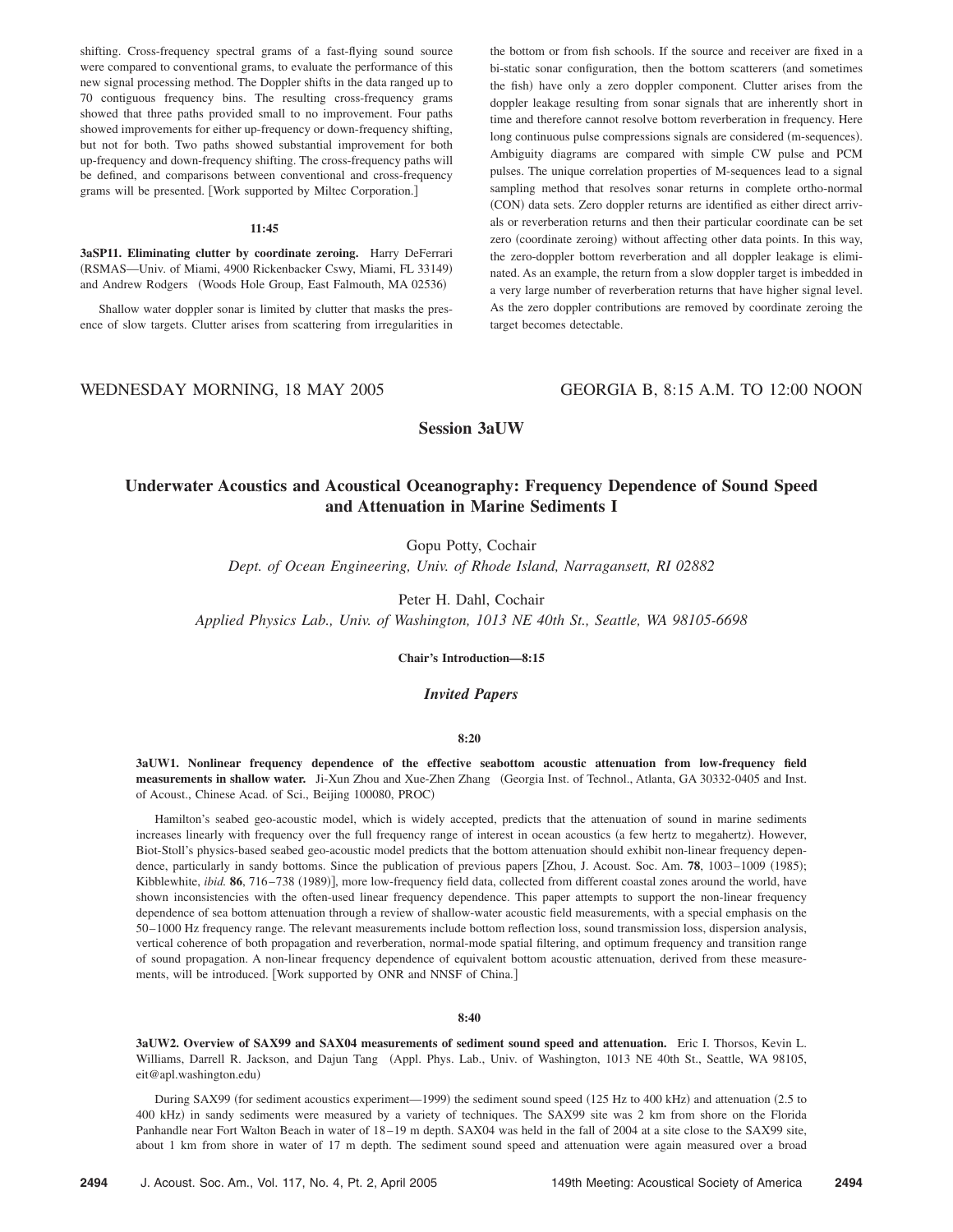frequency range by multiple techniques, with even more attention paid to the low frequency band from 1–10 kHz. The results and corresponding uncertainties from SAX99 will be reviewed, and the consistency with Biot model predictions and alternative models (e.g., Buckingham's model) will be discussed. An overview will then be presented of the recently completed SAX04 measurement program on sediment sound speed and attenuation. [Work supported by ONR.]

## **9:00**

**3aUW3. Models for attenuation in marine sediments that incorporate structural relaxation processes.** Allan D. Pierce, William M. Carey (Boston Univ., Boston, MA 02215, adp@bu.edu), and James F. Lynch (Woods Hole Oceanogr. Inst., Woods Hole, MA 02543)

Biot's model leads to an attenuation coefficient at low frequencies that is proportional to  $\omega^2$ , and such is consistent with physical models of viscous attenuation of fluid flows through narrow constrictions driven by pressure differences between larger fluid pockets within the granular configuration. Much data suggests, however, that the attenuation coefficient is linear in  $\omega$  for some sediments and over a wide range of frequencies. A common model that predicts such a dependence stems from theoretical work by Stoll and Bryan [J. Acoust. Soc. Am. 47, 1440 (1970)], in which the elastic constants of the solid frame are taken to be complex numbers, with small constant imaginary parts. Such invariably leads to a linear  $\omega$  dependence at sufficiently low frequencies and this conflicts with common intuitive notions. The present paper incorporates structural relaxation, with a generalization of the formulations of Hall [Phys. Rev. **73**, 775 (1948)] and Nachman, Smith, and Waag [J. Acoust. Soc. Am. 88, 1584 (1990)]. The mathematical form and plausibility of such is established, and it is shown that the dependence is as  $\omega^2$  at low frequencies, and that a likely realization is one where the dependence is linear in  $\omega$  at intermediate frequency ranges.

#### **9:20**

**3aUW4. Propagation and reverberation implications of seabed dispersion.** Henrik Schmidt (MIT, 77 Massachusetts Ave., Cambridge, MA 02139)

The significance of the seabed geoacoustic properties to shallow water acoustic propagation is well established, and consequently the dispersion, or frequency dependence of the sound speed and the attenuation may be significant to the performance of broadband acoustic systems, whether for acoustic sensing or for communication. On the other hand, it is equally well established that the seabed significance is highly dependent on the system configuration, e.g., source and receiver depths, and the same will therefore obviously be the case for the dispersion. This paper will review the propagation effects of frequency dependent seabed geoacoustics, under characteristic seasonal environmental conditions, and typical system configurations. The associated implications to the acoustic system performance will be discussed in the context of theoretical performance bounds, such as the Cramer-Rao lower bounds, using established wave theory propagation models for range-independent and -dependent environments. Among the specific examples will be the effect of strong sediment dispersion in sandy sediments on buried target detection by low-frequency SAS systems operating in the 1–10 kHz regime, and broadband acoustic communication systems, including the effect of dispersion on seabed reverberation. Work supported by ONR.

## *Contributed Papers*

**9:40**

**3aUW5. Attenuation in the sediment layers in East China Sea.** Gopu R. Potty and James H. Miller (Dept. of Ocean Eng., Univ. of Rhode Island, Narragansett, RI 02882, potty@oce.uri.edu-

Compressional wave attenuation in the frequency range 50 to 350 Hz is estimated using broadband data collected in the East China Sea. A time-frequency analysis provides amplitudes of individual modes which are used to estimate the modal attenuation coefficients. Different modes are sensitive to sediment properties at different depths and this modedepth sensitivity is explored in a sensitivity study. Based on this sensitivity study attenuation in different layers of the sediments will be estimated using different modes which are sensitive at these depths. This is a variation of previous studies where different frequencies have been used to invert for different sediment parameters using sub-space approaches. This approach focuses the inversion to various layers (provided by the geophysical surveys at the site) of the sediment and hence presents a tool to describe the depth variations in the sediment. The attenuation versus frequency behavior of the different sediment layers will be discussed. Work supported by ONR.]

# **9:55–10:15 Break**

## **10:15**

**3aUW6. Measuring dispersion and attenuation in sediment at low frequency.** Steven A. Stotts, Robert A. Koch, and David P. Knobles Appl. Res. Labs., Univ. of Texas, P.O. Box 8029, Austin, TX 78713-8029, stotts@arlut.utexas.edu)

Much work has been done at frequencies above 1 kHz to measure sediment dispersion and attenuation and these results have been analyzed within the context of various models such as Biot-Stoll, Buckingham, and BICSQS. Some effort has been made to establish the frequency dependence of sediment attenuation below 1 kHz, but few results are available concerning dispersion in that frequency band. The present work examines a technique for measuring low frequency sediment dispersion and attenuation with a real dataset. Recently, data were collected off the coast of Florida using implosive broadband sources to perform geo-acoustic inversions. Previous inversion studies with this data ignored any dispersion effects. [Stotts *et al*, J. Acoust. Soc. Am. **115**, 1078–1102 (2004).] The environment was shown to consist of thin, hard, porous material less than 1 m thick overlying sand sediment. A ray trace plus plane-wave reflection coefficient model was used for the analysis. Here, dispersion is repre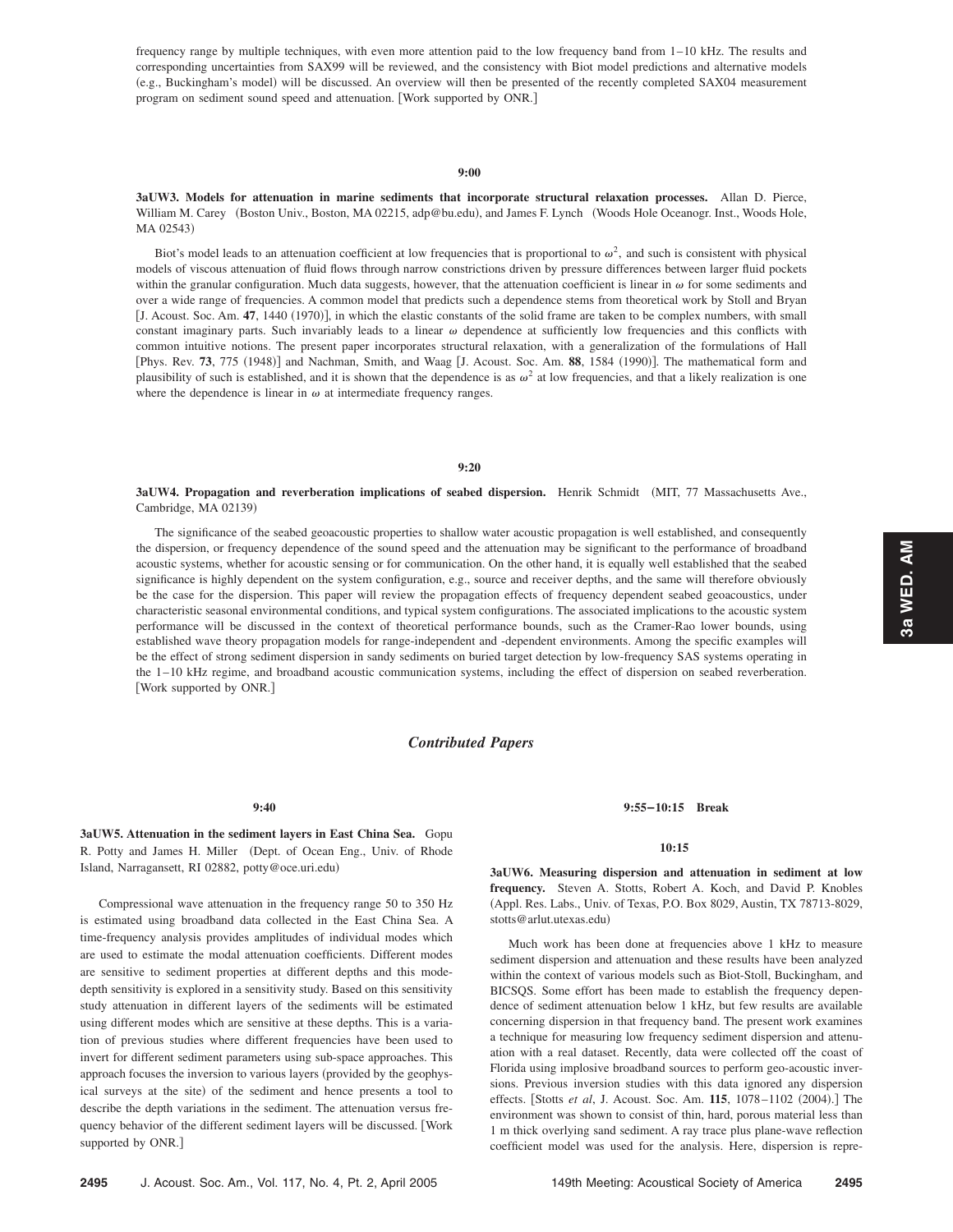sented phenomenologically over a finite frequency band in the model by allowing both the sound speed and attenuation to be frequency dependent in both layers of a two-layer sediment plus substrate model.

#### **10:30**

**3aUW7. Frequency dependence of posterior probability distributions** for Biot parameters. Tracianne B. Neilsen, Marcia Isakson (Appl. Res. Labs., Univ. of Texas, P.O. Box 8029, Austin, TX 78713-8029, neilsen@arlut.utexas.edu), and Buye Xu (Brigham Young Univ., Provo, UT 84602)

The Biot-Stoll poro-elastic model for sediments is parameterized by 13 properties. Initial investigations indicate that the individual Biot parameters influence reflection loss differently depending on the frequency range of interest. A more extensive study of the frequency dependence of the parameter sensitivities is performed by computing posterior probability distributions (PPDs) [S. E. Dosso, J. Acoust. Soc. Am. 111, 129-142 (2002)] to determine which parameters most influence reflection loss for each frequency decade from 100 Hz to 1 MHz. The sampling for the PPDs is based on the least-squares error between simulated reflection coefficient data and values modeled with the reflection module of OASES. H. Schmidt, "OASES Version 2.1 User Guide and Reference Manual," Department of Ocean Engineering, Massachusetts Institute of Technology, 1997. The PPDs provide a quantitative value of the uncertainty in the optimum parameter estimates obtained by sampling or inversion techniques. A good value of the uncertainty is critical if one wants to use parameter estimates obtained with data from one frequency range to predict acoustic response for a different frequency range. Work supported by the ONR.

#### **10:45**

**3aUW8. A hybrid model of sound propagation in unconsolidated** sediments. Brian T. Hefner and Kevin L. Williams (Appl. Phys. Lab., Univ. of Washington, Seattle, WA 98105)

Efforts to model sound speed and attenuation in sandy sediments have centered on the use of theories for which either the relative motion of the pore fluid is the dominant attenuation mechanism, such as Biot theory, or the dominant loss mechanism is grain-to-grain friction. A recent model which attempts to incorporate grain-to-grain loss mechanisms into a model of sandy sediments was proposed by Buckingham. This model can fit the frequency dependence of the attenuation measured in ocean sediments and laboratory glass bead sediments, but it does not capture the sound speed dispersion as effectively as Biot theory. The relative success of each model suggests that both attenuation mechanisms may play important roles in sediment acoustics. In order to explore this possibility, a hybrid model has been developed which incorporates Buckingham's grain-to-grain shearing mechanisms into the frame moduli used in Biot theory. In the hybrid model, the grain-to-grain losses dominate at high and very low frequencies while pore fluid attenuation dominates at mid-frequencies where the sound speed dispersion is the most pronounced. As a consequence, the hybrid model is able to describe both the measured sound speed and attenuation in ocean and laboratory sediments. [Work supported by ONR.]

#### **11:00**

**3aUW9. Attenuation in sand sediments due to scattering from force** chains. Brian T. Hefner and Darrell R. Jackson (Appl. Phys. Lab., Univ. of Washington, Seattle, WA 98105)

The stresses in a granular media, such as an ocean sediment, are known to be heterogeneous and tend to form chains along which the stresses are particularly high. Because the elastic properties of a granular medium depend nonlinearly on the static forces between the grains, these force chains should induce inhomogeneities in the frame moduli. The correlation lengths of these inhomogeneities have been observed to be on the order of only a few grain diameters and as a consequence have not been thought to produce any significant scattering of acoustic energy. However, for high frequency sound in a saturated granular medium, these inhomogeneities should be on the order of the slow compressional wave. As a consequence, as the fast wave propagates through the sediment, it may scatter energy into the slow wave which is then rapidly attenuated. This scattering process may account for the deviation of the measured attenuation from the predictions of Biot theory that have been observed in ocean and laboratory sediments at high frequencies. We present a model of sound propagation through sand sediments that incorporates this loss mechanism and compare the results of this model to recent measurements. Work supported by ONR.]

#### **11:15**

**3aUW10. Sediment layer perturbation influences on the frequency** dependence of effective bottom attenuation. James D. Nickila (Adv. Sonar Technol. Div. Naval Undersea Warfare Ctr., Newport, RI 02841), Kevin B. Smith (Naval Postgrad. School, Monterey, CA 93943), and Gopu Potty (Univ. of Rhode Island, Narragansett, RI 02882)

Over the past several years, concern has grown over the appropriateness of bottom attenuation models that assume a linear frequency dependence. Empirical analyses of experimental data have suggested power law dependence with frequency exponents as high as 1.7 and above, but with large variability between geographic regions. [Zhou et al., J. Acoust. Soc. Am. 82, 287–292 (1987).] The fundamental cause of this dependence is unknown. In this study, we investigate the effect of perturbations (both random and deterministic) in the sediment layer on the effective attenuation factor for a range of frequencies. A parabolic equation (PE) model is used to generate the acoustic field for a given environmental realization. The pressure field is decomposed using a normal mode expansion and an effective attenuation factor is calculated. Regression is performed on the resulting attenuation vs. frequency curve, with particular emphasis placed on testing for non-linearity.

## **11:30**

**3aUW11. Dependence of modal attenuation coefficient frequency variation on upper sediment attenuation.** Wendy Saintval, William L. Siegmann (Dept. of Mathematical Sci., Rensselaer Polytech. Inst., 110 15th St., Troy, NY 12180), William M. Carey, Allan D. Pierce (Boston Univ., Boston, MA 02115), and James F. Lynch (Woods Hole Oceanogr., Inst., Woods Hole, MA 02543)

The range-averaged transmission loss increase in shallow water propagation depends critically on the intrinsic attenuation of the upper sediment. The attenuation coefficients of low-frequency  $(< 1$  kHz) propagating modes determine the frequency dependence. Ingenito [J. Acoust. Soc. Am. **53**, 858–863 (1973)] showed with measurements and theory that while individual mode attenuation coefficients decrease with frequency  $f$ , the sediment attenuation coefficient increases proportional to  $f^{1.75}$ . When results from many other shallow-water transmission experiments (broadband and narrowband) over sandy-silty sediments are compared to numerical calculations, it is found that a nonlinear-frequency dependent attenuation is required with an exponent between 1.5 and 2. The question considered here is how the intrinsic upper-sediment attenuation produces such behavior. A recent simplification of the Biot model [A. D. Pierce et al., J. Acoust. Soc. Am. 114, 2345 (2003)] has a power-law exponent of two. With this frequency-dependent bottom attenuation, a two-layer Pekeris waveguide yields modal attenuation coefficients that decrease with frequency as observed by Ingenito. However, a depth-dependent attenuation profile or a third near-surface layer with requisite properties can reverse this behavior. This suggests why higher-frequency numerical computations may require nonlinear frequency-dependent sediment profiles to calculate sound transmission accurately. Work partially supported by ONR.

#### **11:45**

**3aUW12. Frequency dependence of the frame bulk moduli of** granular marine sediments. Masao Kimura (Dept. of Geo-Environ. Technol., Tokai Univ., 3-20-1 Shimizu-Orido, Shizuoka, Shizuoka 424-8610, Japan, mkimura@scc.u-tokai.ac.jp)

The frame bulk modulus is important in analyzing the acoustic wave propagation in porous granular marine sediments. As the value of the frame bulk modulus, notable researchers in the community used about  $10^8$   $P_a$  (constant value). However, the measured frequency characteristics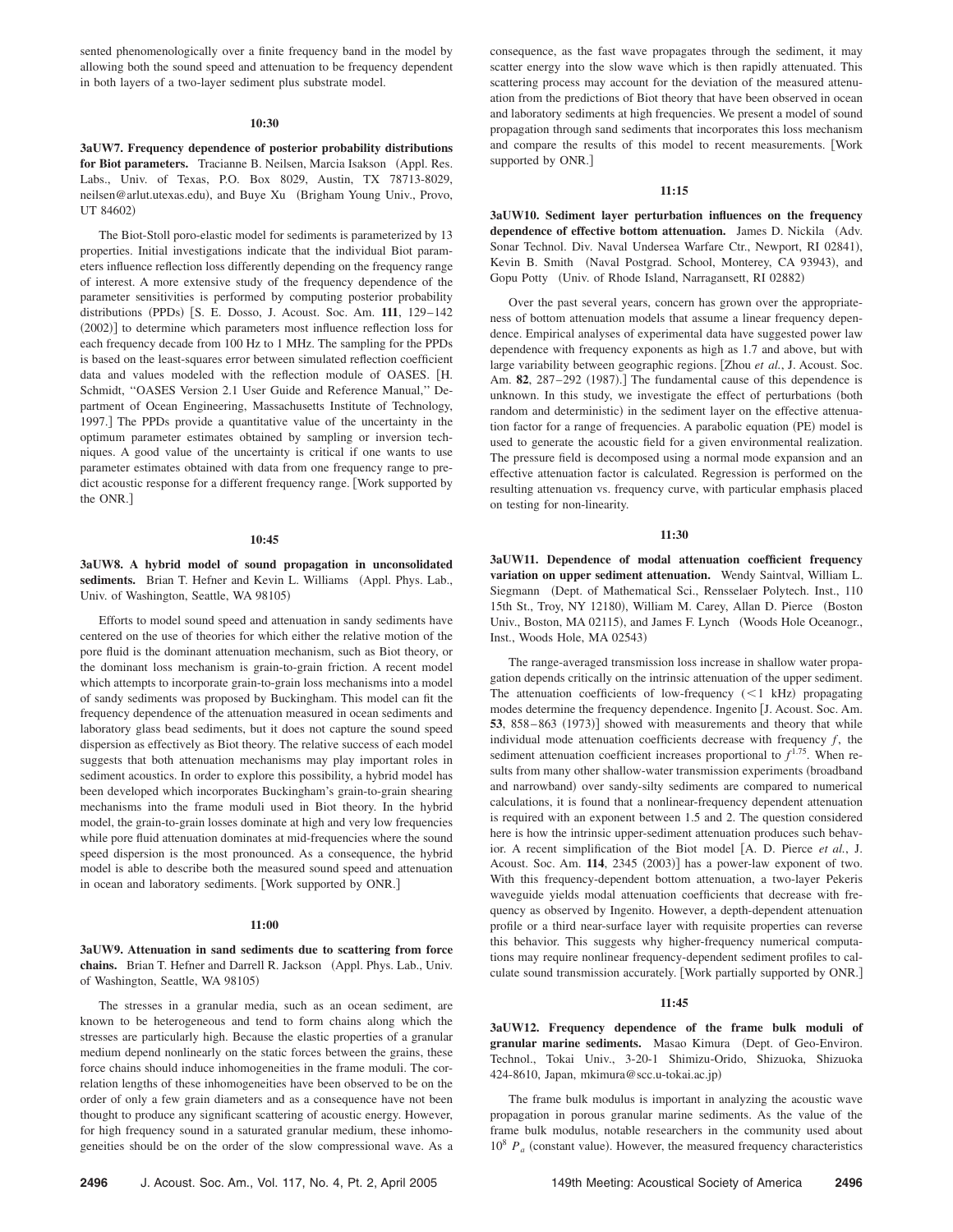of the longitudinal wave velocity are not consistent with the calculated characteristics using the constant frame bulk modulus using the Biot-Stoll model. It was reported that the frame bulk moduli in water-saturated glass beads and beach sands are about  $10^9$   $P_a$  at the frequency of 500 kHz, and are about ten times greater than that of air-saturated samples. It is also seen that the frame bulk moduli have dependence on the grain size. Moreover, these phenomena can be explained using the gap stiffness model [M.

Kimura, J. Acoust. Soc. Am. 116, 2529 (2004)]. The grain size dependence of the frame bulk modulus suggests that there is the frequency dependence of the modulus. In this study, the measured results of the frequency characteristics of the longitudinal wave velocity in water-saturated glass beads and beach sand are compared with the calculated results using the Biot-Stoll model with the frequency dependent frame bulk modulus, derived using the gap stiffness model.

# WEDNESDAY MORNING, 18 MAY 2005 STANLEY ROOM, 8:00 TO 9:30 A.M.

# **Meeting of Accredited Standards Committee (ASC) S2 Mechanical Vibration and Shock**

to be held jointly with the

ANSI-Accredited U.S. Technical Advisory Group (TAG) Meetings for: **ISO/TC 108 Mechanical Vibration and Shock** 

**ISOÕTC 108ÕSC 2 Measurement and evaluation of mechanical vibration and shock as applied**

**to machines, vehicles and structures**

**ISO/TC 108/SC 3 Use and calibration of vibration and shock measuring instruments** 

**ISOÕTC 108ÕSC 4 Human exposure to mechanical vibration and shock**

**ISO**/**TC** 108/SC 5 Condition monitoring and diagnostics of machines

**and**

**ISO/TC** 108/SC<sub>6</sub> Vibration and shock generating systems

R. J. Peppin, Chair S2 *5012 Macon Road, Rockville, MD 20852*

D. J. Evans, Vice Chair S2 and Chair of the U.S. Technical Advisory Group (TAG) for ISO/TC 108 Mechanical Vibration and Shock

and Chair of the U.S. Technical Advisory Group (TAG) for ISO/TC 108/SC 3

Use and calibration of vibration and shock measuring devices

*National Institute of Standards and Technology (NIST), 100 Bureau Drive, Stop 8221, Gaithersburg, MD 20899-8221*

A. F. Kilcullen, Co-Chair of the U.S. Technical Advisory Group (TAG) for ISO/TC 108/SC 2 Measurement and evaluation of mechanical vibration and shock as applied to machines, vehicles and structures *5012 Woods Road, Hedgesville, WV 25427*

R. Taddeo, Co-Chair of the U.S. Technical Advisory Group (TAG) for ISO/TC 108/SC 2 Measurement and evaluation of mechanical vibration and shock

as applied to machines, vehicles and structures

*Naval Sea Systems Command 05T, 1339 Patterson Ave. SE, Stop 8800, Washington Navy Yard, Washington DC 20376-8800*

D. D. Reynolds, Chair, U.S. Technical Advisory Group (TAG) for ISO/TC 108/SC 4 Human exposure to mechanical vibration and shock *3939 Briar Crest Court, Las Vegas, NV 89120*

D. J. Vendittis, Chair of the U.S. Technical Advisory Group (TAG) for ISO/TC 108/SC 5 Conditon monitoring and diagnostics of machines *701 Northeast Harbour Terrace, Boca Raton, FL 33431*

G. Booth, Chair of the U.S. Technical Advisory Group (TAG) for ISO/TC 108/SC 6 Vibration and shock generating systems *44 Bristol Street, Branford, CT 06405-4842*

**Accredited Standards Committee S2 on Mechanical Vibration and Shock.** Working group chairs will report on the status of various shock and vibration standards currently under development. Consideration will be given to new standards that might be needed over the next few years. There will be a report on the interface of S2 activities with those of ISO/TC 108 and its subcommittees including plans for future meetings of ISO/TC 108 and/or its Subcommittees. The Technical Advisory Groups for ISO/TC 108 and and its Subcommittees consists of members of S2 and other persons not necessarily members of those Committees. Open discussion of committee reports is encouraged.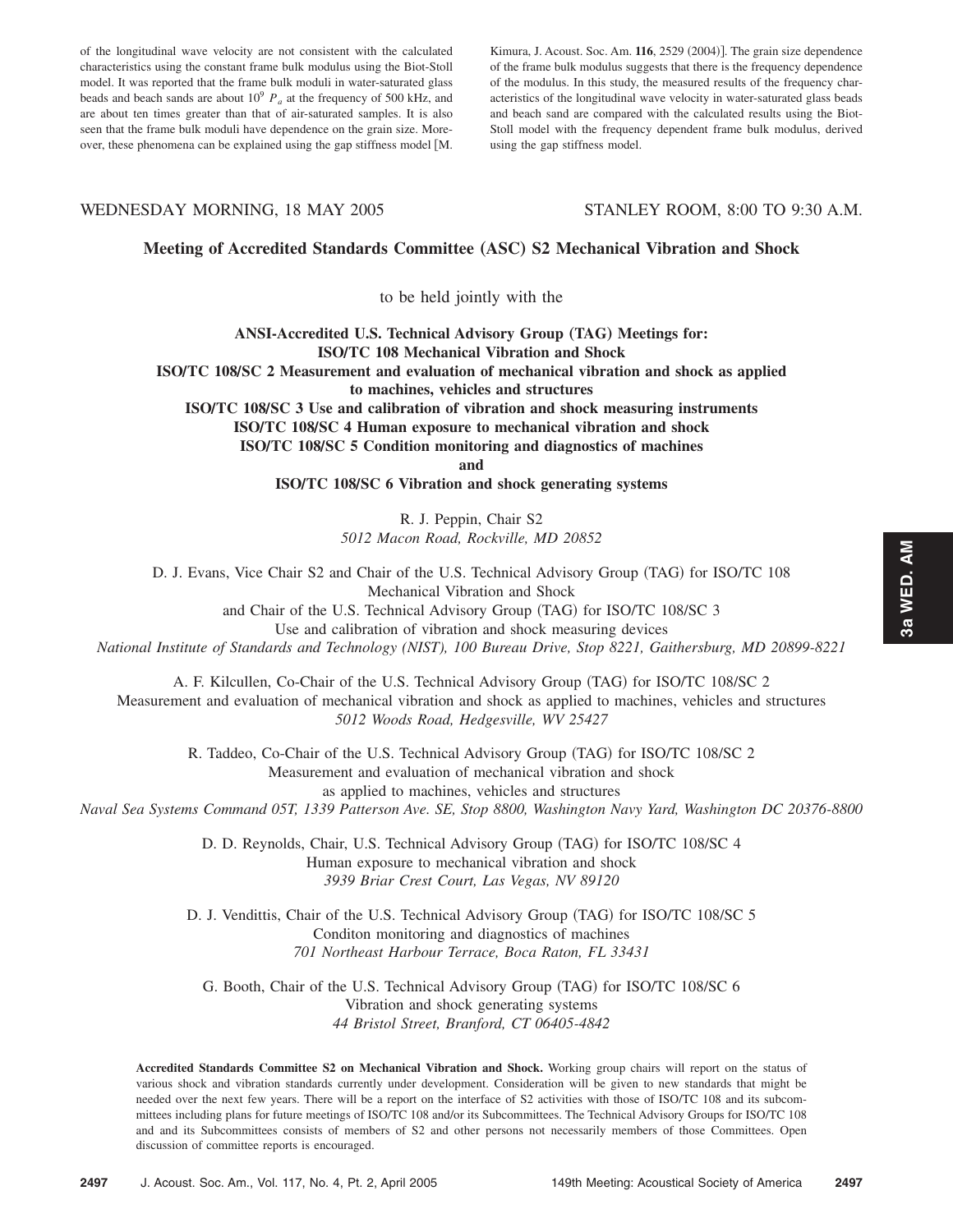Scope of S2: Standards, specifications, methods of measurement and test, and terminology in the field of mechanical vibration and shock, and condition monitoring and diagnostics of machines, including the affects of exposure to mechanical vibration and shock on humans, including those aspects which pertain to biological safety, tolerance and comfort.

# WEDNESDAY MORNING, 18 MAY 2005 STANLEY ROOM, 10:30 A.M. TO 12:00 NOON

# **Meeting of Accredited Standards Committee (ASC) S3 Bioacoustics**

R. F. Burkard, Chair S3

*Hearing Research Laboratory, State University of New York at Buffalo, 215 Parker Hall, Buffalo, NY 14214*

C. A. Champlin, Vice Chair S3

*Department of Communication Sciences & Disorders, University of Texas, CMA 2-200, Austin, TX 78712*

**Accredited Standards Committee S3 on Bioacoustics.** Working group chairs will report on the status of standards under development. Consideration will be given to new standards that might be needed over the next few years. Open discussion of committee reports is encouraged.

People interested in attending the meeting of the TAGs for ISO/TC 43 Acoustics and IEC/TC 29 Electroacoustics, take note - those meetings will be held in conjunction with the Standards Plenary meeting at 10:30 a.m. on Tuesday, 17 May 2005.

Scope of S3: Standards, specifications, methods of measurement and test, and terminology in the fields of psychological and physiological acoustics, including aspects of general acoustics, which pertain to biological safety, tolerance, and comfort.

## WEDNESDAY AFTERNOON, 18 MAY 2005 REGENCY E, 1:00 TO 3:00 P.M.

**Session 3pAA**

# **Architectural Acoustics: Scattering in Architectural Acoustics**

Kerrie G. Standlee, Chair *4900 SW Griffith Dr., Suite 216, Beaverton, OR 97005*

## *Contributed Papers*

## **1:00**

**3pAA1. Here and there, near and far: How proximity and separation** affect scattering in concert halls. James B. Lee (6016 S. E. Mitchell, Portland, OR 97206)

Classical theory of scattering deals with plane waves, waves which are so far from their source that they form straight fronts of sound, with pressure amplitude and particle velocity exactly in phase. If such waves are much larger than objects they encounter inverse fourth power (Rayleigh) scattering obtains; if the waves are about the same size as the objects resonant (Mie) scattering occurs; if waves are much shorter than the objects specular (Ufimtsev) scattering is the rule. These all affect sound in the far field. But if sources are closer than a wavelength to objects their waves encounter the plane approximation is not valid; pressure amplitude and particle velocity are not in phase, so resonance-like phenomena occur. These occur on stages of concert halls: bass instruments producing waves 2 m or longer always are close to the floor; some, like tympani and viols, can be close to vertical surfaces too. This sort of scattering enhances fundamentals of notes with respect to the overtones, strongly affecting the timbre of such instruments.

**1:15**

**3pAA2. Diagnosing scattering with the Wigner distribution.** James B. Lee (6016 S. E. Mitchell, Portland, OR 97206)

The Wigner distribution resolves the power of a signal in both the time domain and the frequency domain. It also is a complete representation because it displays the relative phases of a signal's components as crossproducts between them. This means that if one records the time-series of an impulse response in a room and computes a Wigner distribution from it, the kind of scattering, predominantly resonant or predominantly specular, is readily apparent, because the phase response of each is radically different. Specular scattering preserves the relative phases among components comprising the initial impulse and so preserves the impulse itself; resonant scattering randomizes the phases among components and so converts an impulse into a wide band of frequencies spread smoothly in time. Thus specular scattering tends to promote echoes and resonant scattering tends to promote diffusion. Graphic examples of each are given in the literature.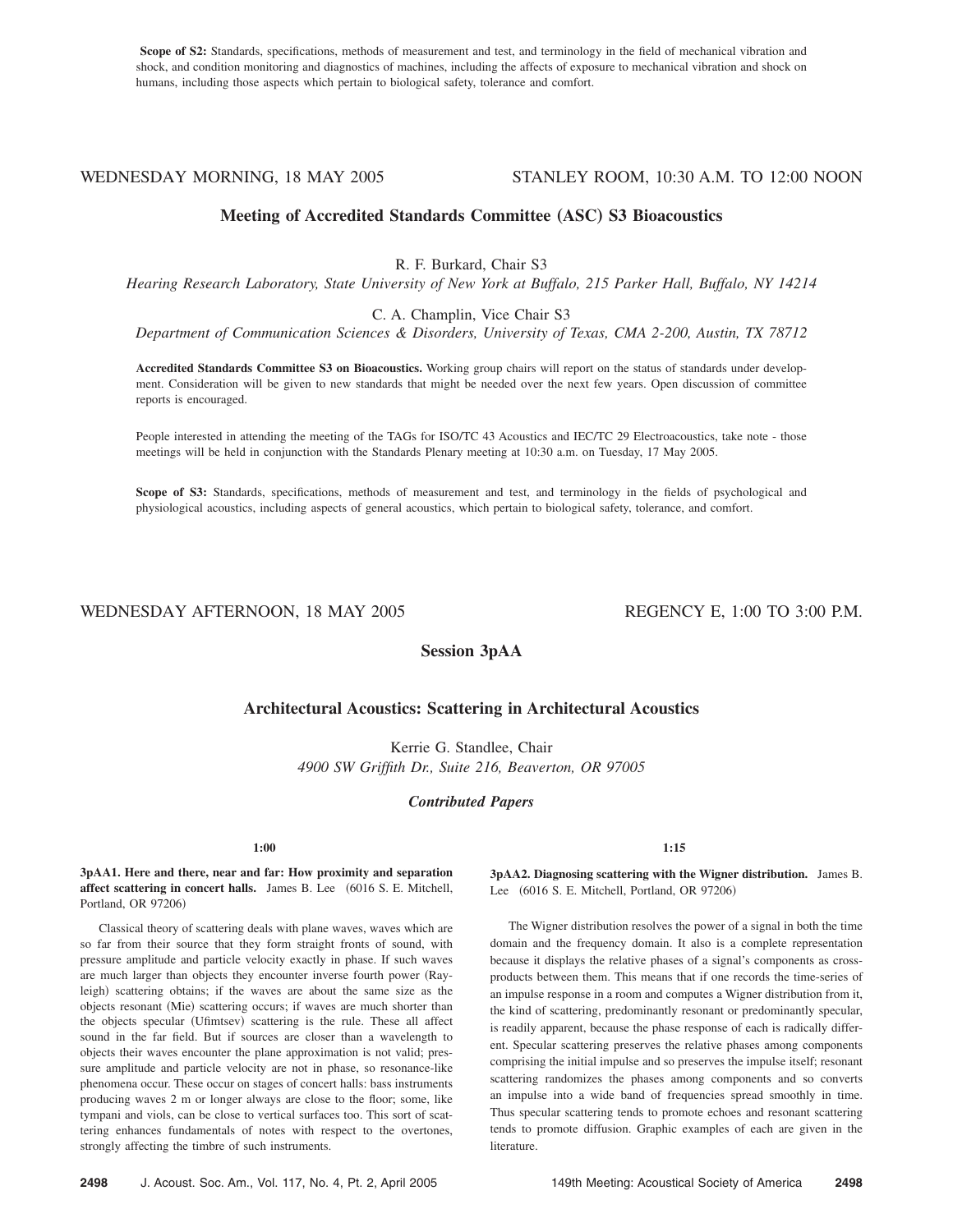**3pAA3. The influence of surface diffusivity on reverberation time prediction.** Yan Zhang and Godfried Augenbroe College of Architecture, Georgia Inst. of Technol., Atlanta, GA 30332)

It has been reported in the literature that the reverberation time tends to be overestimated if the ray-tracing simulation does not consider surface scattering effects. However no simple, quantitative method is available to estimate the effect of surface diffusivity on reverberation time. This article provides such a model to establish the relation between reverberation time and a surface diffusivity factor. It has also been observed that the influence of scattering reflections increases when the material is less uniformly distributed. Therefore the authors studied the current prediction method with non-uniformly distributed material and observed the following: Kutruff equation based on the diffusive surface assumptions yields shorter reverberation times than Eyrings formula, while another equation containing reflective assumptions yields longer RT than Eyrings formula. It is demonstrated that the difference can reach up to 50%. Therefore the authors propose a linear combination of these two equations, with the proportion to each end determined by the surface diffusivity, assessed against Hann and Fricks method. A comparison between Boston Symphony Hall and New York Avery Fisher Hall is performed to demonstrate the significance of the surface diffusivity, and a Monte-Carlo simulation is included to support the result even under parameter uncertainties.

### **1:45**

**3pAA4. Aurally-adequate time-frequency analysis for scattered sound** in auditoria. Molly K. Norris, Ning Xiang, and Mendel Kleiner (Dept. of Architectural Acoust., Rensselaer Polytechnic Inst., 110 8th St., Troy, NY 12180)

The goal of this work was to apply an aurally-adequate time-frequency analysis technique to the analysis of sound scattering effects in auditoria. Time-frequency representations were developed as a motivated effort that takes into account binaural hearing, with a specific implementation of interaural cross-correlation process. A model of the human auditory system was implemented in the MATLAB platform based on two previous models [A. Härmä and K. Palomäki, HUTear, Espoo, Finland; and M. A. Akeroyd, A. Binaural Cross-correlogram Toolbox for MATLAB (2001), University of Sussex, Brighton]. These stages include proper frequency selectivity, the conversion of the mechanical motion of the basilar membrane to neural impulses, and binaural hearing effects. The model was then used in the analysis of room impulse responses with varying scattering characteristics. This paper discusses the analysis results using simulated and measured room impulse responses. Work supported by the Frank H. and Eva B. Buck Foundation.

#### **2:00**

**3pAA5. Characteristics of scattered sound from overhead reflector arrays: Measurements at 1:8 and full scale.** Timothy Gulsrud Kirkegaard Assoc., 954 Pearl St., Boulder, CO 80302, tgulsrud@ kirkegaard.com)

Measurements of sound scattering from reflector arrays have been carried out both at 1:8 scale in a controlled environment and at full scale in a concert hall. The results indicate wave interference between reflections from adjacent panels, resulting in an audible comb filter-like effect. Implications for the appropriate degree of overlap in coverage of adjacent panels will be discussed.

**3pAA6. Effect of incidence angle and panel size on the phase of scattered energy from panel arrays.** Jonathan Rathsam, Lily M. Wang Architectural Eng. Program, Univ. of Nebraska Lincoln, 247 PKI, 1110 S. 67th St., Omaha, NE 68182-0681, jrathsam@mail.unomaha.edu), and Rendell R. Torres (Rensselaer Polytechnic Inst., Troy, NY 12180-3590)

This investigation focuses on factors that influence scattering from different ceiling panel arrays (e.g., incidence angle, and array size and density) by examining the scattered phase. A previous study by the third author [Torres and Vorländer, Acta Acust. (in press)] measured impulse responses using the maximum length sequence method at various receiver positions from scale model panel arrays of different sizes and densities. One interesting conclusion was that for multi-element arrays with panel dimensions and separation on the order of a wavelength, the reflected amplitude decreased, apparently due to destructive interference from interpanel scattering. Analysis focused on the magnitude of the frequency response but the author noted that the phase curves could also contain information about scattered energy and the hypothesized inter-panel scattering. What the phase curves reveal is the subject of this study. It is expected that noticeable deviations from smoothness observed in the phase curves indicate non-specular scattering from the panels. The frequencies at which these deviations occur are examined to give insight into how the geometrical conditions of the panel array affect scattering.

## **2:30**

**3pAA7. A comparison of partially specular radiosity and ray tracing** for room acoustics modeling. C. Walter BeamerIV (Dept. of Civil, Env., and Arch. Eng., Univ. of Colorado, Boulder, CO 80309) and Ralph T. Muehleisen (Illinois Inst. of Technol., Chicago, IL 60616)

Partially specular (PS) radiosity is an extended form of the general radiosity method. Acoustic radiosity is a form of bulk transfer of radiant acoustic energy. This bulk transfer is accomplished through a system of energy balance equations that relate the bulk energy transfer of each surface in the system to all other surfaces in the system. Until now acoustic radiosity has been limited to modeling only diffuse surface reflection. The new PS acoustic radiosity method can model all real surface types, diffuse, specular and everything in between. PS acoustic radiosity also models all real source types and distributions, not just point sources. The results of the PS acoustic radiosity method are compared to those of well known ray tracing programs. [Work supported by NSF.]

## **2:45**

**3pAA8. A new scattering method that combines roughness and** diffraction effects. Claus Lynge Christensen (Odeon A/S c/o Acoust. Technol., rsted-DTU, Bldg. 352, DK-2800 Lyngby, Denmark)

Most of today's room acoustics programs make use of scattering coefficients which are used in order to describe surface scattering (roughness of material) and scattering of reflected sound caused by limited surface size (diffraction). A method which combines scattering caused by diffraction due to typical surface dimension, angle of incidence, and incident path length with surface scattering is presented. Each of the two scattering effects is modeled as frequency dependent functions. The benefits are two-fold: (a) Separating the user specified surface scattering coefficient from the room geometry, makes it easier for the user to make good guesstimates of the coefficients which will be in better agreement with the ones which can be measured. In many cases a scattering coefficient of say 1% for all surfaces may be sufficient. (b) Scattering due to diffraction is distance and angle dependent and as such it is not known before the actual raytracing or image source detection takes place. An example of this is that a desktop will provide a strong specular component to its user whereas it will provide scattered sound at far distances.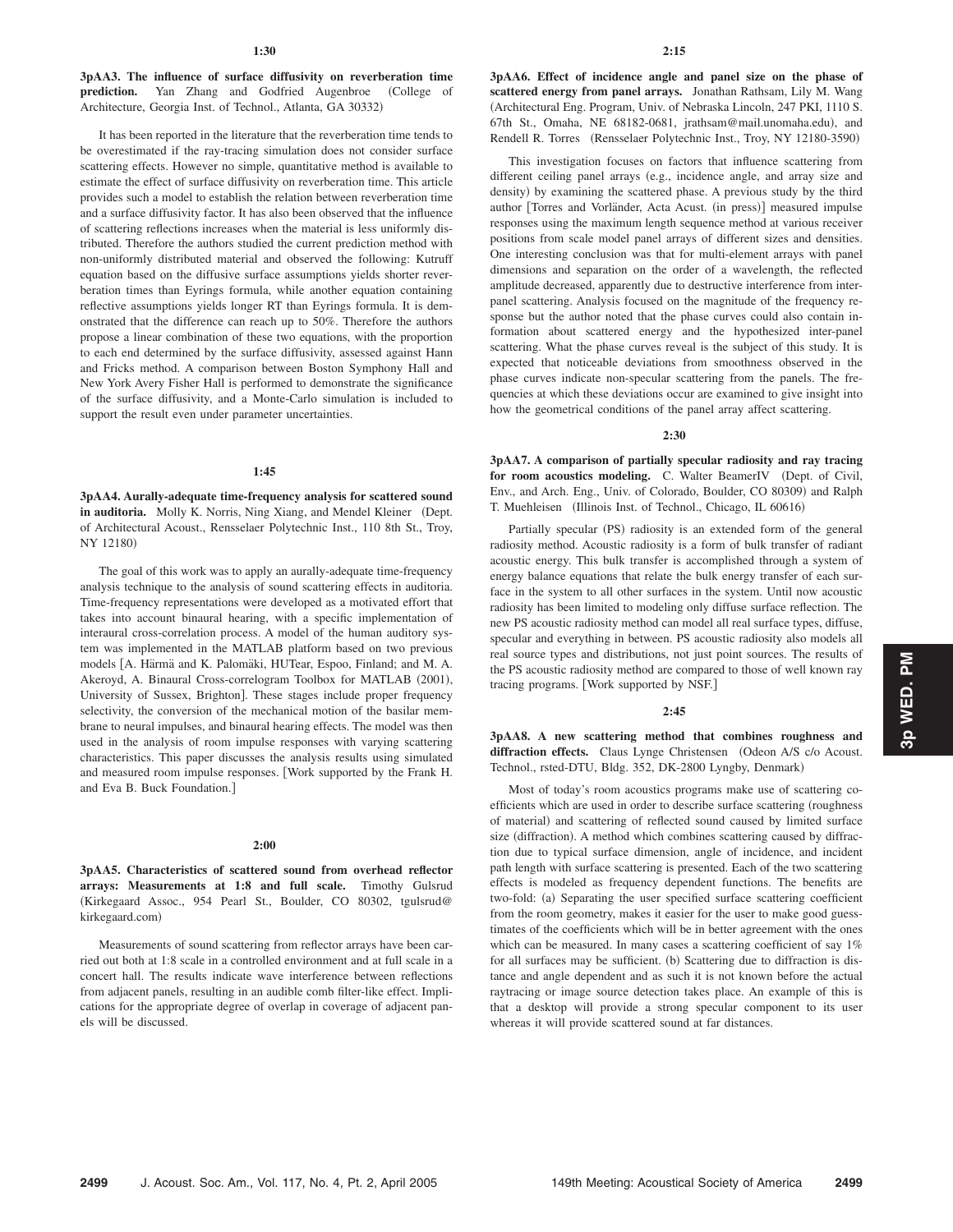# **Session 3pAO**

## **Acoustical Oceanography: Acoustical Oceanography Prize Lecture**

N. Ross Chapman, Chair

*Univ. of Victoria, School of Earth and Ocean Sciences, Victoria, BC V8W 3P6, Canada*

**Chair's Introduction—1:30**

## *Invited Paper*

## **1:35**

**3pAO1. Acoustic explorations of the upper ocean boundary layer.** Svein Vagle OSAP, Inst. of Ocean Sci., P.O. Box 6000, Sidney, BC, Canada V8L 4B2, vagles@pac.dfo-mpo.gc.ca)

The upper ocean boundary layer is an important but difficult to probe part of the ocean. A better understanding of small scale processes at the air-sea interface, including the vertical transfer of gases, heat, mass and momentum, are crucial to improving our understanding of the coupling between atmosphere and ocean. Also, this part of the ocean contains a significant part of the total biomass at all trophic levels and is therefore of great interest to researchers in a range of different fields. Innovative measurement plays a critical role in developing our understanding of the processes involved in the boundary layer, and the availability of low-cost, compact, digital signal processors and sonar technology in self-contained and cabled configurations has led to a number of exciting developments. This talk summarizes some recent explorations of this dynamic boundary layer using both active and passive acoustics. The resonant behavior of upper ocean bubbles combined with single and multi-frequency broad band active and passive devices are now giving us invaluable information on air-sea gas transfer, estimation of biological production, marine mammal behavior, wind speed and precipitation, surface and internal waves, turbulence, and acoustic communication in the surf zone.

# WEDNESDAY AFTERNOON, 18 MAY 2005 PLAZA B AND C, 1:30 TO 3:15 P.M.

# **Session 3pID**

## **Interdisciplinary: Hot Topics in Acoustics**

Beverly A. Wright, Chair

*Dept. of Communication Science and Disorders, Northwestern Univ., 2240 Campus Dr., Evanston, IL 60208*

**Chair's Introduction—1:30**

## *Invited Papers*

## **1:35**

**3pID1. The Student Council.** David T. Bradley Univ. of Nebraska–Lincoln, 1110 S. 67th St., PKI 245 Omaha, NE 68182-0681, dbradley@mail.unomaha.edu-

Throughout its history, the Society has been a strong advocate for students exploring the world of acoustics. However, only recently was that support institutionalized and the responsibility placed in the hands of the students themselves. In the spring of 2000, a nascent body was formed to address the needs and concerns of Student Members of the ASA. The Vancouver meeting marks the 5th anniversary of this group, now formally known as the Student Council. The Council has evolved markedly in the past several years. The Council is currently composed of one student representative from each of the 13 technical committees and one Student Chapter Liaison. Recent student focused activities include the creation of a state-of-the-art website, the production of the first in a series of fellowship/grant workshops, and the presentation of a new award honoring the efforts of mentors in the Society. The Councils main focus is disseminating information of concern to students, advocating participation of students in Society activities and meetings, and promoting Society membership benefits to potential student members. Current and future programming and opportunities available to students, and those who work with students, will be presented and discussed.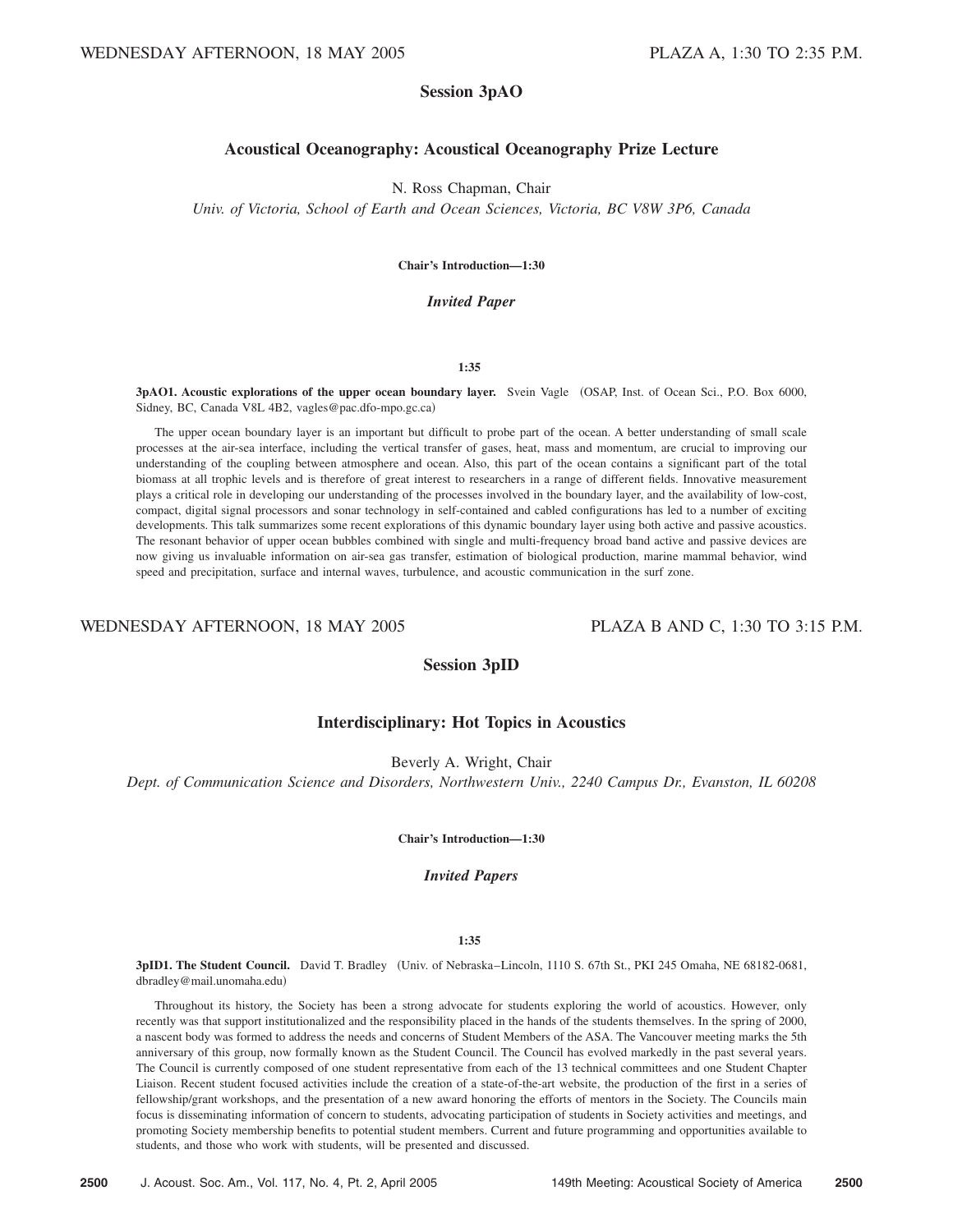**3pID2. The ASA Regional Chapters program.** Elizabeth McLaughlin (Chair of Committee on Regional Chapters) and Juan Arvelo Co-Chair of Committee on Regional Chapters, Johns Hopkins Univ., Appl. Phys. Lab., 11100 Johns Hopkins Rd., Laurel, MD 20723-6099)

Are you involved in a Regional Chapter? The Regional Chapters Program certainly embraces the intent of our Society. ''The ASA was founded ... to increase and diffuse the knowledge of acoustics and promote its practical applications. Any person... interested in acoustics is eligible for membership.'' The history and the activities of each Chapter are unique. There are currently twenty active chapters uniquely positioned to promote acoustics through outreach and involvement with the public. There have been several new developments in the Regional Chapters Program, the most exciting being the incorporation of Student Chapters! Our first, the Nebraska Student Chapter, was approved at the 75th Meeting of the ASA in NYC. Several more are on their way! Existing Chapters are revitalizing! The Washington DC Chapter has recently found new enthusiasm, re-establishing a robust program. A new student scholarship has been organized thanks to the generosity of Larry and Julia Royster. Another recent enhancement is the expansion of the Regional Chapters Website. There one can find useful materials including an updated Chapter Start-up Kit. Involvement in a chapter is a great way to give back to the ASA, to learn, promote acoustics, to socialize, and to involve new persons in our exciting field!

## **2:15**

**3pID3. Imaging for understanding speech communication: Advances and challenges.** Shrikanth Narayanan (Signal and Image Processing Inst., Univ. of Southern California, Viterbi School of Eng., Los Angeles, CA 90089-2564)

Research in speech communication has relied on a variety of instrumentation methods to illuminate details of speech production and perception. One longstanding challenge has been the ability to examine real-time changes in the shaping of the vocal tract; a goal that has been furthered by imaging techniques such as ultrasound, movement tracking, and magnetic resonance imaging. The spatial and temporal resolution afforded by these techniques, however, has limited the scope of the investigations that could be carried out. In this talk, we focus on some recent advances in magnetic resonance imaging that allow us to perform near real-time investigations on the dynamics of vocal tract shaping during speech. Examples include Demolin *et al.* (2000) (4–5 images/second, ultra-fast turbo spin echo) and Mady *et al.* (2001,2002) (8 images/second, T1 fast gradient echo). A recent study by Narayanan *et al.* (2004) that used a spiral readout scheme to accelerate image acquisition has allowed for image reconstruction rates of 24 images/second. While these developments offer exciting prospects, a number of challenges lie ahead, including: (1) improving image acquisition protocols, hardware for enhancing signal-to-noise ratio, and optimizing spatial sampling; (2) acquiring quality synchronized audio; and (3) analyzing and modeling image data including cross-modality registration. Work supported by NIH and NSF.

## **2:35**

**3pID4. Some recent condensed-matter applications of physical acoustics.** Albert Migliori Los Alamos Natl. Lab., MS E536, Los Alamos, NM 87545-

A non-inclusive sampling of recent advances in the application of physical acoustics to condensed matter physics is presented. Work by Ogi *et al*. on resonant ultrasound microscopy to map nano-scale variations in elastic moduli provides a new twist to the use of resonances. Laser-ultrasound studies by Wright and Matsuda on photoacoustic effects in ultra-thin metallic and semiconductor films leads to new meso-scale ultrasound studies, while Isaak and Ohno push the symmetry limits and temperature range of resonant ultrasound modulus studies. Migliori and Ledbetter extract the final pieces of an unusually-well-characterized charge-density-wave phase transition and examine very odd elastic behavior in materials with negative thermal expansion, while Pantea demonstrates an all-digital pulse echo system for high pressure work. Souslov probes hidden order with pulse-echo studies in pulsed magnetic fields. Work supported by the National Science Foundation, the Department of Energy and the State of Florida.

## **2:55**

### **3pID5. Speech perception in the presence of other sounds.** C. J. Darwin (Dept. of Psychol., Univ. of Sussex, Brighton BN1 9QG,  $IJK$ )

The human listener's remarkable ability to recognize speech when it is mixed with other sounds presents a challenge both to models of speech perception and to approaches to speech recognition. This talk will review some of the work on how human listeners can perceive speech in sound mixtures and will try to indicate areas that might be particularly fruitful for future research.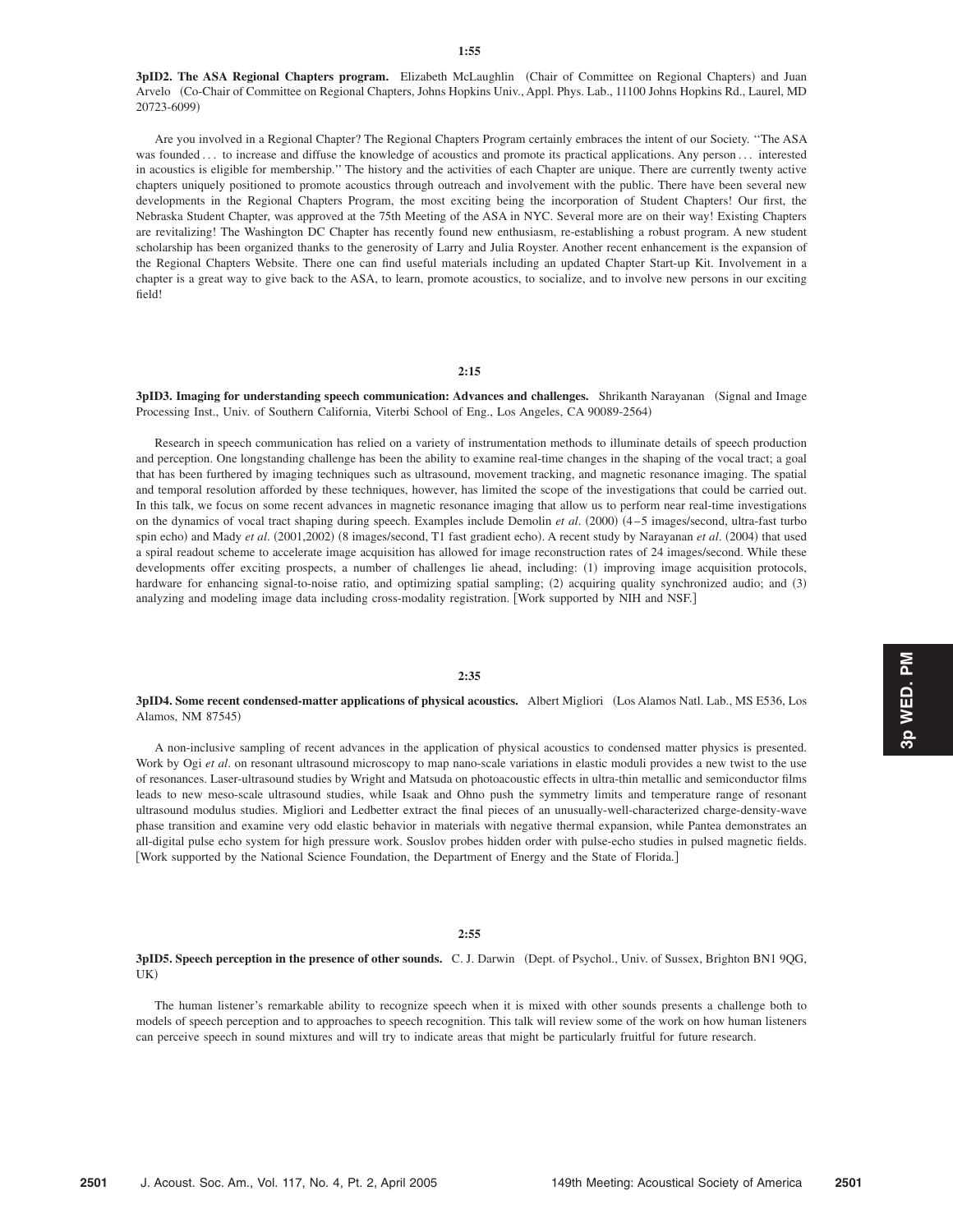# **Session 3pSA**

## **Structural Acoustics and Vibration: Approximation Techniques for Fluid Loading Effects II**

Joel M. Garrelick, Cochair

*Cambridge Acoustical Associates/ETC, 84 Sherman St., Cambridge, MA 02140*

David Feit, Cochair

*Applied Physical Sciences, Inc., 2 State St., New London, CT 06320*

## *Invited Papers*

## **1:15**

**3pSA1. Doubly asymptotic approximations for transient and time-harmonic acoustics.** Thomas L. Geers (Dept. of Mech. Eng., Univ. of Colorado, Boulder, CO 80309-0427)

The development and application of doubly asymptotic approximations (DAAs) in computational structural acoustics are reviewed. Transient radiation/scattering is emphasized, but application to time-harmonic radiation/scattering is also addressed. DAAs formulated for elastodynamic, poroelastic, and electromagnetic scattering are described that illustrate the breadth of application. The advantages and limitations of DAAs are described, and their relation to retarded-potential, similarity-based, and infinite-element methods are discussed.

## **1:45**

**3pSA2. Extension of infinite elements to explicit dynamic and eigenanalysis of submerged structures.** Jeffrey Cipolla ABAQUS, Inc., 166 Valley St., Providence, RI 02909-2499-

Infinite elements are distinct from alternative methods for exterior problems in that, like a finite element, they describe a small sub-region of the problem domain, and use locally supported shape functions to derive a method of weighted residuals statement thereon. Until recently, transient analyses using explicit time-integration methods, and eigenanalysis, were not possible using infinite elements. A formulation of acoustic infinite element compatible with implicit dynamics, time-harmonic acoustics, far-field extrapolation, explicit dynamics, and eigenanalysis is described. First steps in the development are the adoption of a basis corresponding to spherical radiating harmonics, the Bettess geometric map, and the Astley-Leis weighted residual formulation. A modified means to compute the element integrals, and a modification of the spherical harmonic basis, improve numerical conditioning of the element and stability of the formulation. The trivial frequency dependence of the Astley-Leis formulation, critical for its application to transient problems, also enables a formulation for eigenanalysis, which will be discussed. Finally, a splitting of the element operator into tangential mass- and stiffness-like terms enables a partial lumping of the element, and compatibility with explicit time integration schemes. Importantly, this splitting preserves the essential radiation mode accuracy of the formulation. Some computational examples are shown.

#### **2:15**

**3pSA3. Numerical study of fluid loading approximations for submerged spherical shells using finite, infinite and boundary element methods.** Rui M. Botelho Electric Boat Corp., Dept. 462–M.S. J129-2, 75 Eastern Point Rd., Groton, CT 06340-4989, rbotelho@ebmail.gdeb.com), Michael J. Butler (Electric Boat Corp., Groton, CT 06340-4989), and John F. Waters (Electric Boat Corp., Groton, CT 06340-4989)

Numerical studies were conducted to compare acoustic fluid loading approximations for submerged spherical shells. Rigid and empty elastic shells submerged in a heavy acoustic fluid and subjected to harmonic excitation were considered. Solutions using boundary elements, infinite elements, and analytical approximations were compared, with special attention to modeling the near-field fluid beneath the infinite elements. In this case, the near-field fluid is typically modeled using fluid finite elements with frequency dependent mesh refinement and radial extent. The spherical shell is modeled in the same manner using shell finite elements for both boundary and infinite element solutions in order to provide a direct comparison of the fluid loading approximations. Convergence studies involving the near-field fluid were performed with emphasis on the effects of meshing parameters, including refinement, mesh grading, and polynomial order of the radial basis functions for *p*-version fluid finite elements. Results of interest include comparisons of the submerged structural response, focusing on the reactive and resistance parts of the fluid impedance.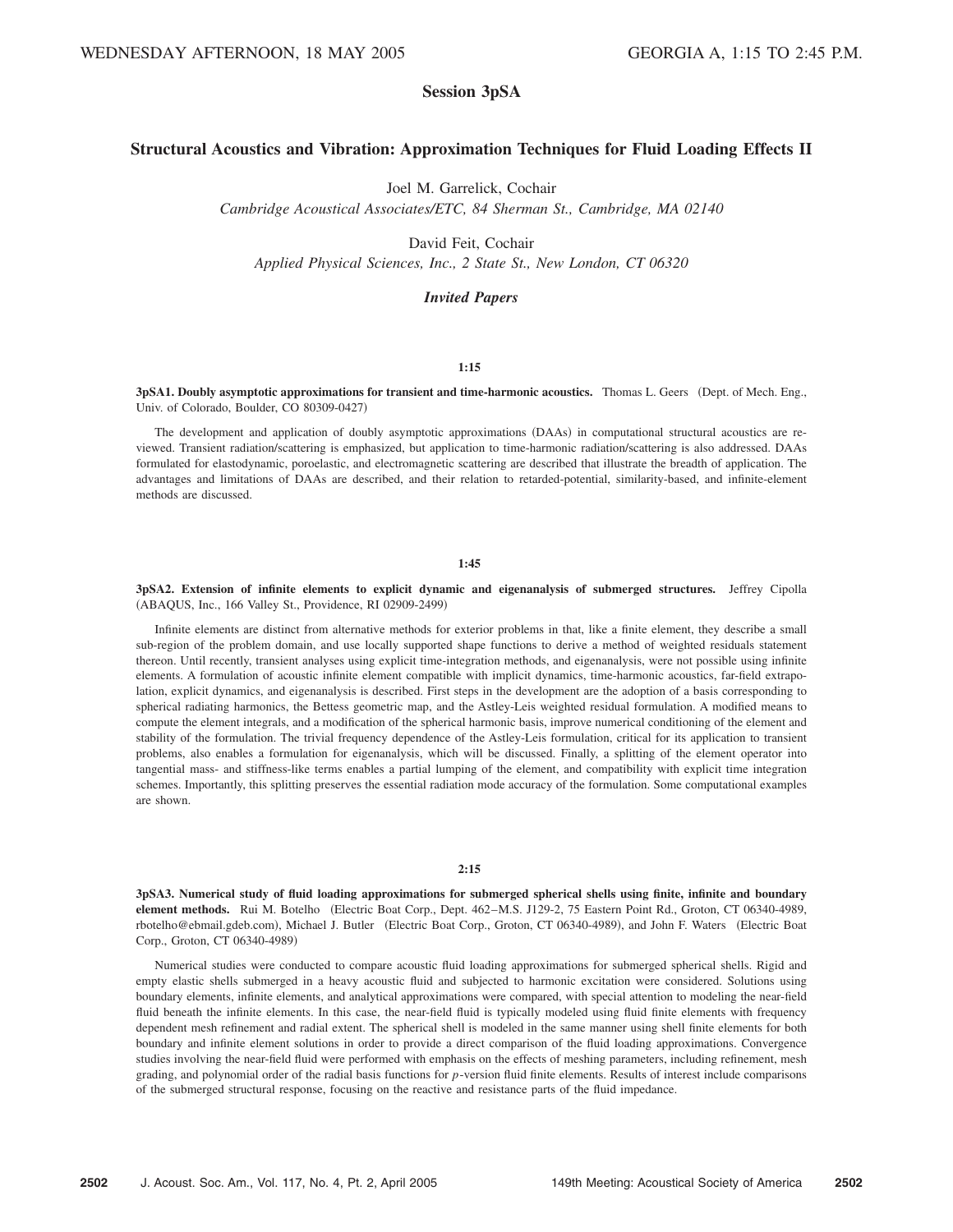## **Session 3pUW**

# **Underwater Acoustics and Acoustical Oceanography: Frequency Dependence of Sound Speed and Attenuation in Marine Sediments II**

Gopu Potty, Cochair

*Dept. of Ocean Engineering, Univ. of Rhode Island, Narragansett, RI 02882*

Peter H. Dahl, Cochair

*Applied Physics Lab., Univ. of Washington, 1013 NE 40th St., Seattle, WA 98105-6698*

## *Contributed Papers*

#### **1:30**

**3pUW1. Frequency dependence of elliptical particle motion of acoustic waves transmitted into the seabed from a point source in water.** David M. F. Chapman, Paul C. Hines, and John C. Osler Defence Res. and Development Canada Atlantic, P.O. Box 1012, Dartmouth, NS, Canada B2Y 3Z7, dave.chapman@drdc-rddc.gc.ca)

When perpendicular components of the particle velocity of a continuous acoustic wave have unequal amplitude and phase, the displacement traces an elliptical path. This is caused by inhomogeneous waves and/or losses in the medium. For spherical waves radiating from a point source in water and transmitted into the seabed, the orientation of the elliptical orbit varies with receiver location and frequency, and the ellipse major axis is not always parallel to the direction of propagation suggested by Snell's law. If not accounted for, this could bias estimates of sediment sound speed derived from particle velocity measurements. This presentation describes a simple orbit model based on numerical evaluation of integrals for the transmitted field over the entire wavenumber range. The model provides rapid simulation of results for different experimental geometries and source frequencies. The model is validated using an established full-field model and compared with experimental data. Work supported in part by ONR Code 32.7

#### **1:45**

**3pUW2. Acoustic velocity measurements in seafloor sands at frequencies from 1 to 400 kHz.** Michael A. Zimmer, L. Dale Bibee, and Michael D. Richardson Naval Res. Lab., 1005 Balch Blvd., Stennis Space Center, MS 39529-5004)

We measured the acoustic velocity and attenuation at frequencies from 1 kHz to 400 kHz in shallow seafloor sands off Fort Walton Beach, FL, USA. We used three separate systems with overlapping frequency ranges in order to cover this entire frequency range. For frequencies from 1 to 20 kHz, we implanted a seafloor array of 35 hydrophones and 5 threecomponent accelerometers at depths from 0 to 1 m over a 4 m by 4 m area, and recorded signals from two acoustic sources positioned at offsets from 1 m to 20 m. Measurements from 15 to 120 kHz were made at 30-cm sediment depths with the *In Situ* Sediment Acoustic Measurement System (ISSAMS), which consists of a linear array of 4 piezoelectric probes; the outer probes transmit a single-frequency burst while the inner probes act as receivers. Additionally, velocity measurements were made on diver $collected cores (5-20 cm sediment depths) at frequencies from 50 to 400$ kHz. We present comparisons of the measured frequency dependence of the acoustic velocity and attenuation to theoretical predictions from various constitutive and wave propagation models, parameterized with inputs from detailed characterizations of diver-collected cores.

**2503** J. Acoust. Soc. Am., Vol. 117, No. 4, Pt. 2, April 2005 149th Meeting: Acoustical Society of America **2503**

**3pUW3. Inverting for sandy sediment sound speed in very shallow** water using boat noise. Dajun Tang (Appl. Phys. Lab, Univ. of Washington, 1013 NE 40th St., Seattle, WA 98105)

**2:00**

Small boat propeller noise was recorded on a single hydrophone in very shallow water for the purpose of estimating sediment sound speed. The experiment was conducted near shore in water depth between 2 and 10 m. The sediment consisted of uniform sand. The lone hydrophone was moored 2 m above the bottom at 6 m depth. A small boat traveling at constant speed was used as the sound source, and ran both parallel and perpendicular to shore. Thus, both the range independent waveguide case and wedge shaped waveguide case could be investigated. The source tracks were recorded by using a GPS recorder on the boat. Water depth in the entire area was measured, as was the sound speed profile at the receiver. The processed date sets resulted in interference patterns in rangefrequency plots. Aided by numerical simulations, sediment sound speed can be estimated over the frequency range of 500-4500 Hz. [Work supported by the U.S. Office of Naval Research.

## **2:15**

**3pUW4. Effect of frequency dependence of complex sound speed on** impulse response in littoral seas. David Knobles (Appl. Res. Labs., Univ. of Texas, P.O. Box 8029, Austin, TX 78713-8029-

For certain classes of sediments common to littoral ocean environments, there exists theoretical reasons and experimental evidence that the real part of the sound speed is frequency dependent. Further it has been observed for more than 30 years that to model transmission loss data below 1 kHz for such sediments, it is often required that the attenuation possess a non-linear frequency dependence. However, analyses of broadband propagation below 2 kHz in littoral waveguides commonly assume that sound speeds in marine sediments are frequency independent and that the attenuation depends linearly on frequency. It is natural to explore how the neglect of the frequency dependence of the complex sound speed affects the predictability of broadband propagation and under what conditions can inversion methods estimate the functional form of the frequency dependence. In this study simulated impulse responses for typical littoral waveguides over the 10–2000 Hz band are generated assuming a Biot-Stoll formulation. The effects of the frequency dependence of the complex sound speed on the impulse response are examined within the context of how does one form a valid inverse problem that would allow for the frequency dependence of the complex sound speed to be uniquely determined. [Work supported by ONR.]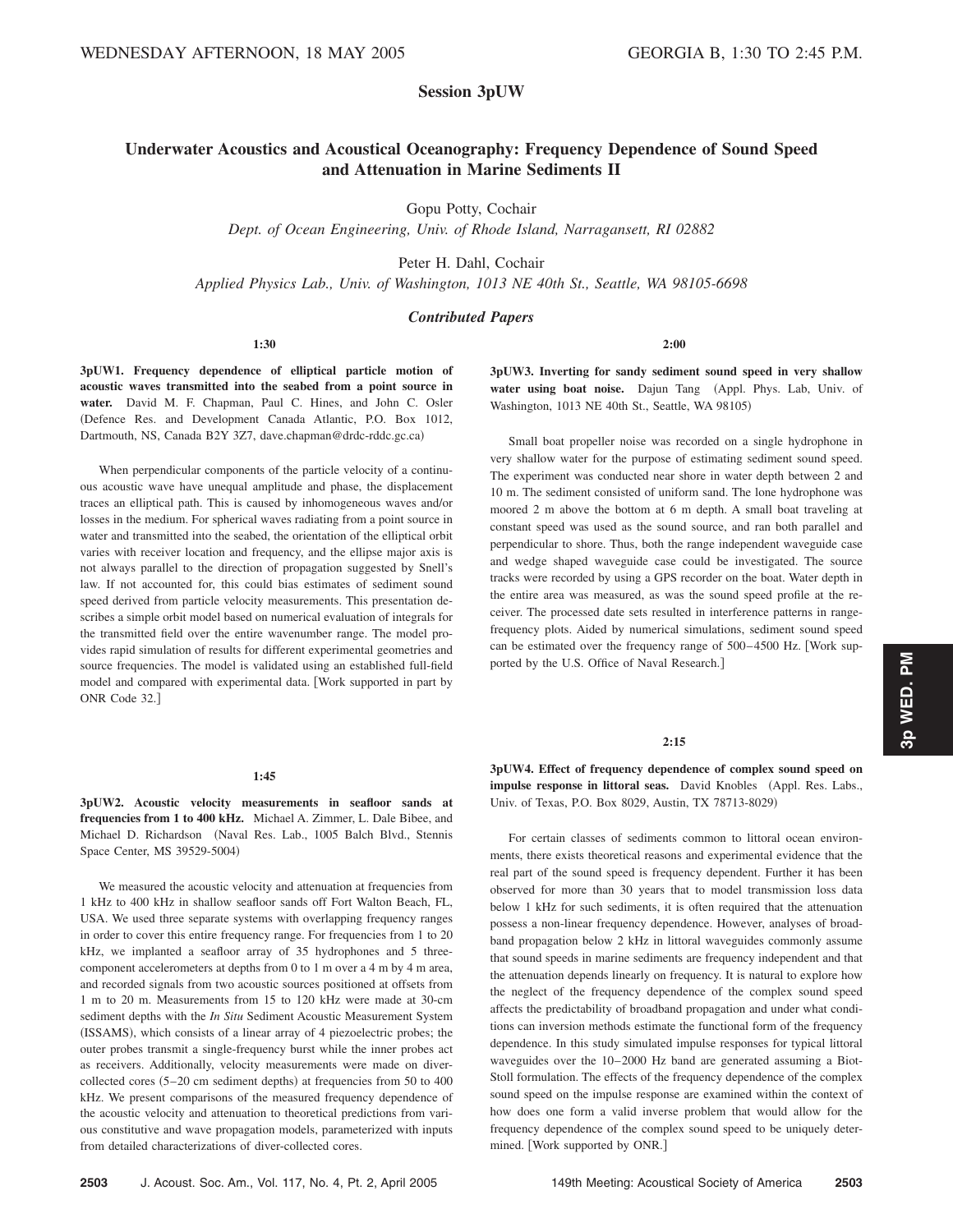**3pUW5. Longitudinal wave dispersion and attenuation in a two phase** granular material. Hasson Tavossi (Dept. of Physical and Environ. Sci., Mesa State College, 1100 North Ave., Grand Junction, CO 81501)

Longitudinal elastic wave-velocity and attenuation in a two phase granular material are investigated, in the cases of a random arrangement of grains in contact with each other, surrounded by water or air. The velocity dispersion and attenuation of a longitudinal wave are measured experimentally, at low and high frequencies and are analyzed in light of a modified Biot theory. The results of these analyses on wave velocity and attenuation are expressed as a function of frequency, grain size, porosity, viscosity of the fluid phase, as well as elastic moduli and densities of the solid and fluid phases. It is shown that longitudinal wave velocity in such a material decreases with grain size and frequency at high frequencies. Results obtained by increasing the grain size resemble those measured by increasing the frequency. Wave attenuation is expressed as a function of frequency, porosity, grain size and fluid viscosity. Theoretical results are compared with the experimental findings on the wave velocity and attenuation.

# WEDNESDAY AFTERNOON, 18 MAY 2005 REGENCY A, B, C, 3:30 TO 5:30 P.M.

# **Plenary Session, Business Meeting and Awards Ceremony**

William A. Kuperman, President *Acoustical Society of America*

Stan E. Dosso, President *Canadian Acoustical Association*

## **Welcome Remarks**

## **Annual Business Meeting of the Acoustical Society of America**

## **Presentation of Certificates to New Fellows**

Catherine T. Best Bennett M. Brooks Michael G. Brown Charles F. Gaumond Murray R. Hodgson

## **Presentation of Acoustical Society Awards**

Medwin Prize in Acoustical Oceanography to Svein Vagle Silver Medal in Psychological and Physiological Acoustics to H. Steven Colburn R. Bruce Lindsay Award to Lily M. Wang Helmholtz-Rayleigh Interdisciplinary Silver Medal to Gilles A. Daigle Gold Medal to Allan D. Pierce